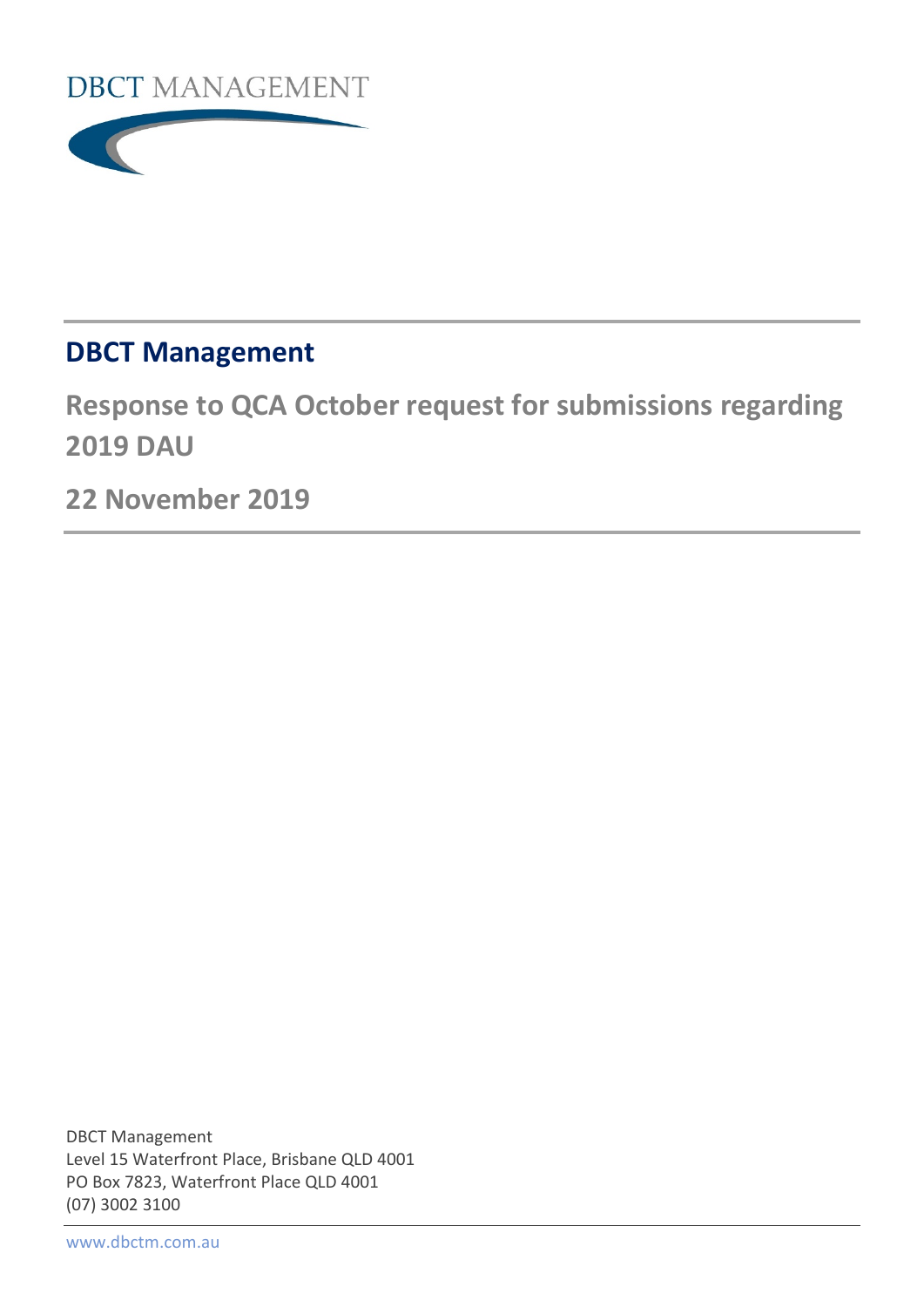# <span id="page-1-0"></span>**Contents**

| 1 |     |                                                                                                     |  |
|---|-----|-----------------------------------------------------------------------------------------------------|--|
| 2 |     |                                                                                                     |  |
|   | 2.1 |                                                                                                     |  |
|   | 2.2 | The insertion of a genuine negotiation step will not change ultimate protections for users 4        |  |
|   | 2.3 |                                                                                                     |  |
|   | 2.4 |                                                                                                     |  |
|   | 2.5 | The negotiate arbitrate model is fit for purpose and consistent with s 13810                        |  |
| 3 |     |                                                                                                     |  |
| 4 |     |                                                                                                     |  |
|   | 4.1 | The negotiate/arbitrate in the 2019 DAU balances interests of DBCTM, access seekers and access      |  |
|   | 4.2 | DBCTM will work with the QCA and users to ensure that the implementation of the                     |  |
| 5 |     |                                                                                                     |  |
|   | 5.1 | How will the proposed negotiate/arbitrate model interact with existing user agreements? 25          |  |
|   | 5.2 | Where the QCA is not setting a TIC as part of a DAU review process, how would a price reset process |  |
|   | 5.3 | To what extent would existing users be protected from a potential exercise of market power by       |  |
| 6 |     | Questions 3 and 4 – are users fully protected under their existing user agreements?28               |  |
|   | 6.1 |                                                                                                     |  |
|   | 6.2 | User Group arguments that existing users are not fully protected are unfounded28                    |  |
| 7 |     |                                                                                                     |  |
|   | 7.1 |                                                                                                     |  |
|   | 7.2 |                                                                                                     |  |
|   | 7.3 |                                                                                                     |  |
|   | 7.4 |                                                                                                     |  |
|   | 7.5 |                                                                                                     |  |
|   | 7.6 |                                                                                                     |  |
| 8 |     |                                                                                                     |  |
|   | 8.1 | Under a proposed negotiate/arbitrate model, how would the QCA apply the 'willing but not anxious'   |  |
|   | 8.2 |                                                                                                     |  |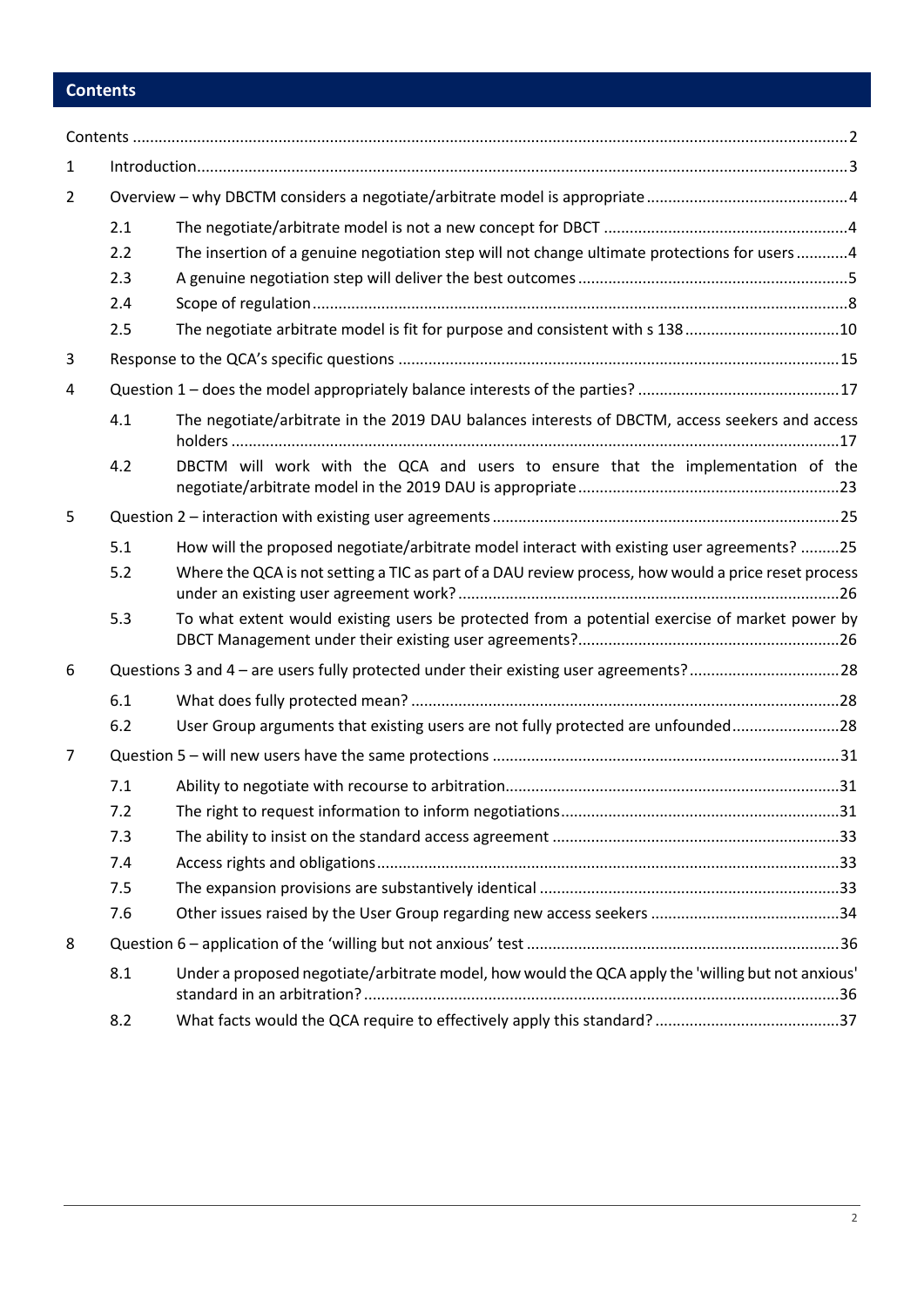#### <span id="page-2-0"></span>**1 Introduction**

- 1 DBCTM welcomes the opportunity to reply to the Stakeholder Notice released by the QCA on 25 October 2019, which included questions regarding certain matters related to the Draft Access Undertaking submitted by DBCTM in July 2019 (**2019 DAU**) and the initial submissions received on it.
- 2 DBCTM supports the QCA's proposal to make an interim draft decision on the appropriateness of the negotiate/arbitrate model, to provide an early indication to stakeholders of the QCA's views on the matter.
- 3 However, the Stakeholder Notice suggests that the 2019 DAU provides for a significant shift from the existing framework. This is not entirely correct. The negotiate/arbitrate framework has always been a feature of DBCTM's access undertakings, though in practice it has been rendered inoperable by the QCA's ex-ante setting of a reference tariff. The publication of a reference tariff undermines any opportunity for meaningful commercial negotiations between DBCTM and users, and shifts the burden of determining appropriate access charges straight to the QCA.
- 4 The 2019 DAU seeks to enliven the existing negotiate/arbitrate model, in place under previous access undertaking and the existing user agreements, by removing the requirement for a reference tariff to be set, while retaining all of the other access protections which have been a feature of previous access undertakings.
- 5 This will allow for the benefits of commercially negotiated outcomes between the parties, while retaining QCA oversight and the ability for the QCA to determine the terms of access, in circumstances where an agreed outcome is not achieved.
- 6 This submission explains how a negotiate/arbitrate model will deliver a balance between the interests of DBCTM, access holders and access seekers, and effectively constrain DBCTM from exercising any market power – protecting access holders and access seekers alike.
- 7 The User Group's submission dated 23 September 2019 (**User Group submission**) attempts to discredit the negotiate/arbitrate model by relying on a fundamental misrepresentation of the QCA's full declaration review analysis, which concluded that existing user agreements were an effective constraint on DBCTM's market power. Even if this were not the case, the QCA's analysis in its draft declaration recommendation considered the constraints on DBCTM's market power if it were *no longer declared*. It is clear that this analysis is not relevant in this context, where the DBCT service clearly *will be declared*. Overlooking the constraints that will exist as a result of declaration is a consistent theme of the User Group submission.
- 8 The QCA's key task is to assess whether the 2019 DAU will provide an appropriate constraint on DBCTM's market power, and ensure that competition is protected in dependent markets. DBCTM submits that a recourse to arbitration by the QCA ensures that there is no opportunity for DBCTM to exercise market power under the 2019 DAU.
- 9 While DBCTM considers that the proposed 2019 DAU as currently drafted is already balanced and effective, DBCTM is committed to ensuring that the negotiate/arbitrate model is implemented effectively. As such, DBCTM looks forward to working constructively with the QCA and users to ensure that the negotiate/arbitrate model is implemented in a way that is balanced, effective and fit for purpose.
- 10 This submission is split into two sections:
	- 10.1 The first section provides some context to DBCTM's response to the QCA's questions, by laying out some of the key reasons why a negotiate/arbitrate model is appropriate for DBCT.
	- 10.2 The second section responds to the specific questions set out in the QCA's Stakeholder Notice.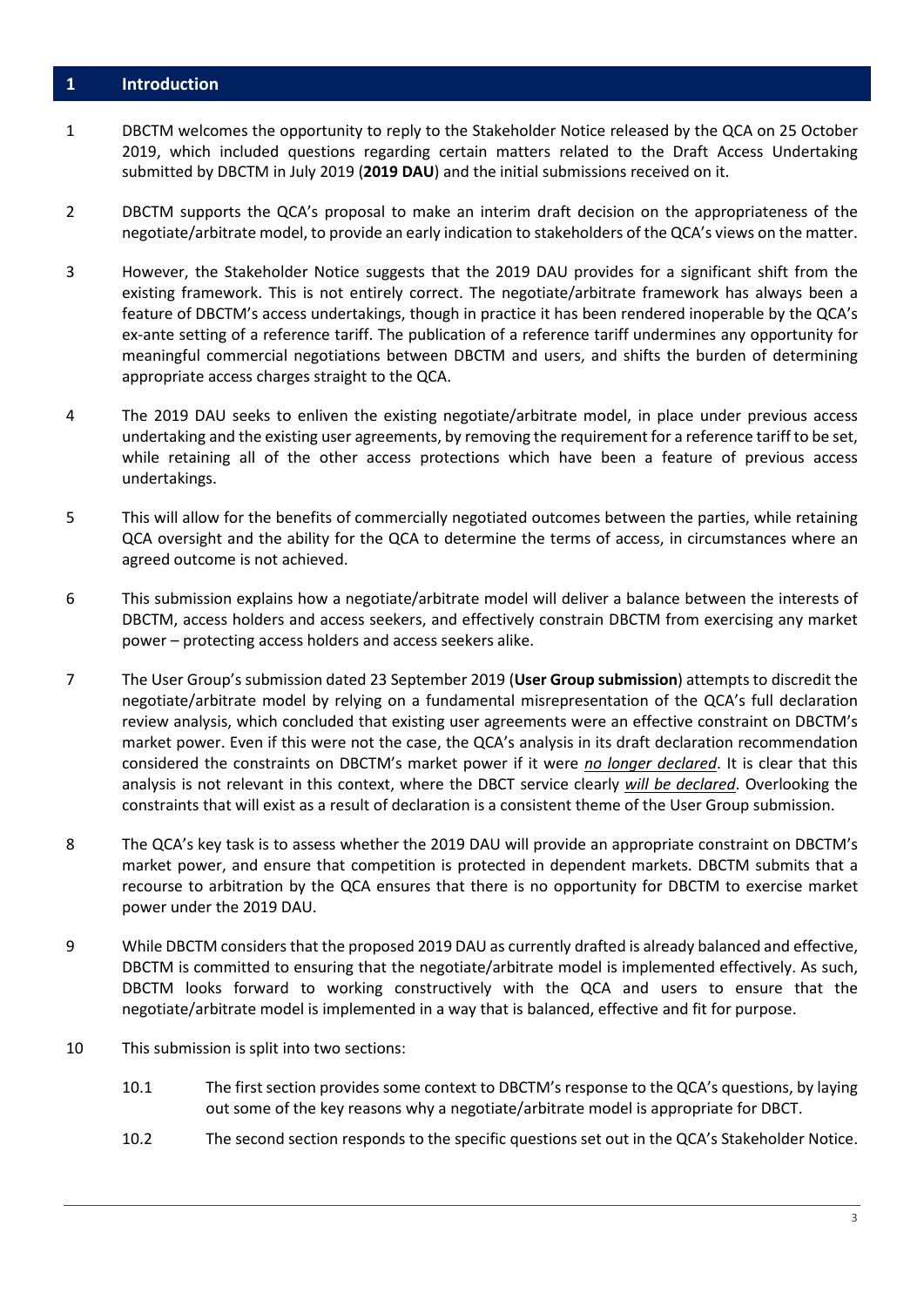## <span id="page-3-0"></span>**2 Overview – why DBCTM considers a negotiate/arbitrate model is appropriate**

11 This section provides an overview of the key reasons why the negotiate/arbitrate model is appropriate for application to DBCT.

#### <span id="page-3-1"></span>**2.1 The negotiate/arbitrate model is not a new concept for DBCT**

- 12 The QCA's Stakeholder Notice suggests that the 2019 DAU provides for a significant shift from the existing framework. However, this is not necessarily correct:
	- 12.1 The existing user agreements already expressly contemplate a negotiate/arbitrate process whereby charges would be agreed between the user and DBCTM, and where this is not possible, provide for the matter to be referred to arbitration. $1$
	- 12.2 Likewise, DBCTM's previous access undertakings have all included the shell of a negotiate/arbitrate model.[2](#page-3-4)
- 13 As such, the negotiate/arbitrate model, set out in the 2019 DAU, does not present a revolutionary change to the model of regulation previously put in place by the QCA.
- 14 Nevertheless, to date, the opportunity for meaningful negotiation under these instruments has been undermined by the setting of a reference tariff. This reference tariff has been set by the QCA at the minimum level which is permissible under the pricing principles – the perceived efficient costs of providing the service.<sup>[3](#page-3-5)</sup> This means that there has previously been no scope for negotiation as access seekers and access holders have not had an incentive to negotiate. As a result, the parties have been unable to take into account other relevant factors that would be considered in an arbitration under the Part 5 negotiate/arbitrate regime, such as the quality of the service, the types of service on offer, and the value of the service to the access seeker.
- 15 Moving to an effective negotiate/arbitrate model without a predetermined reference tariff provides an opportunity to achieve mutually agreed commercial outcomes, without relying on the QCA to do the heavy lifting.

#### <span id="page-3-2"></span>**2.2 The insertion of a genuine negotiation step will not change ultimate protections for users**

- 16 The implementation of a genuine negotiate/arbitrate model does not remove any protections that have been included in previous access undertakings. The 2019 DAU simply enlivens the existing negotiate/arbitrate model by adding a real negotiation step, with recourse to the QCA as a backstop to resolve any disputes.
- 17 The QCA must have regard to substantively similar factors in determining an arbitration as it would in determining a reference tariff as part of an access undertaking process. As shown in the table below, all the relevant considerations for the QCA in determining a reference tariff under the access undertaking process are also considerations for the QCA in undertaking an arbitration under the 2019 DAU.

<span id="page-3-3"></span> <sup>1</sup> See clause 7.2 of the 2017 AU Standard Access Agreement

<span id="page-3-4"></span><sup>&</sup>lt;sup>2</sup> See for example, section 5 of the 2017 AU which is titled 'Negotiations arrangements' and sets out, in great detail, the process to be followed for access negotiations; section 17.4 which sets out the process for determination of a dispute by the QCA

<span id="page-3-5"></span><sup>&</sup>lt;sup>3</sup> The Act requires that access charges provide for *at least* the efficient costs of providing the service.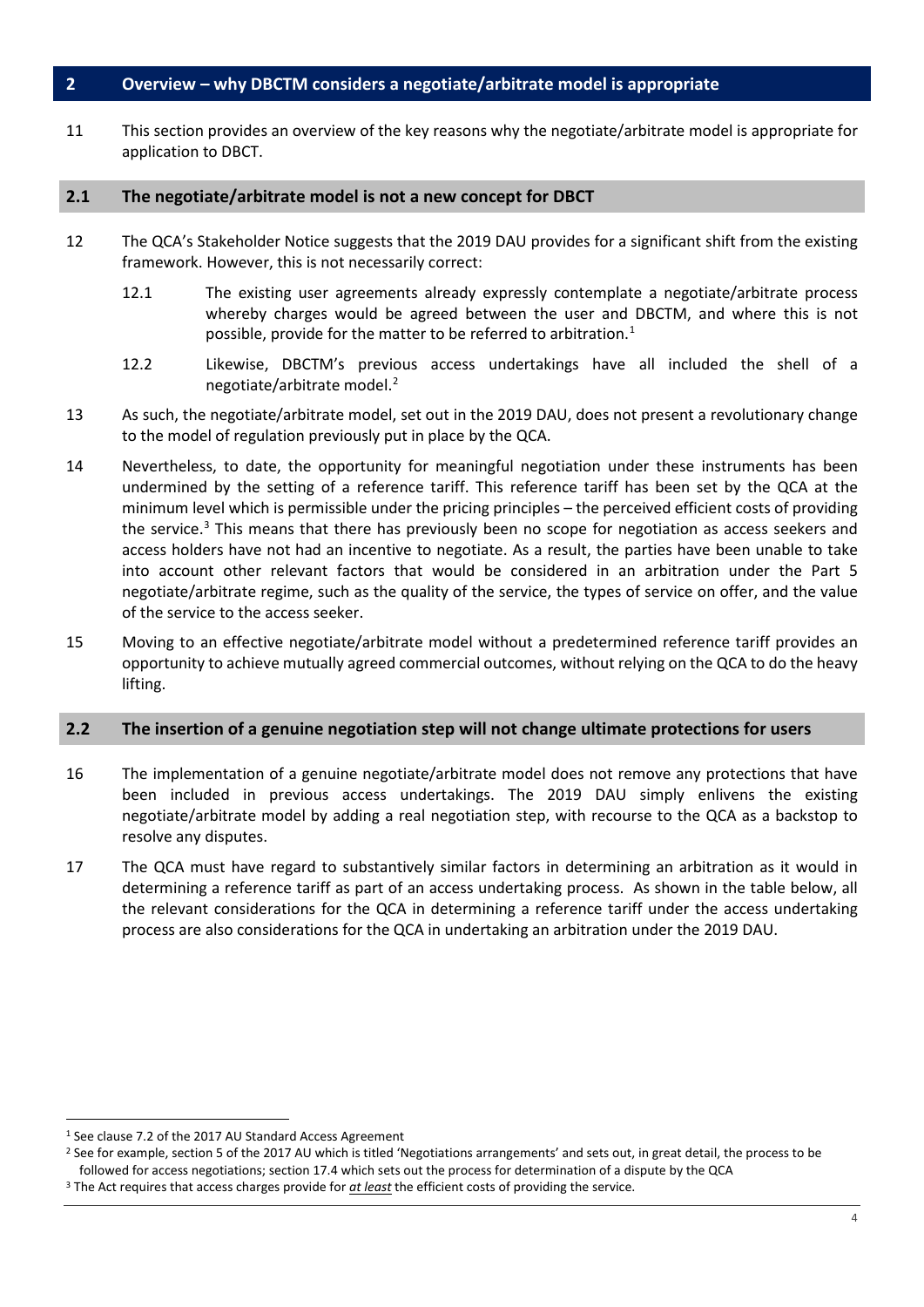#### **Figure 1: Comparison of considerations for access undertakings vs arbitrations**

| <b>Consideration</b>                                            | Factor that the QCA must have regard<br>to under the AU process | Factor that the QCA must have regard to<br>in arbitration process <sup>4</sup> |
|-----------------------------------------------------------------|-----------------------------------------------------------------|--------------------------------------------------------------------------------|
| The object of Part 5                                            | s 138(2)(a) of the QCA Act                                      | s 11.4(d)(1)(G) of the 2019 DAU via s<br>$120(1)(a)$ of the QCA Act            |
| The legitimate interests of DBCTM                               | s $138(2)(b)$ of the QCA Act                                    | s 11.4(d)(1)(G) of the 2019 DAU via s<br>120(1)(b) of the QCA Act              |
| The interests of the<br>operator/operation of the terminal      | s 138(2)(c) of the QCA Act                                      | s 11.4(d)(1)(G) of the 2019 DAU via s<br>120(1)(i) and (j) of the QCA Act      |
| The public interest                                             | s 138(2)(d) of the QCA Act                                      | s 11.4(d)(1)(G) of the 2019 DAU via s<br>$120(1)(d)$ of the QCA Act            |
| The interests of access seekers                                 | s 138(2)(e) of the QCA Act                                      | s 11.4(d)(1)(G) of the 2019 DAU via s<br>$120(1)(c)$ of the QCA Act            |
| The effect of excluding existing<br>assets for pricing purposes | s 138(2)(f) of the QCA Act                                      | s 11.4(d)(1)(G) of the 2019 DAU via s<br>120(1)(k) of the QCA Act              |
| The pricing principles                                          | s $138(2)(g)$ of the QCA Act                                    | s 11.4(d)(1)(G) of the 2019 DAU via s<br>120(1)(l) of the QCA Act              |
| Any other issues the QCA considers<br>relevant                  | s $138(2)$ (h) of the QCA Act                                   | s 11.4(d)(2) of the 2019 DAU                                                   |

18 As a result, in circumstances where a negotiated outcome is not achieved, the regulator (the QCA), and the considerations that the regulator will have regard to, are substantially the same under both the access undertaking and arbitration processes. Both processes allow for the QCA to balance the interests of access holders, access seekers and DBCTM.

## <span id="page-4-0"></span>**2.3 A genuine negotiation step will deliver the best outcomes**

- 19 Commercially negotiated outcomes have the potential to deliver the most appropriate outcomes for all parties, allowing an opportunity for DBCTM and access seekers to find common ground and reach mutually agreed terms and conditions.
- 20 DBCTM's first submission set out a wide range of well-established regulatory precedent to support the proposition that, wherever possible, regulation should allow for the opportunity for negotiated outcomes, and that regulation should be as light touch as appropriate in the circumstances. [5](#page-4-2) The User Group has not

<span id="page-4-1"></span> <sup>4</sup> While these factors apply to the determination of an arbitration for a new access seeker, we expect that the QCA will have regard to the same factors in any arbitration of access charges for existing users under their existing user agreements. This follows from the reference in the existing user agreements at clause 7.2(b)(i) that a review of access charges may have regard to the access undertaking in place at the time of the agreement revision date

<span id="page-4-2"></span><sup>5</sup> DBCTM DAU submission, section 4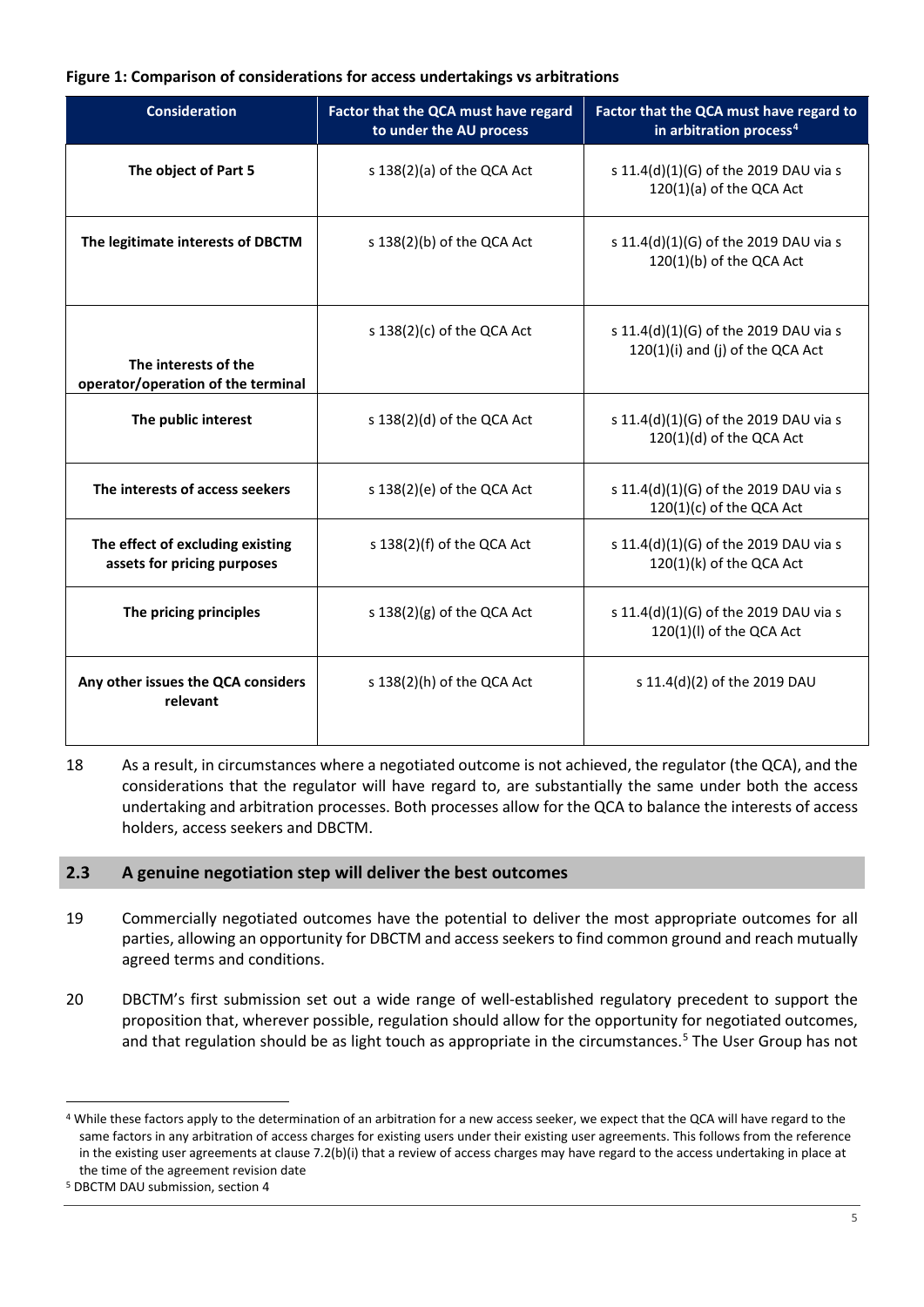put forward any convincing reason why this well-established precedent is not entirely pertinent to the current access undertaking process.

21 DBCTM does not repeat the full analysis from its first submission but does reiterate two key fundamental matters which must frame the QCA's approach to its functions under Part 5 of the QCA Act.

## **The Competition Principles Agreement**

22 A fundamental element of the Australian access regime as implemented by the Competition Principles Agreement (CPA) and Part IIIA of the Competition and Consumer Act (CCA) is the application of a negotiate/arbitrate regime to resolve access disputes. As previously submitted, the importance of the negotiation step is made clear under clause 6(4)(a) of the CPA which is unequivocal in its requirement that access regimes should allow for the possibility of negotiated outcomes wherever possible: <sup>[6](#page-5-0)</sup>

> wherever possible third party access to a service provided by means of a facility should be on the basis of terms and conditions agreed between the owner of the facility and the person seeking access

- 23 Part 5 of the QCA Act gives effect to this fundamental requirement of the CPA, by setting out a negotiate/arbitrate access regime to apply to declared services under the QCA Act, including the services provided by DBCT.
- 24 The QCA must give effect to a negotiate/arbitrate model by approving the 2019 DAU and should not depart from giving effect to this fundamental element of Australia access regulation, without a clear unequivocal basis to do so.

## *The 2019 DAU ensures that the DBCT Access Regime is compliant with the CPA*

- 25 The DBCT Access Regime, established under the QCA Act, is certified as an effective access regime under section 44M of the CCA.
- 26 The certification process under s 44M of the CCA, requires the National Competition Council (**NCC**) to advise the federal Treasurer whether or not, in its opinion the relevant State regime is an "effective regime". In determining whether or not a regime is an effective regime the NCC applies the principles set out in the CPA, including the principle that wherever possible access should be on agreed terms.
- 27 The Queensland Government's application for the certification of the DBCT Access Regime highlighted that the regime's intention was to give primacy to commercial negotiations through an negotiate/arbitrate model:<sup>7</sup>

The DBCT Access Regime incorporates the principle of the primacy of contractual negotiations through the adoption of a "negotiate/arbitrate" model in the QCA Act.

28 The NCC provided its final recommendation to certify the DBCT Access Regime as effective on 10 May 2011.<sup>[8](#page-5-2)</sup> In doing so the NCC acknowledged that the requirements of the CPA seek to ensure that negotiated outcomes are not precluded:<sup>[9](#page-5-3)</sup>

> Clauses 6(4)(a)–(c) seek to ensure that an access regime provides an appropriate balance between commercial negotiation and regulatory intervention to facilitate access. **Regulatory arrangements**

<span id="page-5-0"></span> <sup>6</sup> Competition Principles Agreement 11 April 1995 (as amended 13 April 2007) clause 6(4)(a)

<span id="page-5-1"></span><sup>7</sup> Queensland Government, Application to the National Competition Council for a Recommendation on the Effectiveness of an Access Regime -Queensland Third Party Access Regime for coal handling services at Dalrymple Bay Coal Terminal (December 2010), page 33

<span id="page-5-2"></span><sup>8</sup> See[: http://ncc.gov.au/application/application\\_for\\_certification\\_of\\_the\\_dalrymple\\_bay\\_coal\\_terminal\\_access\\_reg,](http://ncc.gov.au/application/application_for_certification_of_the_dalrymple_bay_coal_terminal_access_reg) for a detailed timeline of the certification process

<span id="page-5-3"></span><sup>9</sup> NCC, Dalrymple Bay Coal Terminal Access Regime, Final Recommendation (10 May 2011), page 18 [emphasis added]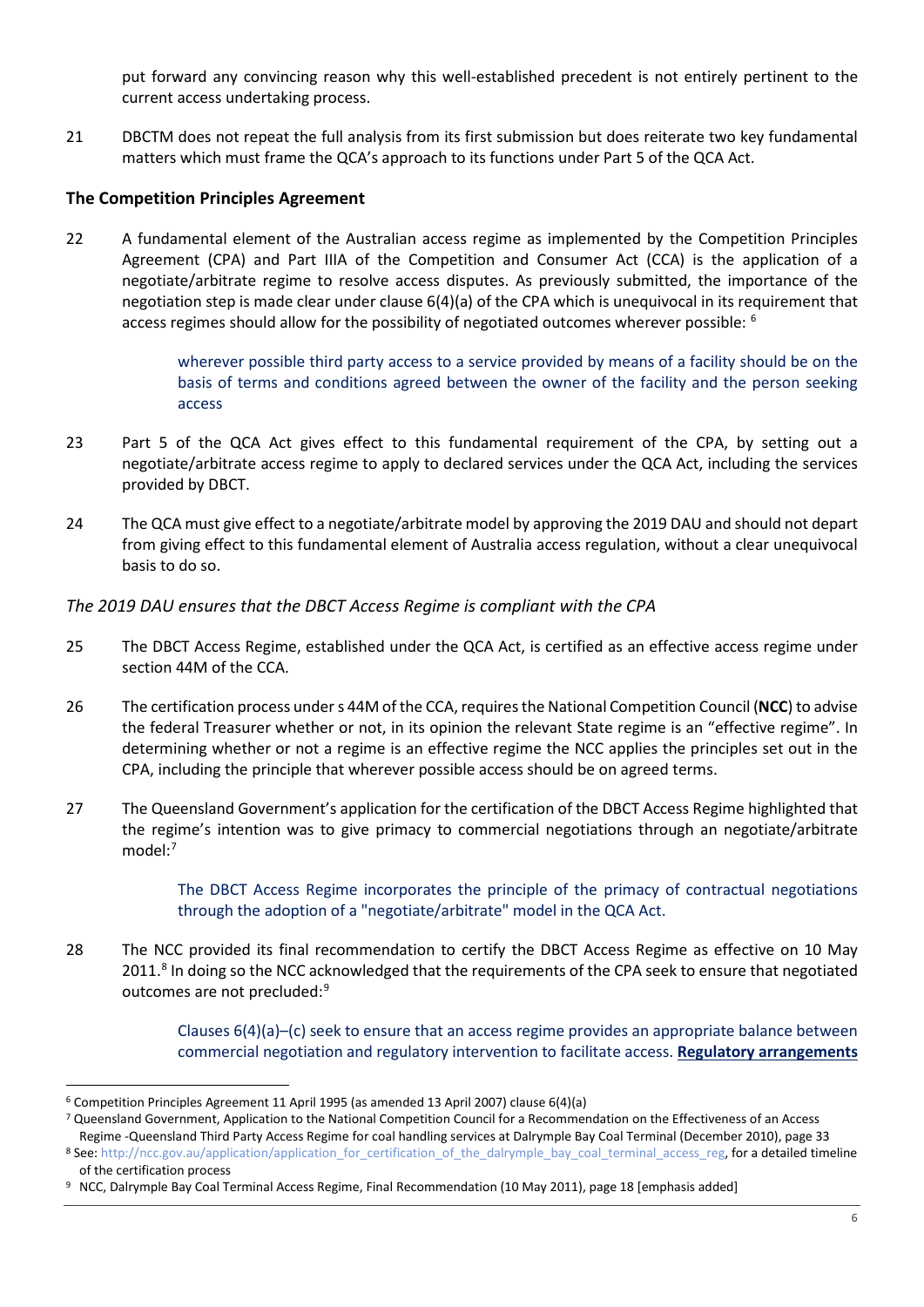**should not preclude negotiated outcomes**. Consideration of clauses 6(4)(a)-(c) must include an assessment of whether regulatory arrangements create an environment in which parties can enter into effective negotiations. This may require the inclusion of processes to address imbalances of bargaining power and information asymmetries.

- 29 On 11 July 2011 the Commonwealth Minister decided to certify the DBCT Access Regime as effective, for a period of ten years, consistent with the NCC's final recommendation.
- 30 The implementation of the negotiate/arbitrate model in the 2019 DAU is appropriate as it will ensure that the DBCT Access Regime includes a genuine opportunity for commercial negotiations in line with clause 6(4)(a) of the CPA. This will help ensure that the DBCT Access Regime can be certified as an effective regime by the NCC following the expiration of the current certification in July 2021.

#### **The Productivity Commission**

31 The Productivity Commission previously confirmed that negotiated terms and conditions of access are preferable to regulated outcomes and that negotiation can limit the potential for regulatory error:<sup>[10](#page-6-0)</sup>

> The declaration of an infrastructure service establishes a right for an access seeker to negotiate with the provider of the service on the price and terms of access. This right extends to any access seeker, not just the declaration applicant. Negotiated outcomes resolving the terms and conditions of access are preferable to regulated outcomes because the parties to a dispute will know more about their claims and the costs and benefits of gaining or providing access than a regulator could. Negotiation can thus limit the potential for regulatory error.

- 32 This is consistent with the case at DBCT where access holders and access seekers are best placed to assess the types of service required, the costs of providing it and the benefits of the service to the users.
- 33 The Productivity Commission further recognised the scope for regulatory error where regulators set access prices, commenting that:<sup>[11](#page-6-1)</sup>

Given that regulators are unable to set optimal access prices (prices that would maximise overall economic efficiency) with precision, there is scope for regulatory error in the setting of access terms and conditions.

34 The risk of regulatory error is particularly significant for DBCT at a time where the terminal is at full capacity and will require an expansion in order to provide access to future access seekers. Regulatory error creates a risk that DBCTM is faced with access charges which impair efficient investment in the expansion of the terminal. It is appropriate that the QCA adopt a negotiate/arbitrate model to help mitigate this risk.

<span id="page-6-1"></span><span id="page-6-0"></span> <sup>10</sup> Productivity Commission Inquiry Report, National Access Regime, 25 October 2013, page 115 <sup>11</sup> Productivity Commission Inquiry Report, National Access Regime, 25 October 2013, page 103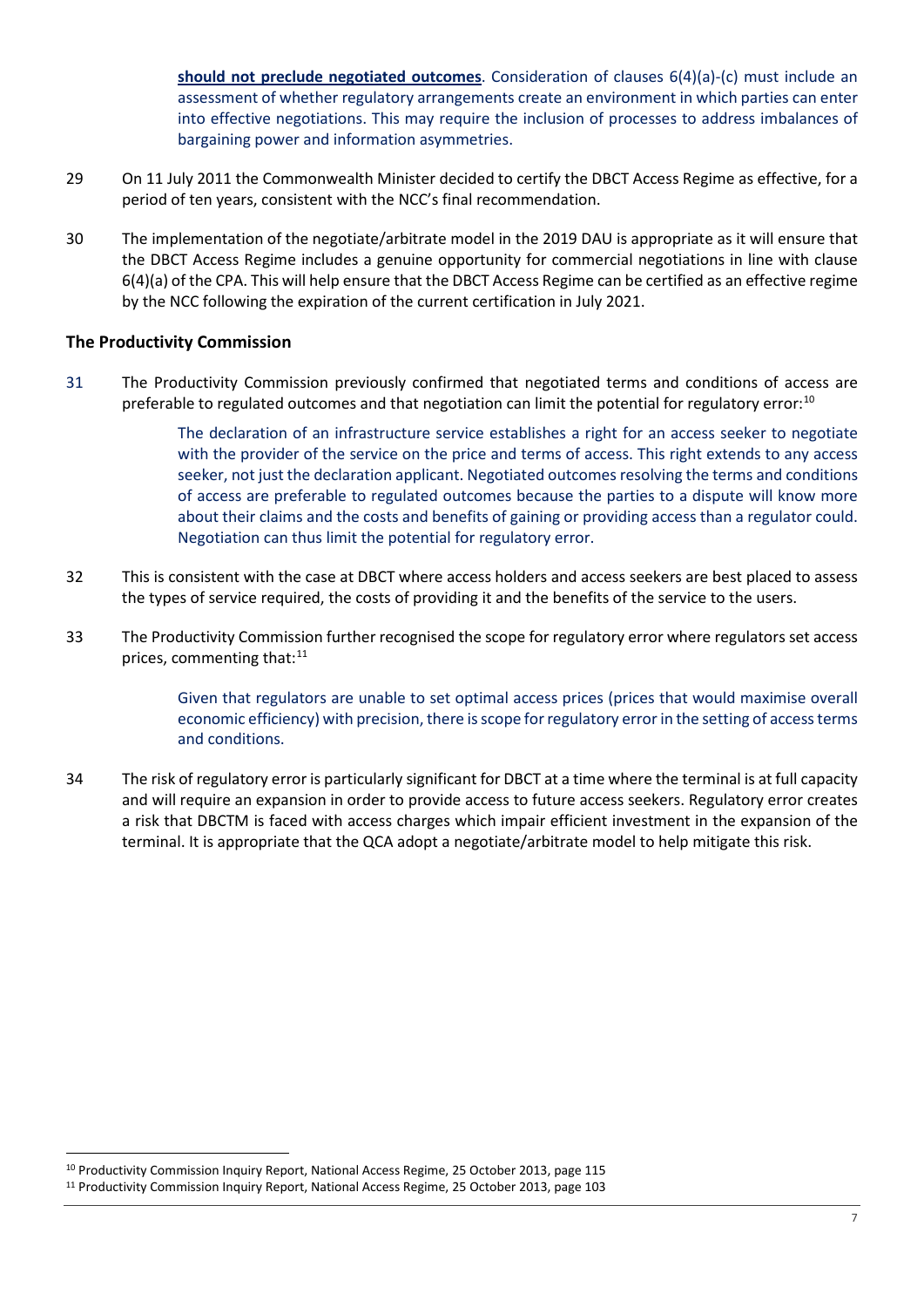35 The User Group's submission argues that the risks of regulatory error are overstated. However, there is strong evidence that regulatory error can be material and have significant impacts on investment incentives. A recent example is the Port of Newcastle arbitration.

#### **Case study: Port of Newcastle arbitration**

The recent Port of Newcastle/Glencore arbitration highlights the significant risks of regulatory error that occur, even when the arbitration is undertaken by a sophisticated regulator such as the QCA or the ACCC.

Glencore commenced arbitration proceedings against the Port of Newcastle under Part IIIA of the Competition and Consumer Act 2010, prior to the revocation of the Port's declaration status. The ACCC initially determined that the charge for ships entering the port to carry Glencore's coal would be **\$0.61** per gross tonne.

Both parties subsequently applied to the Australian Competition Tribunal, who ultimately found that the ACCC had significantly understated the appropriate charges for the port. The Australian Competition Tribunal ultimately found that the appropriate charge was **\$1.01** per gross tonne, or approximately 166% of the charge initially determined by the regulator.

## <span id="page-7-0"></span>**2.4 Scope of regulation**

*The competition problem is relevant to the QCA's approval of an Access Undertaking*

36 The User Group Submission states:<sup>[12](#page-7-1)</sup>

Declaration is a pre-condition to the Authority's right to provide an initial undertaking notice. However, once such a notice has been given, particular conclusions about an access criterion which underpin the declaration, do not somehow constrain the Authority's discretion in determining appropriateness of the draft access undertaking that is actually submitted.

- 37 With respect this is wrong. The declaration recommendation determines the scope of the QCA's authority to regulate the relevant service. That is, the QCA's power to regulate does not extend to where there is no competition problem as expressly found by the declaration process. Accordingly, any regulation of the relevant service in relation to a dependent market in which the QCA has expressly found declaration will not promote a material increase in competition, is beyond power.
- 38 The QCA's regulation under Part 5 of the QCA Act is to address the competition harm identified by the declaration process and no further, or at least it must not seek to regulate the service as applied in dependent markets in which has had expressly determined do not satisfy criterion (a).
- *39* To do otherwise would be contrary to the objective of Part 5 of the QCA Act which is to promote efficient operation, use and investment in infrastructure to *promote effective competition in upstream and downstream markets*.
- 40 The User Group argues that the NCC's consideration of the National Gas Law (NGL) provides precedent to support the proposition that findings relating to the access (or in that case coverage) criteria should not be taken into account in determining the form of regulation. $^{13}$  $^{13}$  $^{13}$
- 41 However, the NCC's reasoning in that matter is clearly not applicable to the Part 5 access regime. This is abundantly clear when the NCC's actual reasoning is examined. The NCC explains that:<sup>[14](#page-7-3)</sup>

Where an application for light regulation is made for an already covered pipeline, the Council considers there are three main reasons why it is inappropriate for it to rely on assessments made

<span id="page-7-1"></span> <sup>12</sup> User Group September 2019 submission, page 9

<span id="page-7-2"></span><sup>&</sup>lt;sup>13</sup> User Group September 2019 submission, page 9

<span id="page-7-3"></span><sup>14</sup> NCC, Light Regulation of Covered Pipeline Services July 2011, page 40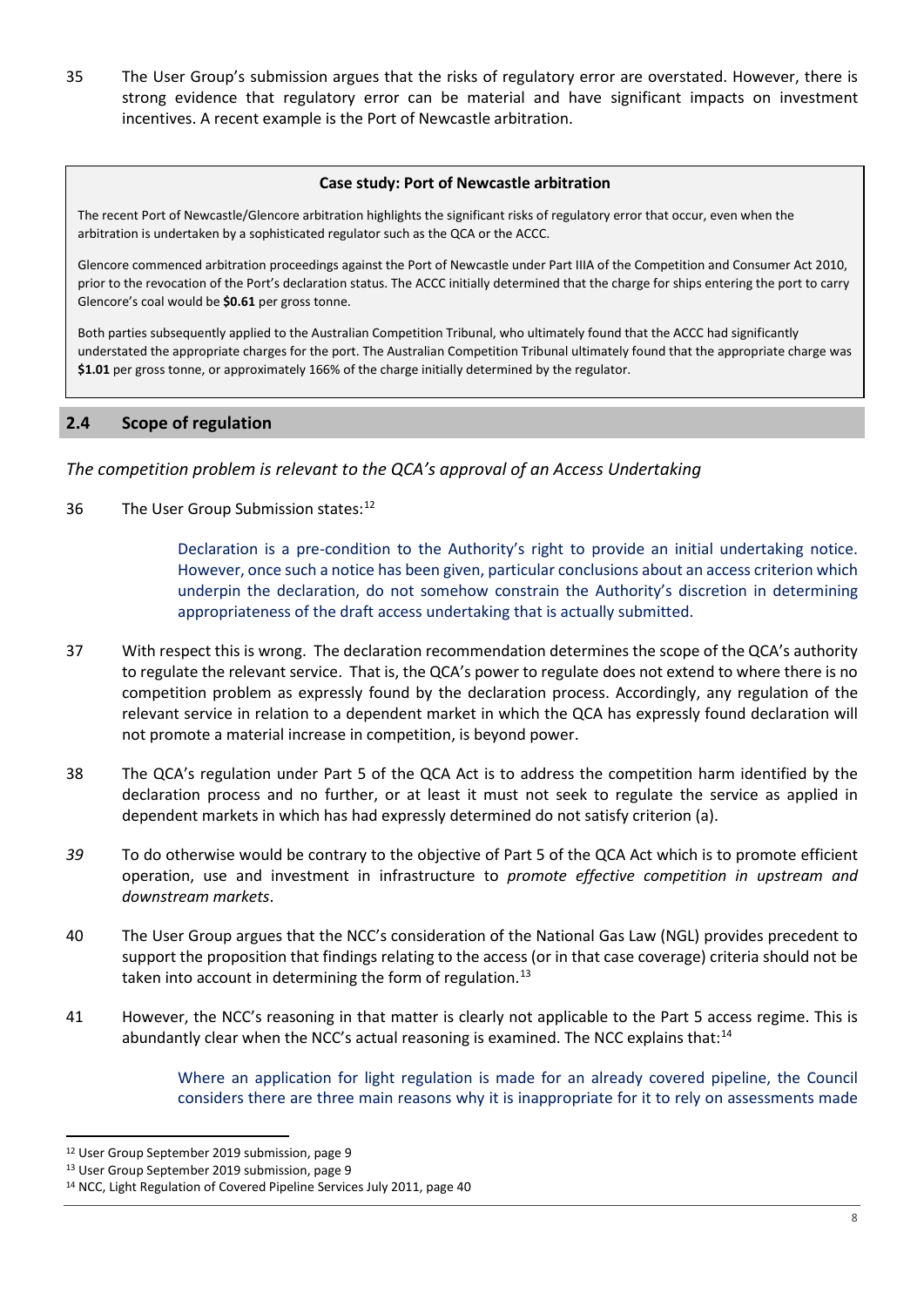at the coverage stage in relation to issues that may arise for consideration under the form of regulation factors. Those reasons are that:

- (a) there are differences between the coverage criteria and the form of regulation factors
- (b) the coverage criteria and form of regulation factors address different purposes, and

(c) practical constraints arising, for example, from changes or developments occurring since coverage.

- 42 The User Group concedes that the third point is not applicable to DBCTM, but argues that the first two points apply equally to DBCTM. This is demonstrably incorrect. While the coverage criteria under the NGL are similar to the access criteria under Part 5 of the QCA Act, the factors for approving an access undertaking and for determining the appropriate form of regulation under the NGL are completely different.<sup>[15](#page-8-0)</sup> This means that while under the NGL there may be a significant difference between the coverage criteria and the form of regulation factors, and they may address different purposes, this is simply not the case under the QCA Act.
- 43 Rather, there is significant overlap in the considerations under the two Part 5 processes, such that the conclusions drawn in the declaration review are inextricably relevant to the QCA's consideration of the appropriate form of any access undertaking. The table below shows that the ultimate purpose of the two processes is identical, and that there is significant overlap in the key factors which the QCA must have regard to in making a decision.

#### **Figure 2: Comparison of purpose and considerations for declaration review and access undertaking processes**

| <b>Declaration review process</b>                                                                                                                                                                                                                                                        | <b>Access Undertaking process</b>                                                                                                                                                                                                                                   |  |
|------------------------------------------------------------------------------------------------------------------------------------------------------------------------------------------------------------------------------------------------------------------------------------------|---------------------------------------------------------------------------------------------------------------------------------------------------------------------------------------------------------------------------------------------------------------------|--|
| Purpose of the Part under which the process occurs                                                                                                                                                                                                                                       |                                                                                                                                                                                                                                                                     |  |
| Part 5 of the QCA Act                                                                                                                                                                                                                                                                    | Part 5 of the QCA Act                                                                                                                                                                                                                                               |  |
| The object of this part is to promote the economically efficient<br>operation of, use of and investment in, significant infrastructure by<br>which services are provided, with the effect of promoting effective<br>competition in upstream and downstream markets.                      | The object of this part is to promote the economically efficient<br>operation of, use of and investment in, significant infrastructure by<br>which services are provided, with the effect of promoting effective<br>competition in upstream and downstream markets. |  |
| <b>Specific considerations</b>                                                                                                                                                                                                                                                           |                                                                                                                                                                                                                                                                     |  |
| Section 76(2)(a) - Criterion (a)                                                                                                                                                                                                                                                         | Section 138(2)(a) - The object of Part 5                                                                                                                                                                                                                            |  |
| (a) that access (or increased access) to the service, on reasonable<br>terms and conditions, as a result of a declaration of the service<br>would promote a material increase in competition in at least 1<br>market (whether or not in Australia, other than the market for<br>service; | The object of this part is to promote the economically efficient<br>operation of, use of and investment in, significant infrastructure by<br>which services are provided, with the effect of promoting effective<br>competition in upstream and downstream markets; |  |
|                                                                                                                                                                                                                                                                                          | Section 138(2)(d) - public interest in competition                                                                                                                                                                                                                  |  |
|                                                                                                                                                                                                                                                                                          | The public interest, including the public interest in having<br>competition in markets (whether or not in Australia);                                                                                                                                               |  |

44 Therefore, DBCTM submits that the competition problem identified in the declaration review, and whether the proposed 2019 DAU addresses this problem, should be front of mind for the QCA in determining whether it is appropriate to approve the 2019 DAU.

<span id="page-8-0"></span><sup>&</sup>lt;sup>15</sup> See section 16 of the NGL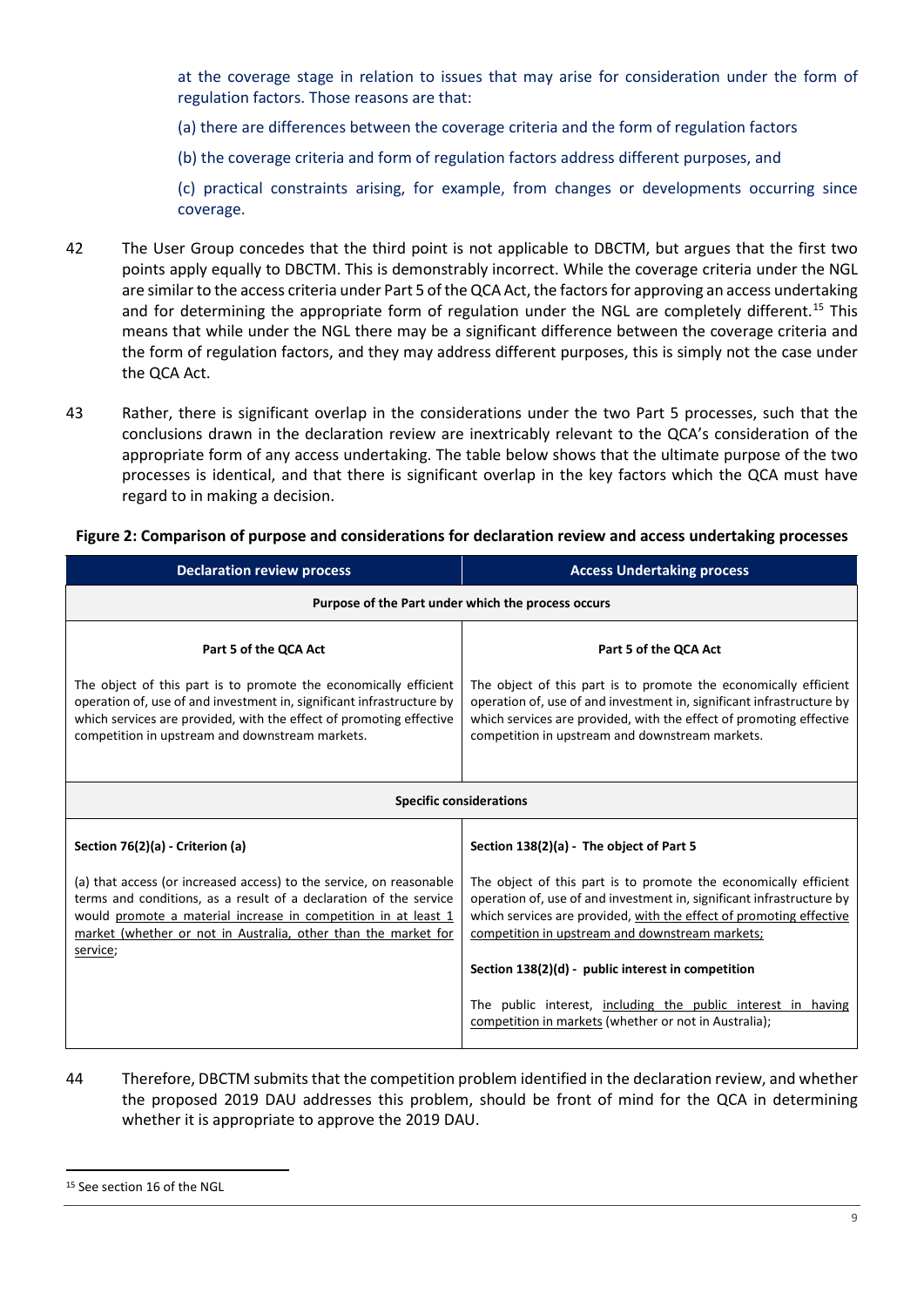## <span id="page-9-0"></span>**2.5 The negotiate arbitrate model is fit for purpose and consistent with s 138**

#### **Existing users are protected under their existing user agreements**

- 45 The User Group does rely on the findings of the declaration review despite its objections to doing so where it considers that it supports its arguments. DBCTM agrees with the User Group's submission that the declaration review findings have relevance in identifying the extent of market power that DBCTM possesses.[16](#page-9-1)
- 46 DBCTM further agrees with the User Group submission that: $^{17}$  $^{17}$  $^{17}$

…it becomes clear that the overriding question on the appropriate form of regulation for the DBCT service *is the extent of market power that DBCTM has* …

That is the key issue for the QCA in determining if the 2019 DAU is 'appropriate' is the extent to which it addresses DBCTM's market power.

- 47 However, this is where the agreement ends.
- 48 As explored further below, in response to questions three and four, the User Group mischievously seeks to down-play the protectionsincluded in the existing user agreements, emphasising the QCA's comments that there are *some* limitations to the protections *without declaration*. However, it is clear that with declaration, and with the QCA in the position as the arbitrator, these minor limitations fall away.
- 49 Further, the User Group ignores the QCA's clear conclusion that the existing user agreements *were* an effective constraint on DBCTM's market power, up to the volumes of capacity contained in those agreements:<sup>[18](#page-9-3)</sup>

The existing user agreements provide for regular reviews of the method of calculating charges based on negotiation between DBCT Management and the user, and a dispute resolution mechanism for determination of charges, which is intended to produce an outcome similar to that which the QCA would have been expected to determine.

Therefore, in the absence of declaration, *existing user agreements will provide an effective constraint on DBCT Management's exercise of market power up the volumes specified in those agreements*.

…

## **Conclusion**

In this section, the QCA considered whether DBCT Management's ability and incentive to exercise market power in the absence of declaration would be constrained by existing user agreements and DBCT Management's proposed access framework.

On the one hand, existing user agreements will enable existing users to extend the term of their agreements and continue to access the DBCT service based on the terms and the volumes set out in those agreements. So, *existing user agreements will provide an effective constraint on DBCT Management's exercise of market power up to the volumes specified in those agreements*.

50 The protections in the existing user agreements are the sole basis put forward by the User Group to justify the continued declaration of the DBCT service – by establishing that existing users would be protected from DBCTM's market power, and that access seekers would not, resulting in an asymmetry in the terms of

<span id="page-9-1"></span><sup>&</sup>lt;sup>16</sup> User Group September 2019 submission, page 10

<span id="page-9-2"></span><sup>&</sup>lt;sup>17</sup> User Group September 2019 submission, page 19 [emphasis added]

<span id="page-9-3"></span><sup>18</sup> QCA Draft Recommendation, pages 66 and 73 [emphasis added]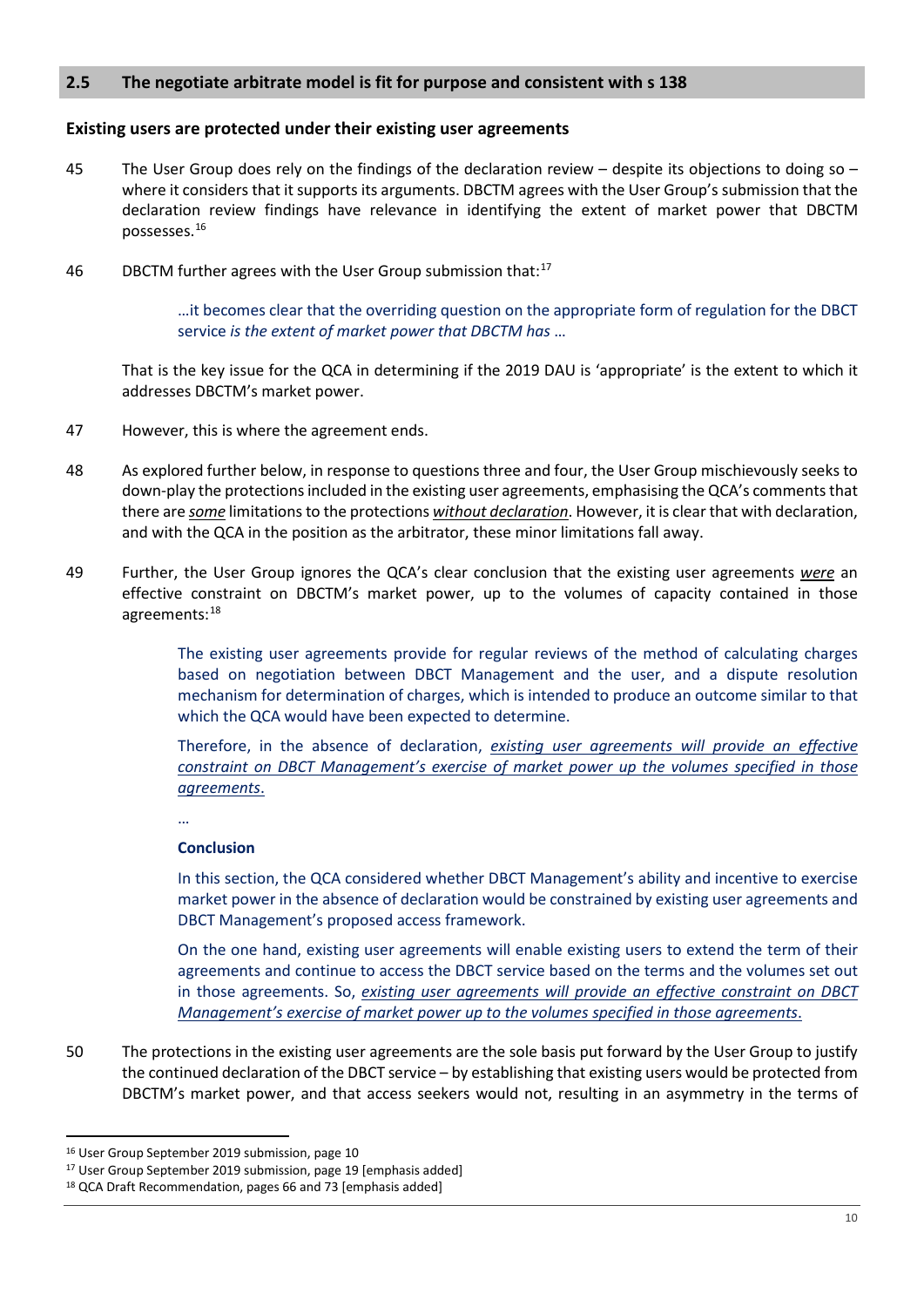access. It is disingenuous that the User Group now seeks to downplay the protections contained in these agreements. Furthermore, there must be consistent treatment of the existing user agreements by the QCA throughout the declaration and the 2019 DAU processes. If the users now, in this process, assert that the existing user agreements do not protect existing users from any exercise of market power then it must follow that criterion (a) is no longer satisfied for the purposes of the declaration process.

- 51 Stripping away the User Group's obfuscation shows that its primary concern is the outcomes under the negotiate/arbitrate regimes as compared with the status quo. The User Group argues that existing users are not "fully protected" because existing users:
	- 51.1 are not "in the same position as [under the] existing regulatory environment involving the QCA determined reference tariffs";<sup>[19](#page-10-0)</sup>
	- 51.2 are potentially subject to a contractual negotiate/arbitrate regime which would be "clearly less favourable than regulatory reference tariffs";<sup>[20](#page-10-1)</sup> and
	- 51.3 are as "equally badly off" as access seekers.<sup>[21](#page-10-2)</sup>
- 52 As set out in section 2.2 above, the 2019 DAU provides for substantively similar protections and considerations in the process of setting a reference tariff and setting an access undertaking, such that there is no basis for these arguments.
- 53 The relevant question, as acknowledged by the User Group, is whether any market power on the part of DBCTM will be effectively constrained under the 2019 DAU.
- 54 The User Group does not point to any evidence to justify the QCA reversing its position in the declaration process that the existing user agreements provide an effective constraint on DBCT Management's exercise of market power up to the volumes specified in those agreements.
- 55 Given that under the 2019 DAU existing users will be protected from the exercise of market power by DBCTM due to their existing user agreements and the ability of the QCA to arbitrate any access disputes, DBCTM submits that the 2019 DAU is clearly appropriate, having regard section 138(2) and the interests of existing users of the service (which DBCTM notes is not an express consideration of s 138(2), but rather a factor that the QCA may consider relevant in accordance with s 138(h)).

## **Access seekers are protected under the 2019 DAU**

56 Access seekers will also be protected under the 2019 DAU. The User Group Submission concedes that the 2019 DAU addresses the potential asymmetry in access terms that access seekers could have as compared to existing users (notwithstanding its unsubstantiated assertion that users will be disadvantaged):<sup>[22](#page-10-3)</sup>

> the 2019 DAU is not appropriate simply because access holders and access seekers are equally disadvantaged under it, and equally exposed to DBCTM's market power in such negotiations.

- 57 That is, the users concede that the 2019 DAU addresses the sole competition problem identified by the QCA in the declaration process – that being asymmetry in the terms of access between existing users and access seekers.
- 58 Rather, the User Group asserts that DBCTM has market power and has incentives to engage in monopoly pricing for future access seekers at DBCT, on the basis of the QCA draft declaration recommendation. This is not a valid basis to draw the same conclusion under the 2019 DAU because:

<span id="page-10-0"></span> <sup>19</sup> User Group September 2019 submission, page 12

<span id="page-10-1"></span><sup>20</sup> User Group September 2019 submission, page 12

<span id="page-10-2"></span><sup>21</sup> User Group September 2019 submission, page 12

<span id="page-10-3"></span><sup>22</sup> User Group September 2019 submission, page 13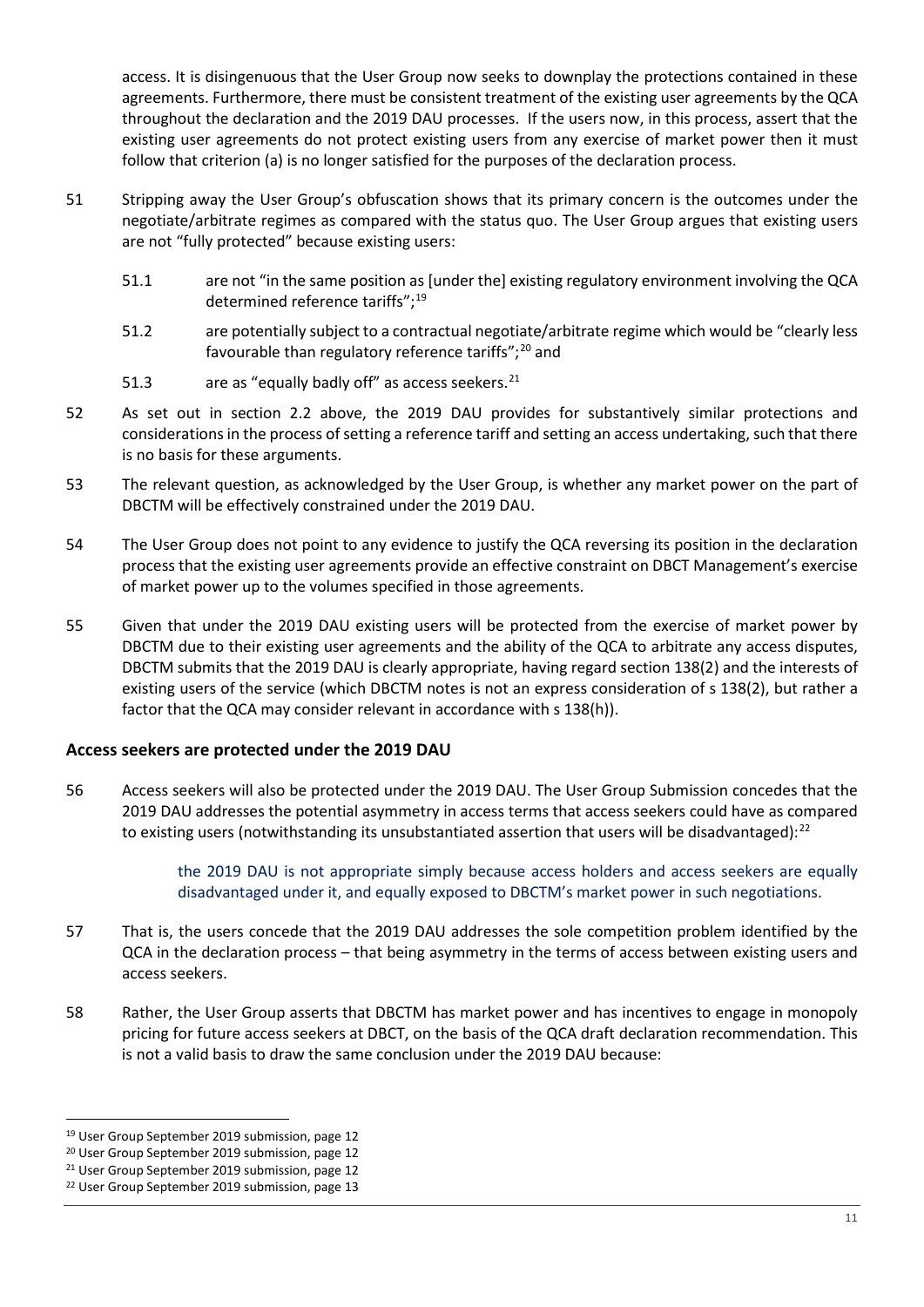- 58.1 The QCA's findings in the declaration were in a completely different context.
- 58.2 In making those findings the QCA was considering DBCTM's ability and incentive to exercise market power *without declaration*, and accordingly, did not have regard to the additional constraints on DBCTM's market power that occur as a result of being declared.
- 58.3 Further, throughout the declaration process the QCA did not have regard to the effect of the 2019 DAU (including the recourse to a binding QCA arbitration) as a constraint on DBCTM's market power.
- 59 Therefore, the QCA's draft declaration determination is not a valid basis to substantiate the User Groups' assertion that under the 2019 DAU DBCT will have market power and an ability to monopoly price.
- 60 The User Group Submission states that "it is impossible to see those circumstances as being conducive to a negotiate/arbitrate model reaching appropriate and reasonable pricing."[23](#page-11-0)
- 61 When the QCA is required to apply the same criteria under the 2019 DAU arbitration as it would under an arbitration under s 120 of the QCA Act, it would clearly be without merit to conclude that it is impossible for the 2019 DAU to provide for appropriate and reasonable pricing.

# **PwC's analysis is fundamentally flawed**

- 62 The User Group asserts that PwC's September 2019 report is an expert report. However, the PwC report does not identify the author(s), the expertise nor experience relied upon to form the views set out in the report. Furthermore, as a large consulting and audit business, PwC likely has many extensive relationships with users which it has not disclosed and therefore material questions as to the independence of PwC arise. Accordingly, the PwC views cannot be accepted as any form of admissible expert opinion. For this reason, the PwC report is no more than a submission and cannot be given any more weight than a submission.
- 63 PwC's lack of expertise and experience is clearly demonstrated by the fundamentally flawed analysis set out in the report.
- 64 The analysis by PwC in section 4.2 and 4.3 of its September report, provides its skewed perspective using a number of cherry-picked examples, to argue that negotiate/arbitrate model is not appropriate for DBCTM. This analysis is fundamentally flawed in that it fails to have regard to a number of the most significant constraints on DBCTM, does not consider the extent to which the 2019 DAU appropriately addresses DBCTM's market power, and makes an incorrect assessment of DBCT in its application of the factors that it does identify.

# *PwC's analysis does not have regard to the key constraints on DBCTM's market power without the access undertaking*

- 65 PwC identify five key factors that it considers should influence the choice of the form of regulation. However, PwC embarrassingly completely ignores two key constraints on the access provider's exercise of market power – existing and future contractual and regulatory constraints on the access provider.
- 66 As a result, PwC's analysis has no regard to the fact that existing users are protected from DBCTM's market power by virtue of their existing user agreements. Further it has no regard to the constraints on DBCTM's market power that occur as a result of declaration (even without an access undertaking in place), including the recourse for access seekers to the legislative arbitration process, and the rights of access seekers to negotiation information.

<span id="page-11-0"></span><sup>&</sup>lt;sup>23</sup> User Group September 2019 submission, page 14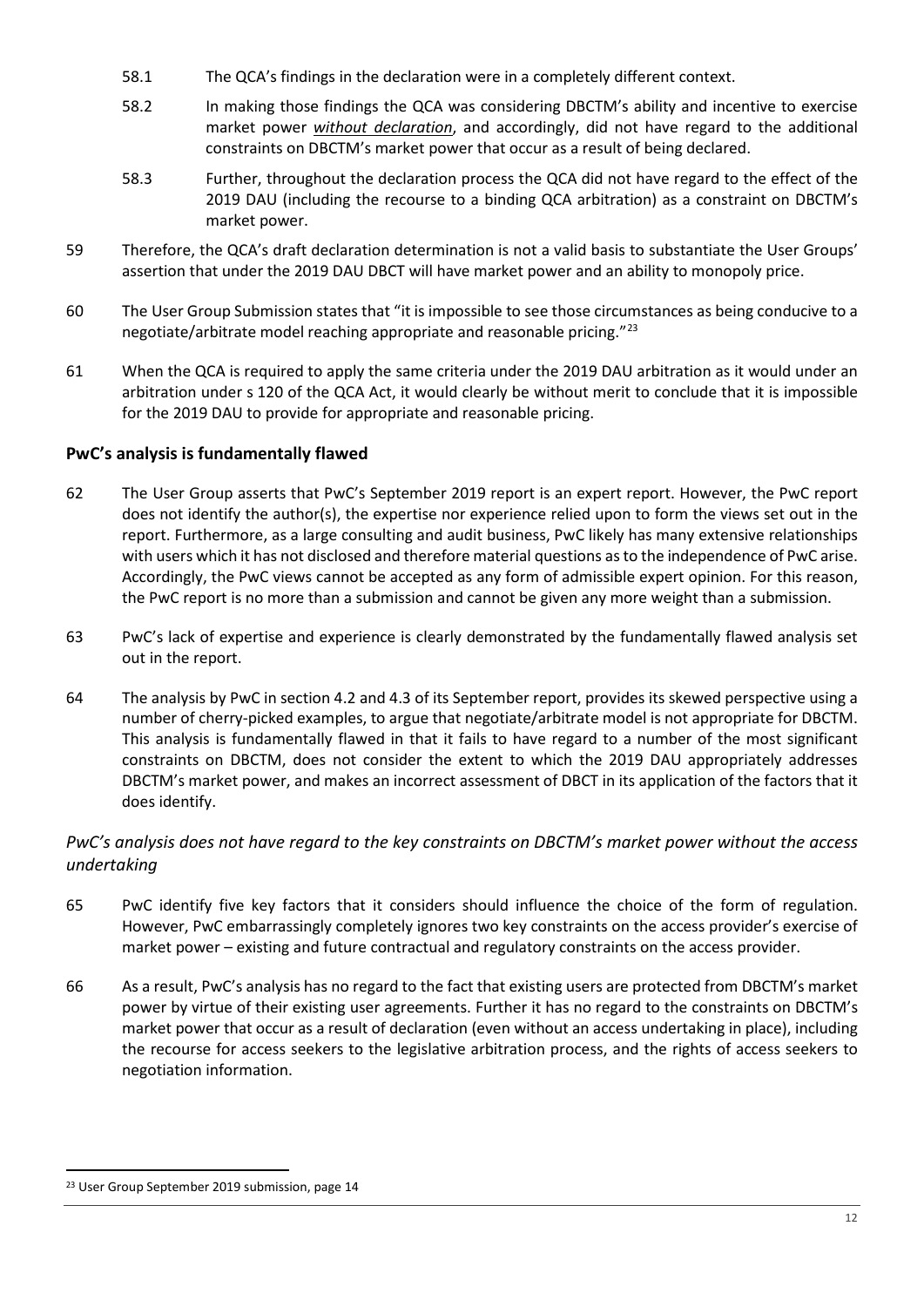- 67 In neglecting to consider these fundamental constraints on DBCTM's market power, the conclusions of PwC are clearly without merit.
- 68 If regard is had to the full suite of existing and future constraints on DBCTM under the 2019 DAU, it is clear that DBCTM's market power would be effectively constrained under the 2019 DAU and a negotiate/arbitrate model is an appropriate form of regulation for the DBCT service.

# *PwC's analysis does not have regard to the constraints that the 2019 DAU provides*

- 69 Further, the task for the QCA is to assess whether it is appropriate to approve the 2019 DAU having regard to the factors in section 138 of the QCA Act.
- 70 It should go without saying that a necessary part of this analysis is to consider the effect of the 2019 DAU on DBCTM's ability and incentive to exercise market power.
- 71 PwC's analysis is completely devoid of such analysis. By comparing the regulation of different facilities in a vacuum, the conclusions drawn by PwC are completely delinked from the assessment required by the QCA.

# *PwC's application of the factors affecting the form of regulation is skewed*

- 72 PwC's application of the factors it considers affects the form of regulation, summarised in Figure 5 of the report, is severely skewed to support the case that the User Group attempts to make.
- 73 DBCTM does not provide a blow-by-blow rebuttal of PwC's subjective assessment of where DBCTM lies on each spectrum but points out a few blatant factors that were overlooked by PwC:
	- 73.1 **Number of access seekers and their countervailing power** the users of DBCT are highly concentrated, with DBCTM's top five existing users representing almost 90% of contracted capacity at DBCT. Further, future access seekers who will seek expansion capacity at DBCT (given the terminal is fully contracted) will likely have the option of gaining capacity at alternative terminals on comparable terms to DBCT.
	- 73.2 **Likely demand for the 'reference services'** to date regulation at DBCT has not recognised the varying different premium services provided to separate customers, which have an adverse impact on the efficiency of the terminal. PwC argues that a heavy-handed regime would provide the 'flexibility to address the bespoke needs of individual users', however history has shown that this is not case, with DBCT always applying a uniform reference tariff.
	- 73.3 **Information asymmetry** DBCTM highlights in detail below the significant information that is already available to access seekers, as well as the extensive rights under the QCA Act and the 2019 DAU for access seekers to gain access to information needed to inform negotiations or an arbitration. Further, the QCA's extensive powers to request information, engage experts and consult on its arbitral decisions. There is very little scope for information asymmetry on the part of access seekers and existing users.
	- 73.4 **Administrative and compliance burden** as discussed in the response to question three and four, a bilateral negotiate/arbitrate model will provide for a *more efficient* determination of access charges, compared with a multi-party process where the QCA is burdened with determining a one-size-fits-all solution, through an extensive consultation process.
- 74 In any event, the comparison of the regulation applying to other regulated facilities is no substitute for a thorough analysis by the QCA of whether the 2019 DAU, and a negotiate/arbitrate model, will appropriately constrain DBCTM's market power.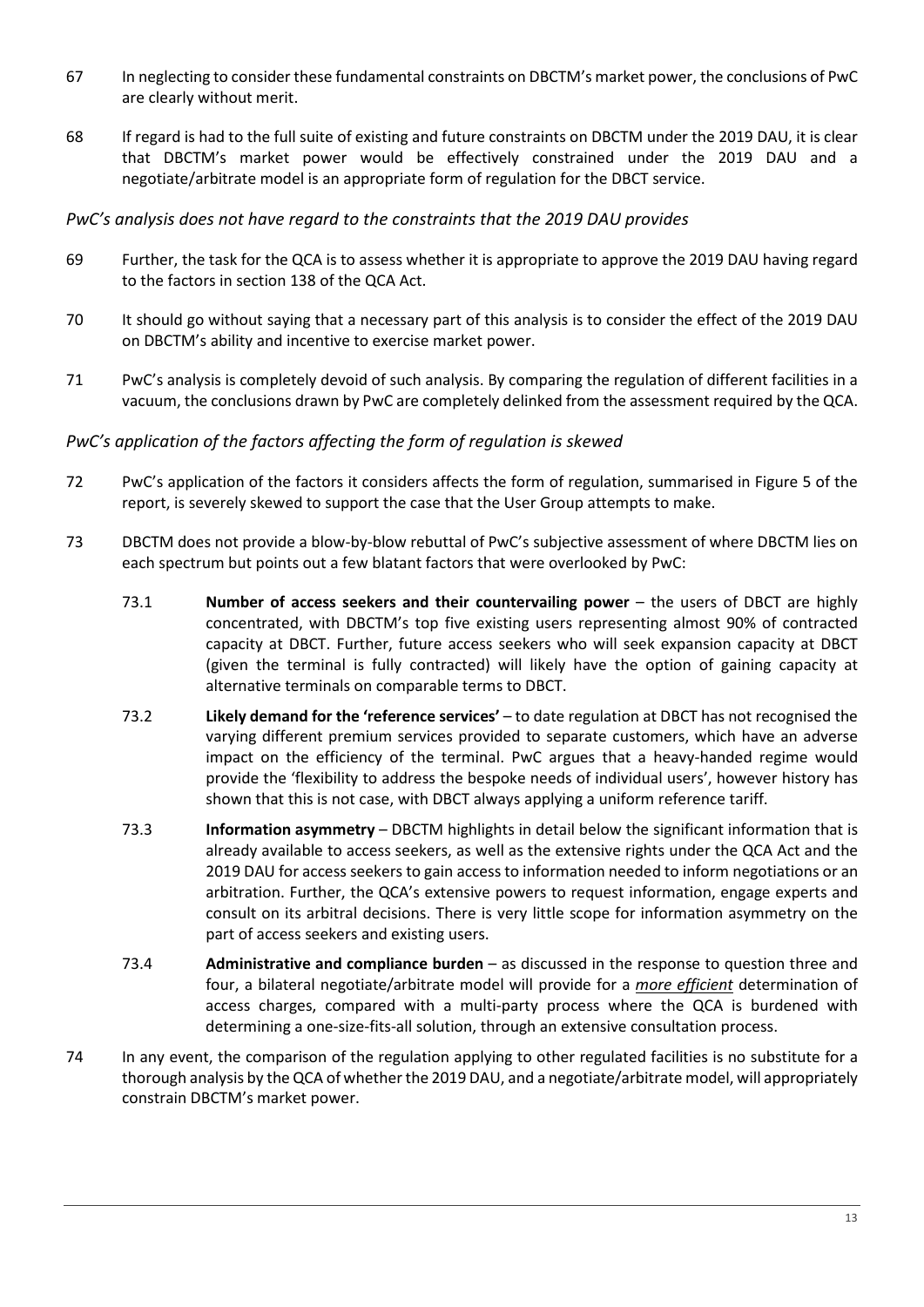# *PwC's contention that the QCA should not give primacy to negotiations is unfounded*

- 75 The finding of PwC that it is inappropriate to give primacy to commercial negotiations, has no regard to the important considerations identified in section 2.3 above.
- 76 PwC characterises the preference for negotiated outcomes as a 'one size fits all' approach.<sup>[24](#page-13-0)</sup>
- 77 This is clearly not the case. Alternative approaches may well be appropriate in some circumstances. However, there must be good reason for moving away from an approach to regulation which allows for the opportunity of negotiated outcomes (for example, if a negotiate/arbitrate approach model would not provide a sufficient constraint to the access provider's market power). This is consistent with the CPA which specifies that negotiations should be provided for *wherever possible*, not in all circumstances.

<span id="page-13-0"></span> <sup>24</sup> PwC September 2019 report, page 4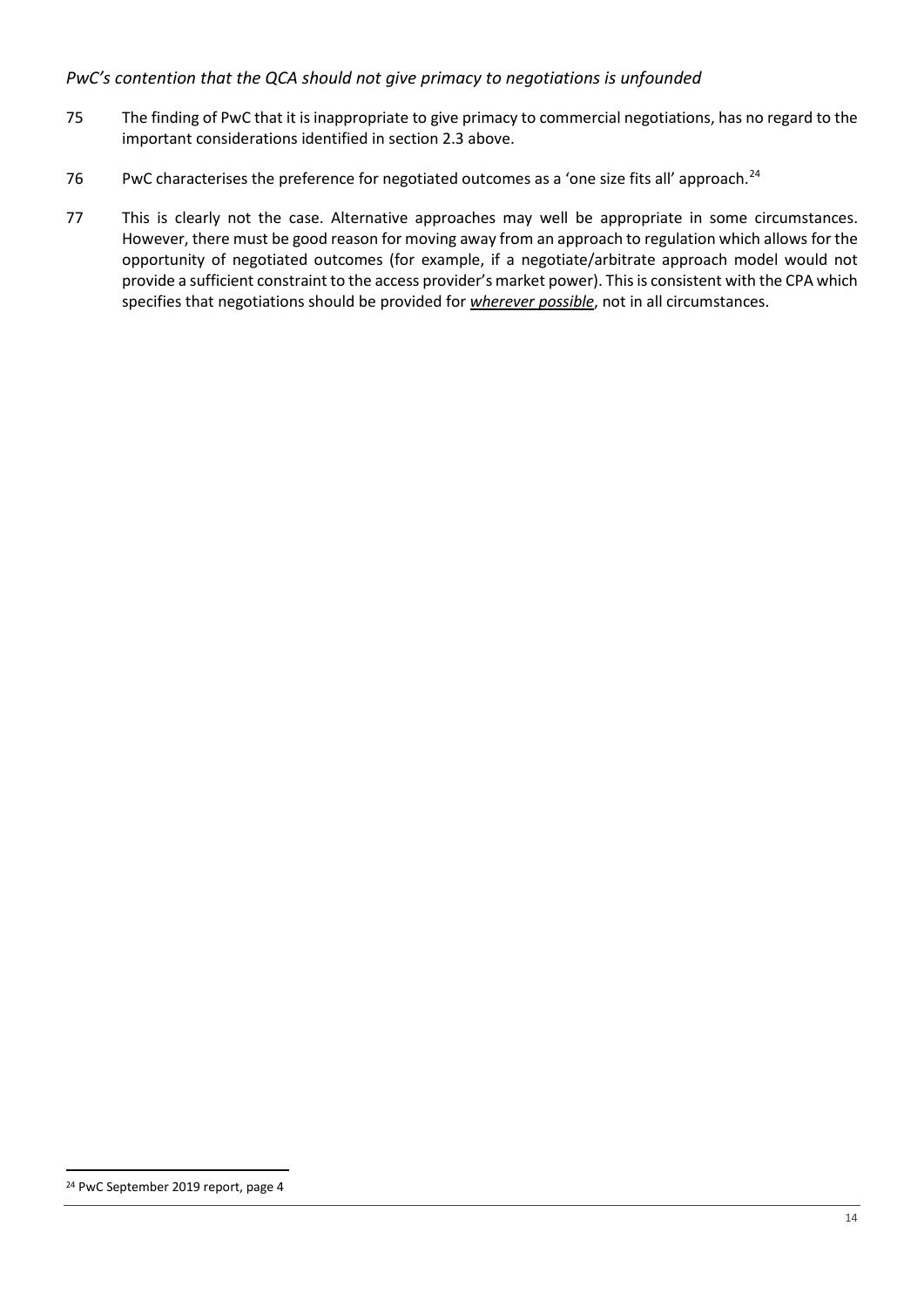# <span id="page-14-0"></span>**3 Response to the QCA's specific questions**

78 This section responds to the specific questions raised by the QCA in its October 2019 paper. A summary of DBCTM's response to these questions is set out in the table below.

# **Figure 3: Summary of DBCTM's response to QCA questions**

| <b>QCA</b> question                                                                                                                                                                                                                                                                                                                                                                                                                                     | <b>Summary of DBCTM response</b>                                                                                                                                                                                                                                                                                                                                                                                                                                                                                                                                                                                                                                                                                                                                                                                                                                                                                                                                                                                                                                                                                                                                                                                                                                                          |  |
|---------------------------------------------------------------------------------------------------------------------------------------------------------------------------------------------------------------------------------------------------------------------------------------------------------------------------------------------------------------------------------------------------------------------------------------------------------|-------------------------------------------------------------------------------------------------------------------------------------------------------------------------------------------------------------------------------------------------------------------------------------------------------------------------------------------------------------------------------------------------------------------------------------------------------------------------------------------------------------------------------------------------------------------------------------------------------------------------------------------------------------------------------------------------------------------------------------------------------------------------------------------------------------------------------------------------------------------------------------------------------------------------------------------------------------------------------------------------------------------------------------------------------------------------------------------------------------------------------------------------------------------------------------------------------------------------------------------------------------------------------------------|--|
| <b>Question One</b><br>the<br><b>Does</b><br>negotiate/arbitrate<br>model<br>appropriately balance the interests of DBCT<br>Management, access seekers and access<br>holders? If not, can it be modified to be<br>balanced and effective?                                                                                                                                                                                                               | The negotiate/arbitrate model ensures that in all circumstances DBCTM, access seekers and<br>access holders all have recourse to arbitration by the QCA to settle any access disputes. This<br>protection applies equally to all parties - ensuring a level playing field for meaningful<br>commercial negotiations to occur in the first instance.<br>While DBCTM considers that the proposed 2019 DAU as currently drafted is already balanced<br>and effective, DBCTM is committed to ensure that the negotiate/arbitrate model is<br>implemented effectively. As such, DBCTM looks forward to working constructively with the<br>QCA and users to ensure that the negotiate/arbitrate model is implemented in a way that is<br>appropriate, balanced, effective and fit for purpose.                                                                                                                                                                                                                                                                                                                                                                                                                                                                                                  |  |
| <b>Question two</b><br>How will the proposed negotiate/arbitrate<br>interact<br>with<br>model<br>existing<br>user<br>agreements? Where the QCA is not setting a<br>TIC as part of a DAU review process, how<br>would a price reset process under an existing<br>user agreement work? To what extent would<br>existing users be protected from a potential<br>exercise of market power by DBCT<br>Management under their existing user<br>agreements?    | The negotiate/arbitrate model will complement the provisions of the existing user<br>agreements, which already provide for a negotiate/arbitrate process for determining access<br>charges when a review event occurs.<br>This already protects existing users from the exercise of any market power by DBCTM in the<br>same way that the 2019 DAU protects new users $-$ by providing recourse to the QCA to<br>determine the terms and conditions of access, in circumstances where a mutually agreeable<br>commercial outcome is not achieved.                                                                                                                                                                                                                                                                                                                                                                                                                                                                                                                                                                                                                                                                                                                                         |  |
| <b>Question 3</b><br>Do stakeholders have any further evidence to<br>support or oppose DBCT Management's claim<br>that existing users are fully protected by<br>existing user agreements, including in the<br>absence of a TIC?<br><b>Question 4</b><br>Do stakeholders have any further evidence to<br>support or oppose DBCT User Group's claim<br>that existing users are not fully protected<br>from DBCT Management's exercise of market<br>power? | Existing users are fully protected from DBCTM's exercise of market power under their existing<br>user agreements.<br>The majority of existing users' terms and conditions of access are already locked-in<br>٠<br>under their existing agreements, which were willingly entered into under previous<br>versions of the access undertaking. The only aspect of access that is not<br>contractually locked down is access charges.<br>With respect to the access charges, existing users are protected from DBCTM's<br>٠<br>exercising of market power to extract monopoly access charges, due to their ability<br>to refer the matter to arbitration in circumstances where they cannot reach a<br>mutually agreed outcome.<br>This has the flow on effect of ensuring that DBCTM does not have an incentive to<br>exercise market power, due to the threat of arbitration - meaning DBCTM has an<br>incentive to reach a mutually agreeable middle-ground with users.<br>'Fully protected' does not require users to have the absolute certainty, of a spoon-fed<br>reference tariff. Rather, existing users have the full protection of QCA arbitration as a<br>backstop to commercial negotiations, and the certainty of this fall back, if DBCTM attempts<br>to exercise market power. |  |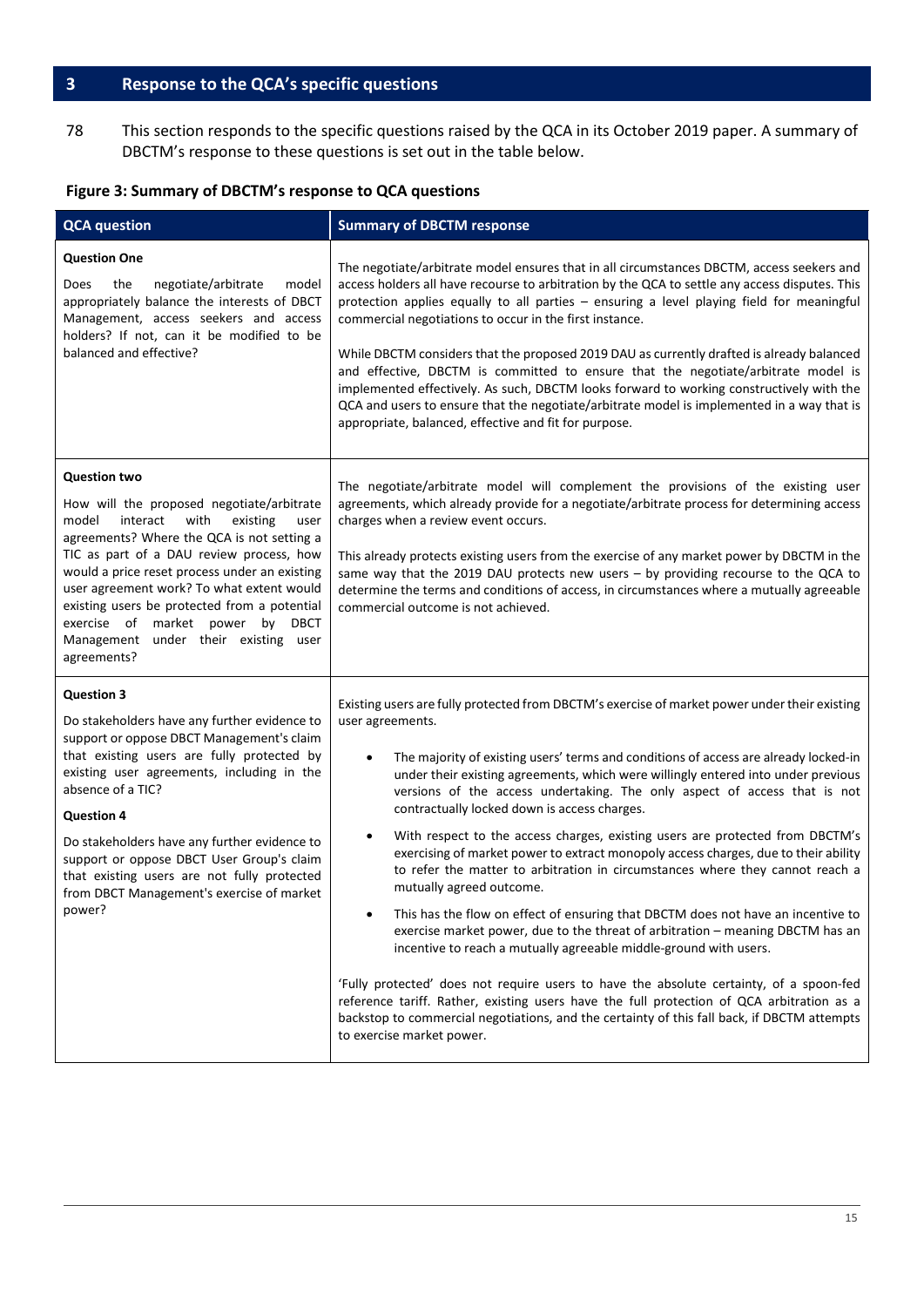| <b>QCA</b> question                                                                                                                                                                                                                 | <b>Summary of DBCTM response</b>                                                                                                                                                                                                                                                                                                                                                                                                                                                                                                                                                                                                                                                                                                                                                                                                             |  |  |
|-------------------------------------------------------------------------------------------------------------------------------------------------------------------------------------------------------------------------------------|----------------------------------------------------------------------------------------------------------------------------------------------------------------------------------------------------------------------------------------------------------------------------------------------------------------------------------------------------------------------------------------------------------------------------------------------------------------------------------------------------------------------------------------------------------------------------------------------------------------------------------------------------------------------------------------------------------------------------------------------------------------------------------------------------------------------------------------------|--|--|
| <b>Question 5</b>                                                                                                                                                                                                                   | New users will have substantively the same protections as existing users. New users will have:                                                                                                                                                                                                                                                                                                                                                                                                                                                                                                                                                                                                                                                                                                                                               |  |  |
| Will new users have the same protection as<br>existing users from a potential exercise of<br>market power by DBCT Management? If not,<br>how will the level of protection differ<br>between existing users and new users?           | The ability to negotiate charges with DBCTM, with a recourse to arbitration by the<br>QCA in circumstances where this is not achieved;<br>The right to request a significant amount of information to inform commercial<br>$\bullet$<br>negotiations and address any information asymmetries;<br>The ability to insist on a standard access agreement on substantively the same<br>$\bullet$<br>terms and conditions as the existing user agreements; and<br>The benefit of a wide raft of access provisions in the 2019 DAU which are<br>$\bullet$<br>substantively, if not identically, the same as those which were in place when the<br>existing users entered into their agreements.                                                                                                                                                    |  |  |
| <b>Question 6</b><br>Under a proposed negotiate/arbitrate model,<br>how would the QCA apply the 'willing but not<br>anxious' standard in an arbitration? What<br>facts would the QCA require to effectively<br>apply this standard? | The exact process that will be followed by the QCA to determine the TIC in any arbitration is<br>ultimately a question for the QCA. The negotiate/arbitrate model in the 2019 DAU is based<br>on the legislative model under the QCA Act, with the addition of the 'willing but not anxious'<br>test to help frame the task for the QCA. DBCTM expects that the QCA may seek submissions<br>from the parties to an arbitration, on a case-by-case basis, to assist in determining the<br>appropriate course of action in the given circumstances.<br>In terms of the information required to apply the test, DBCTM expects that information<br>relating to each of the mandatory considerations for the QCA would be an appropriate<br>starting point, though the QCA would have the ability to request further information as<br>necessary. |  |  |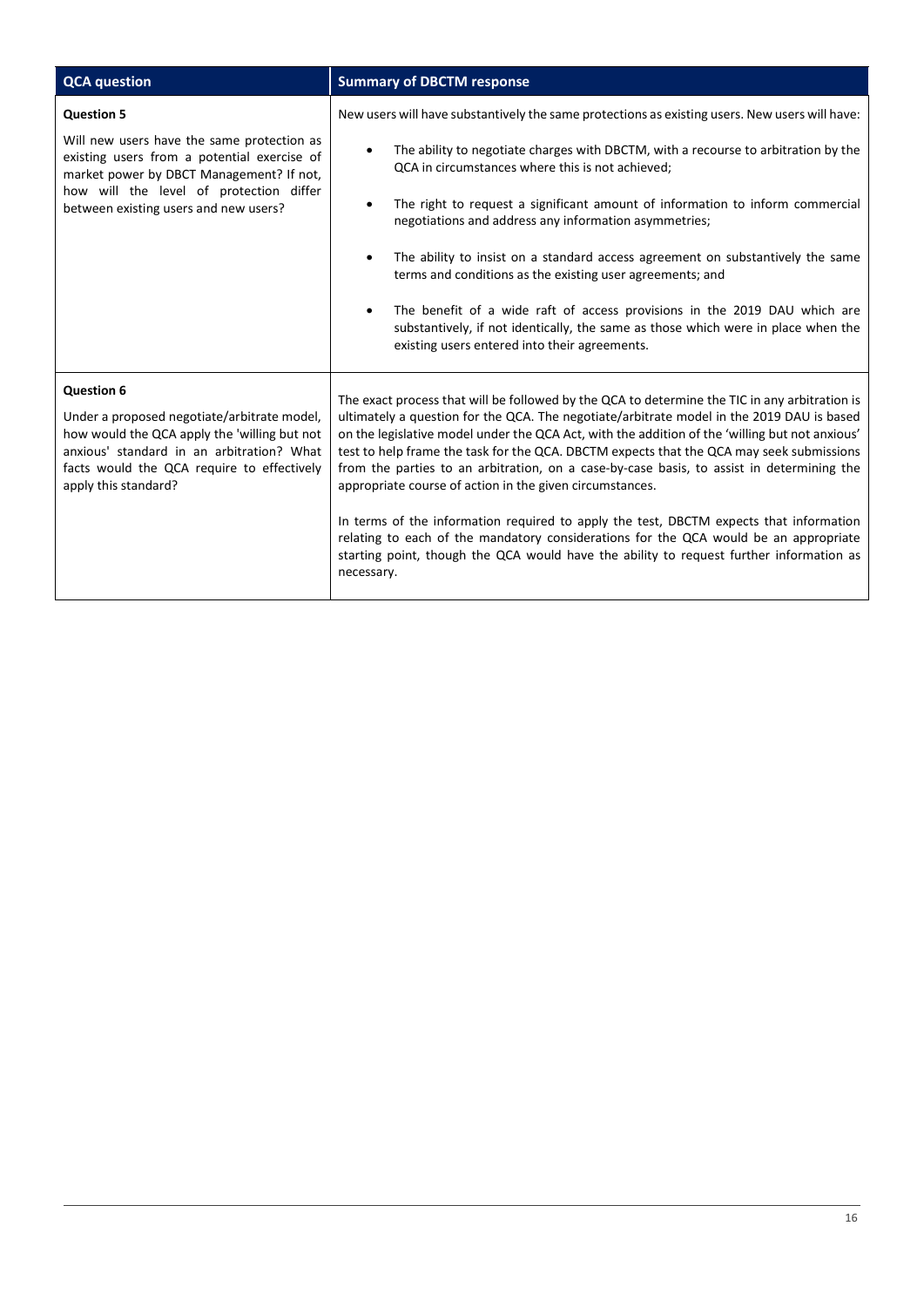#### <span id="page-16-0"></span>**4 Question 1 – does the model appropriately balance interests of the parties?**

79 Question one asks stakeholders whether the negotiate/arbitrate model appropriately balances the various stakeholders' interests:

> Does the negotiate/arbitrate model appropriately balance the interests of DBCT Management, access seekers and access holders? If not, can it be modified to be balanced and effective?

- 80 The negotiate/arbitrate model ensures that in all circumstances DBCTM, access seekers and access holders all have recourse to arbitration by the QCA to settle access disputes. This protection applies equally to all parties – ensuring a level playing field for meaningful commercial negotiations to occur in the first instance, with arbitration by the QCA as a backstop.
- 81 While DBCTM considers that the proposed 2019 DAU as currently drafted is already balanced and effective, DBCTM is committed to ensuring that the negotiate/arbitrate model is implemented effectively. As such, DBCTM looks forward to working constructively with the QCA and users to ensure that the negotiate/arbitrate model is implemented in a way that is appropriate, balanced, effective and fit for purpose.

## <span id="page-16-1"></span>**4.1 The negotiate/arbitrate in the 2019 DAU balances interests of DBCTM, access seekers and access holders**

- 82 The negotiate/arbitrate framework effectively balances the interests of DBCTM, access seekers and access holders by:
	- 82.1 creating a real opportunity for a balanced, mutually agreed outcome through commercial negotiations;
	- 82.2 providing all parties the option of referring a dispute to arbitration by the QCA, providing a meaningful backstop, and ensuring a level playing field for commercial negotiations;
	- 82.3 empowering the QCA to facilitate resolutions to access disputes in a balanced and effective manner, having regard to the interests of all the parties;
	- 82.4 allowing access charges to reflect the value of the individual user and whether they make use of premium services which come at a cost to other users and the terminal's efficiency; and
	- 82.5 retaining the same non-price protections for new users that were included in the 2017 AU and previous access undertakings.

## **The negotiate/arbitrate model creates a real opportunity for commercial negotiations**

- 83 Commercially negotiated outcomes have the potential to deliver the most balanced outcomes for all parties, allowing an opportunity for the parties to find common ground and reach mutually agreed terms and conditions.
- 84 As discussed above, DBCTM's pervious access undertakings have all included the shell of a negotiate/arbitrate model, however, the opportunity for meaningful negotiation has been undermined by the setting of a reference tariff.
- 85 The NCC in recommending the certification of the DBCT Access Regime as an effective access regime, highlighted that the ability for parties to enter into commercial negotiations ensured an appropriate balance between service providers and access seekers:<sup>[25](#page-16-2)</sup>

<span id="page-16-2"></span><sup>&</sup>lt;sup>25</sup> NCC, Dalrymple Bay Coal Terminal Access Regime, Final Recommendation (10 May 2011), page 20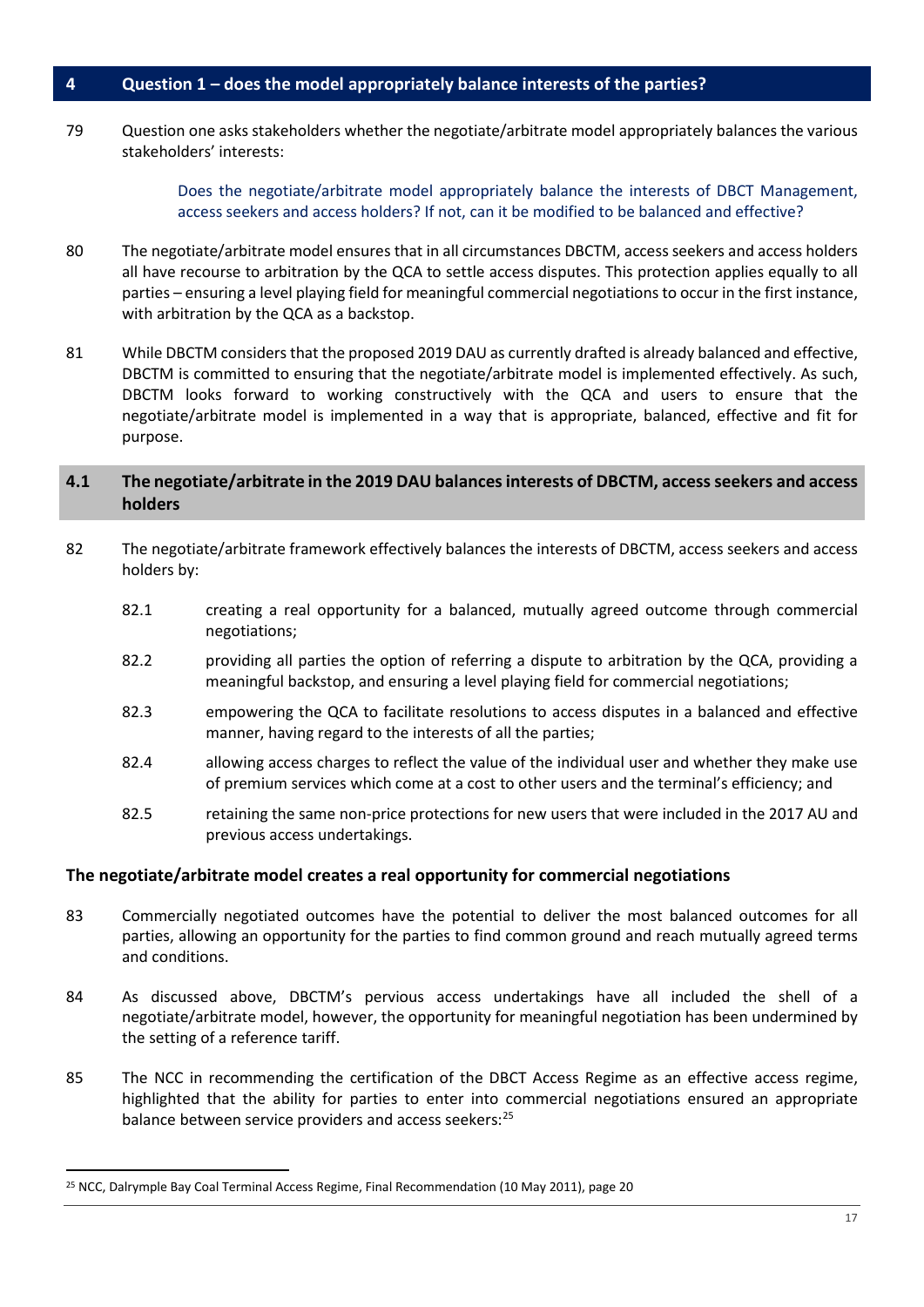The DBCT Access Regime encourages parties to enter into commercial negotiations to reach agreement on the terms and conditions of access and strikes an appropriate balance between the interests of service providers and access seekers.

86 DBCTM's 2019 DAU enlivens the negotiation provisions contained in previous access undertakings and provides an incentive for DBCTM and users/access seekers to negotiate a mutually acceptable, balanced, outcome, with the fall-back of having the QCA determine the matter if this is not achieved.

## *Commercially negotiated outcomes are likely under the 2019 DAU*

- 87 It is understandable that the User Group favours the determination of a reference tariff, as it has historically been set at the lowest possible level allowed for under the QCA Act, without reflecting the value of the service, and in particular the additional services to the user.
- 88 Therefore, it is not surprising that the User Group's submission goes to great lengths to try and establish that commercial negotiations could not be successful with DBCTM. However, in making these arguments, the User Group overlooks a number of critical facts, which we discuss in the following sections. DBCTM considers that if the QCA approves a negotiate/arbitrate model for the next access undertaking, negotiated outcomes will be likely between DBCTM and access seekers/holders.

# *Different starting positions on price does not mean a negotiated outcome is not possible*

- 89 The User Group contends that DBCTM and users will be unable to reach a commercially negotiated access agreement due to their substantially different views on the appropriate price.<sup>[26](#page-17-0)</sup>
- 90 The User Group makes a point of identifying that DBCTM's proposed TIC for the last access undertaking process was 127% of the TIC ultimately determined by the QCA, characterising DBCTM as 'making ambit claims' and the User Group as 'seeking a price that is more aligned with QCA and other regulatory precedent'. [27](#page-17-1)
- 91 However, the User Group does not identify that its own proposed TIC was also only 86% of the TIC that was ultimately determined by the QCA.
- 92 The reality is that this difference in starting position is completely consistent with commercial negotiations in workably competitive markets. It is common for commercial negotiations to begin with the parties adopting differing starting positions, before working towards a workable, mutually satisfactory, middleground which balances both party's interests.
- 93 A starting position of both parties within 30% of the QCA determined outcome is unlikely to be irreconcilable.
- 94 However, ultimately if a negotiated outcome is not feasible, then the matter can be referred to the QCA for determination.

## *DBCTM is not incentivised to pursue monopoly pricing*

- 95 Relying on the QCA's views in its draft recommendation on declaration, the User Group's submission also asserts that DBCTM has *no incentive* to reach a commercial agreement, but rather has an incentive to engage in monopoly pricing as a profit maximising strategy.<sup>[28](#page-17-2)</sup>
- 96 While DBCTM strongly disagrees with the QCA's conclusions in its draft recommendation regarding DBCTM's incentives to engage in monopoly pricing, it is obvious that those comments were made in the context of the declaration review, in which the QCA was contemplating circumstances where access seekers

<span id="page-17-0"></span> <sup>26</sup> User Group September 2019 submission, page 23

<span id="page-17-1"></span><sup>27</sup> User Group September 2019 submission, page 23

<span id="page-17-2"></span><sup>&</sup>lt;sup>28</sup> See, for example, the User Group's September 2019 submission at page 10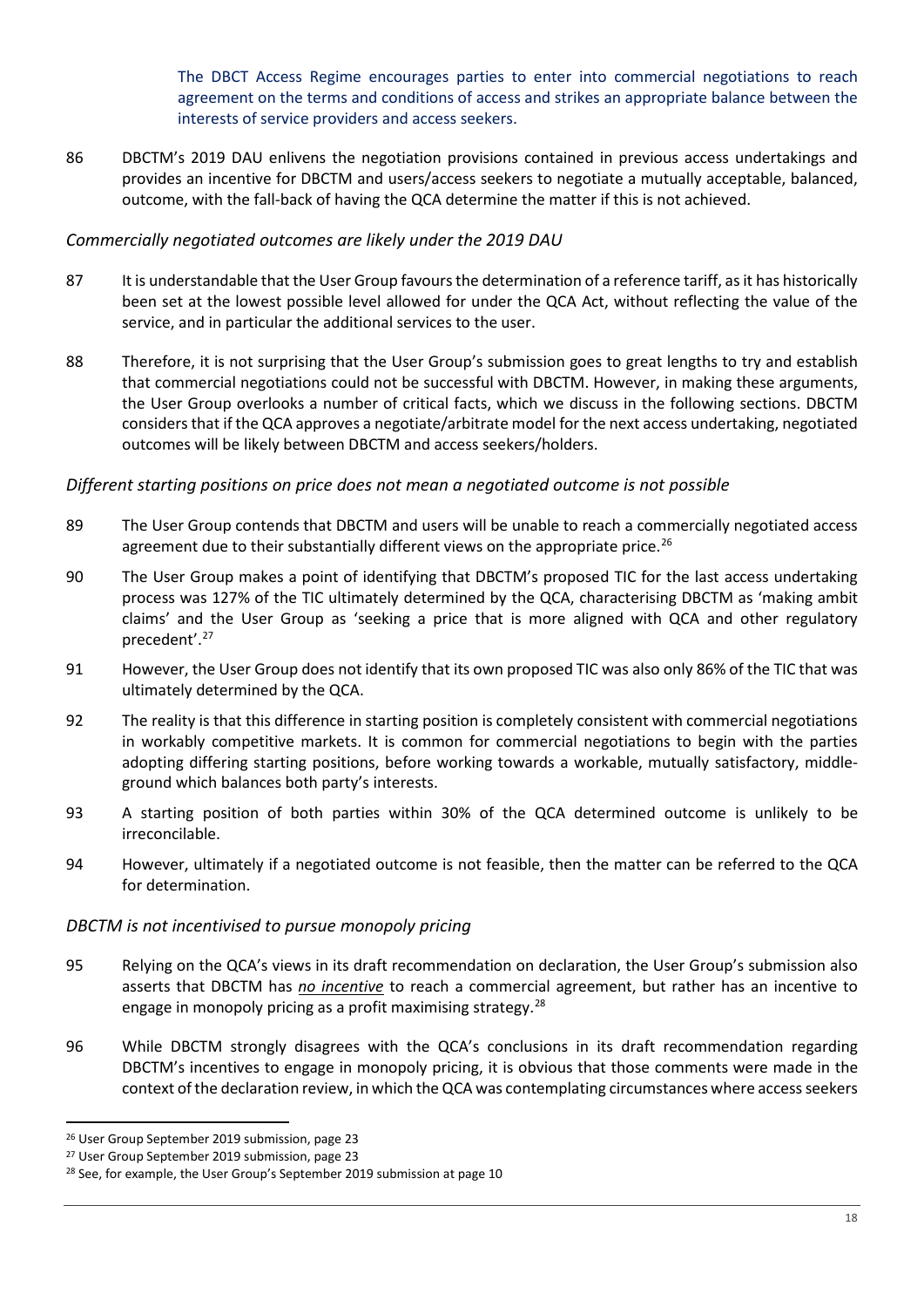*would not* have recourse to the QCA to ultimately determine prices. These circumstances are clearly not applicable in this context.

- 97 The User Group's assertion ignores the fact that all parties will have recourse to arbitration under the 2019 DAU, meaning that DBCTM has no incentive to exercise market power. If it did, users would simply refer the matter to the QCA to be arbitrated.
- 98 A more realistic proposition is that DBCTM will be incentivised to offer concessions in order to reach a position with access seekers/holders that is mutually workable, rather than have the matter determined by the QCA.
- 99 The User Group also refers to analysis by PwC which it considers supports the proposition that DBCTM would not accept a TIC lower than \$3.40.<sup>[29](#page-18-0)</sup> It is unclear why DBCTM would refuse to accept a lower TIC than this in circumstances where it considered the QCA would determine a materially lower TIC. Again, DBCTM is incentivised to make compromises and accept a negotiated outcome, rather than have the matter determined by the QCA.

# *Successful negotiate/arbitrate regimes at other ports demonstrate it is a workable model*

- 100 DBCT is the only Australian coal terminal that is subject to access regulation. Many other coal terminals in Australia operate successful, voluntary negotiate/arbitrate regimes, demonstrating that this method of access is workable, even without QCA oversight.
- 101 A prime example of this is the Adani Abbott Point Terminal (AAPT). The User Group points to the fact that some arbitrations have occurred regarding access to AAPT as a reason why a negotiate/arbitrate regime will not work.<sup>[30](#page-18-1)</sup> However, the User Group neglects to mention the fact that the majority of users successfully negotiated a commercial outcome with the AAPT, demonstrating that a commercially negotiated outcome will be possible in most cases.
- 102 The User Group also blindly asserts there is a disparity in pricing between users which arbitrate and those which do not at AAPT, and that AAPT users are incentivised to accept a higher price than they would get at arbitration due to the costs and risks involved in arbitration.<sup>[31](#page-18-2)</sup> There is no basis for this assertion. Any risks and costs of arbitration apply equally to the facility and the access seeker, resulting in a symmetrical incentive for the parties to reach a middle ground.
- 103 As previously discussed, the Port of Newcastle also provides an example of how a negotiate/arbitrate regime can effectively operate (notwithstanding that the NCC determined that access regulation was not needed at the terminal at all). The Port of Newcastle was only subject to a single arbitration during the period which it was declared, with the remaining users successfully agreeing to access charges with the Port of Newcastle, without recourse to arbitration.

## **Where negotiations are unsuccessful the QCA will balance the interests of stakeholders**

- 104 In circumstances where a negotiated outcome is not possible, all parties will have recourse to arbitration by the QCA.
- 105 As such, DBCTM, access holders and access seekers can have confidence that the QCA will determine the matter in a way that appropriately balances the interests of the various stakeholders of DBCT. While DBCTM would expect the QCA to do this in any event, the 2019 DAU also expressly requires the QCA to have regard to (inter alia): $32$

<span id="page-18-0"></span> <sup>29</sup> See PwC September 2019 report, section 5

<span id="page-18-1"></span><sup>30</sup> User Group September 2019 submission

<span id="page-18-2"></span><sup>&</sup>lt;sup>31</sup> User Group September 2019 submission

<span id="page-18-3"></span><sup>&</sup>lt;sup>32</sup> Section 11.4(d)(1)(G) of the 2019 DAU, by reference to section 120(1) of the QCA Act.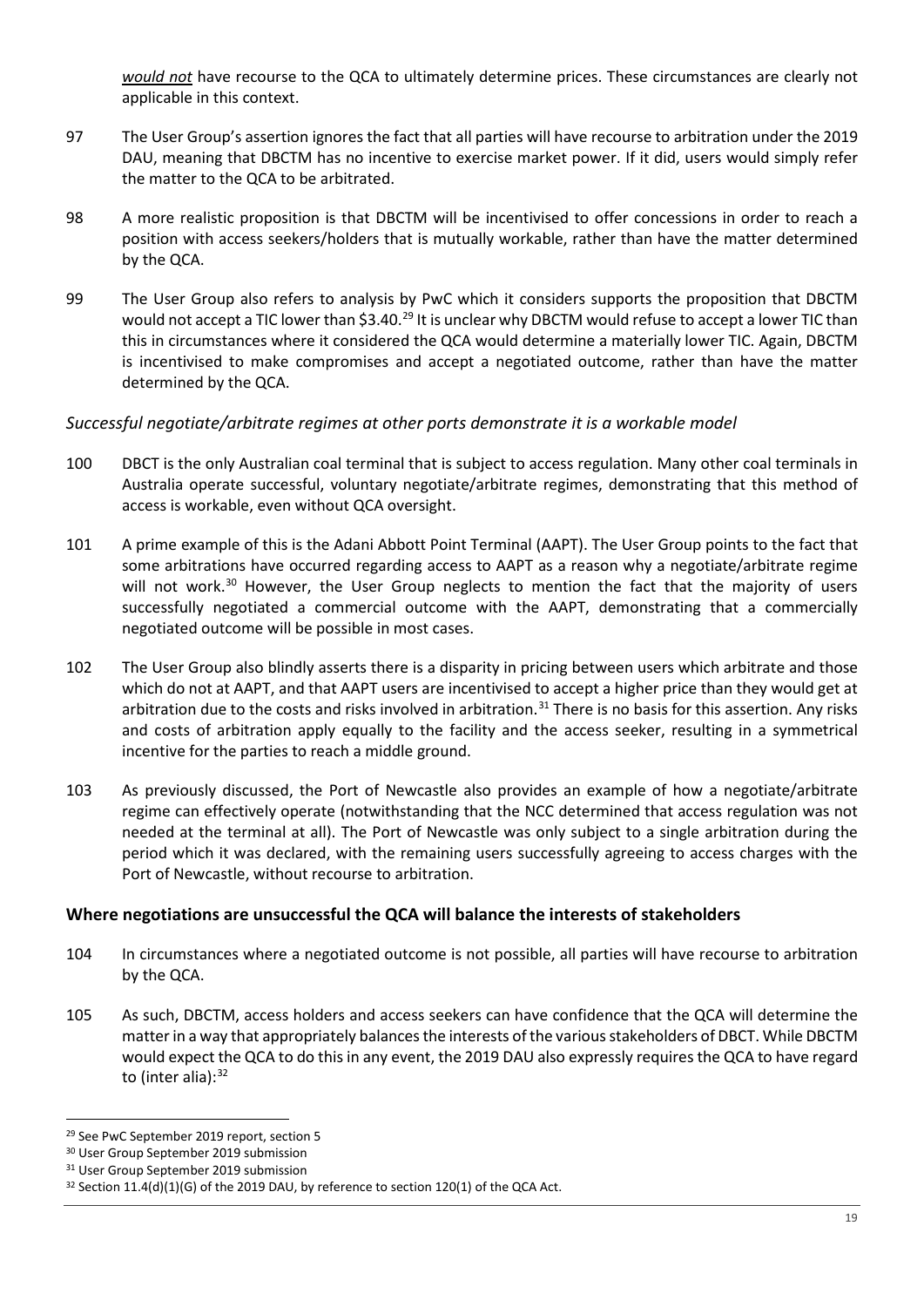- 105.1 the access providers' legitimate business interests and investment in the facility; and
- 105.2 the legitimate business interests of persons who have, or may acquire, rights to use the service.
- 106 This means that balancing the various parties' interests is an inherent part of the QCA's role in determining arbitrated access disputes under the 2019 DAU. These considerations will apply equally to arbitrations under existing user agreements, with the pricing review provisions of those agreements expressly providing that the review may have regard to the access undertaking on foot as at the agreement revision date (discussed further below).
- 107 In its April 2019 submission on the declaration review, the User Group highlighted the certainty provided by having the QCA as a 'certain backstop' to arbitrate disputes: $33$

Even if it was assumed that the Access Framework was theoretically effective (despite all of the evidence to the contrary noted above), there are material differences in the level of certainty provided by the Access Framework and its **reliance on private arbitration to resolve access disputes relative to access seekers having a right to refer disputes to the QCA for arbitration where the regulatory framework provides a much more certain backstop**.

108 The User Group has also previously commented on how well equipped the QCA is to adjudicate access disputes: [34](#page-19-1)

> The DBCT User Group have material concerns about whether a private arbitrator could ever put itself in a position to address the matters that might arise in an access dispute in the manner in which the QCA could.

In particular, that follows from:

(a) the extensive knowledge the QCA has about the terminal from previous access undertaking and tariff setting processes, whereas a private arbitrator is likely to be involved in a one-off dispute with no prior experience of that type;

(b) the extensive knowledge the QCA has in relation to setting access terms through regulation of other monopoly infrastructure, including the Aurizon Network and Queensland Rail rail networks and setting or investigating pricing in relation to various monopoly water infrastructure service providers such as Gladstone Area Water Board and SunWater;

(c) the extensive experience the QCA has internally through its expert staff, and unparalleled access to external economic, engineering and other expertise which may be relevant to resolving such an access dispute;

(d) the statutory powers that the QCA has in arbitrating access disputes under Part 7 of the QCA Act, including information production powers (see section 205 QCA Act) and [t]he power to compel witnesses (see section 200 QCA Act) – with penalties for noncompliance; and

(e) the fact that the QCA would be making an [sic] decision under an enactment, such that it would be subject to judicial review scrutiny if there are flaws in its decision making.

109 The QCA's experience will enable efficient, fair and balanced determination of disputes, in circumstances where negotiations are not effective. This 'certain backstop' will also incentivise the parties to adopt more reasonable positions in without prejudice discussions, in order to reach agreed outcomes.

<span id="page-19-0"></span><sup>33</sup> User Group April 2019 submission, page 91

<span id="page-19-1"></span><sup>&</sup>lt;sup>34</sup> User Group April 2019 declaration review submission, page 92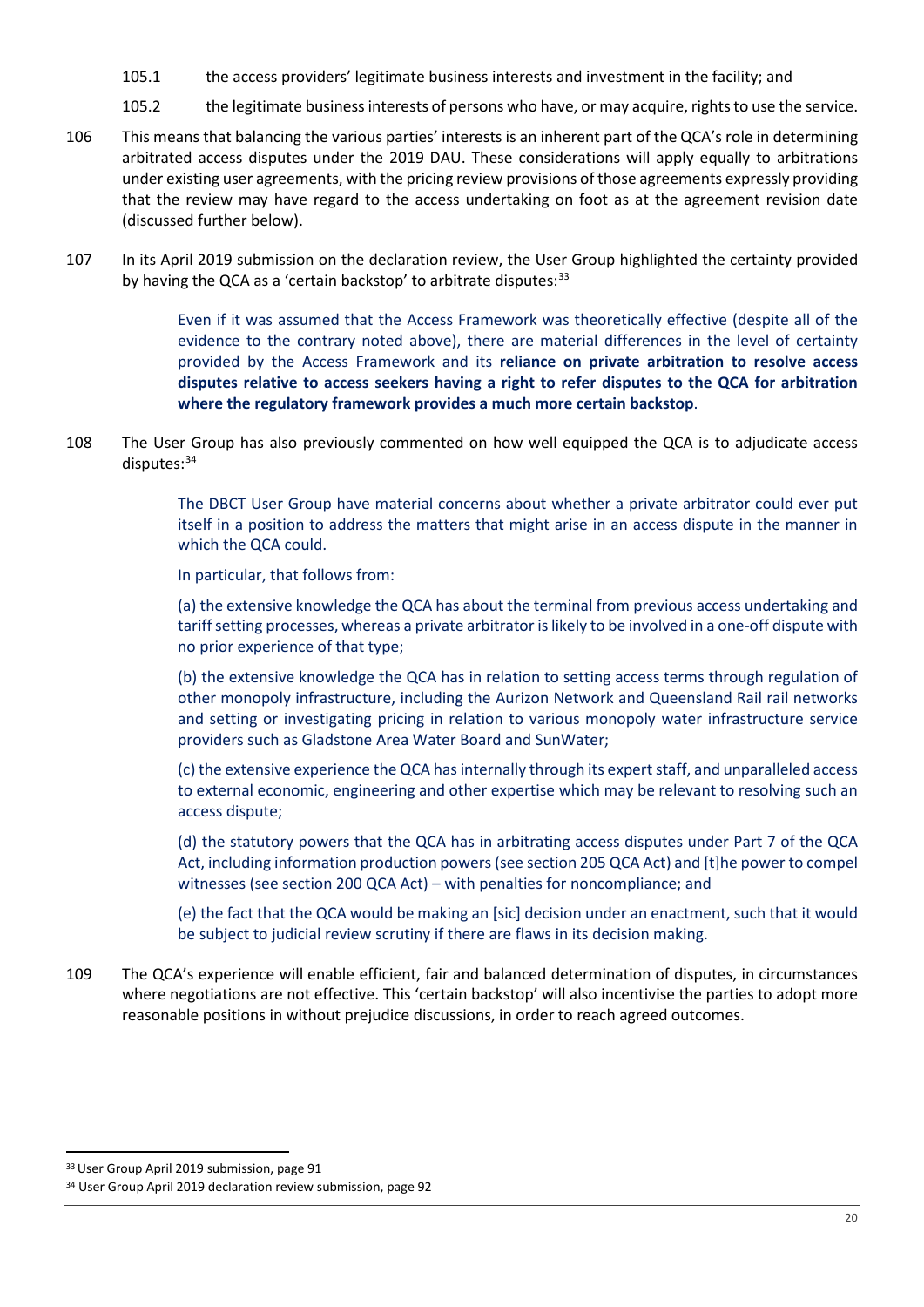## **A balanced approach must recognise that different users make use of different services**

#### *DBCTM offers a range of premium services*

110 Throughout the declaration process the User Group was at pains to point out that DBCTM offers a number of premium services, above that of the standard coal handling service. For example, with respect to blending, the User Group previously commented that:<sup>[35](#page-20-0)</sup>

> A number of **DBCT Users have also confirmed that they have utilised the blending opportunities available at DBCT and, similar to co-shipping opportunities, consider them superior to that available at other terminals** due to:

> • the greater range of metallurgical coal products available (which cannot be replicated by other terminals irrespective of plant, equipment and stockpile space);

> • the existing facilities at DBCT which allow 2 stacker reclaimers to be used to create a homogenous blend in a surge bin of up to 3 different coal products to meet customer specifications (which is not possible based on the current coal handling operations at other terminals); and

> • the ability to generate a further variety of blends by way of multiple grades of coal being delivered into a stockpile that will then be homogenously blended by the dual reclaim method.

…

**Some users have indicated that they place a particularly high value on blending opportunities at DBCT due to concerns with product quality and saleability of some of their coal production in the absence of blending**. That is particularly the case for users which have multiple mines in the Goonyella system, where blending allows them to mine different quality coal at each operation while still meeting bespoke customer desired blends or grade specifications.

The importance of blending is demonstrated by the high proportion of vessels shipping blended parcels from the terminal (ranging between 23.9 and 28.66% over the last 3 full financial years).

111 Likewise, Peabody previously commented:<sup>[36](#page-20-1)</sup>

…DBCT is able to offer blending options at the terminal. DBCT offers homogenous blending on a consistent basis that caters to a wide variety of end customer requirements, and allows users to increase the value and saleability of their product range.

The **DBCT blending options are a distinct market offering**. Comparable blending options are not available at other terminals such as RGTanna, WICET or APCT.

112 These comments are at complete odds with the User Group's most recent submission which seek to wind back its previous comments regarding the importance of these separate services:<sup>[37](#page-20-2)</sup>

> **The current services provided to all access seekers are principally the same coal handling service with minor variations**, where the incremental costs or differences in capacity consumed for those small variations would be very difficult to measure, and do not warrant differential pricing…

## *Recognising differences in service offering more fairly balances the interests of stakeholders*

113 The provision of blending and co-shipping services at DBCT reduces the maximum capacity utilisation of the Terminal, requiring additional capital infrastructure compared to a situation where no blending and coshipping services are offered.

<span id="page-20-0"></span><sup>&</sup>lt;sup>35</sup> User Group March 2019 declaration review submission, pages 24-25

<span id="page-20-1"></span><sup>&</sup>lt;sup>36</sup> Peabody March 2019 declaration review submission, page 2

<span id="page-20-2"></span><sup>&</sup>lt;sup>37</sup> User Group September 2019 submission, page 5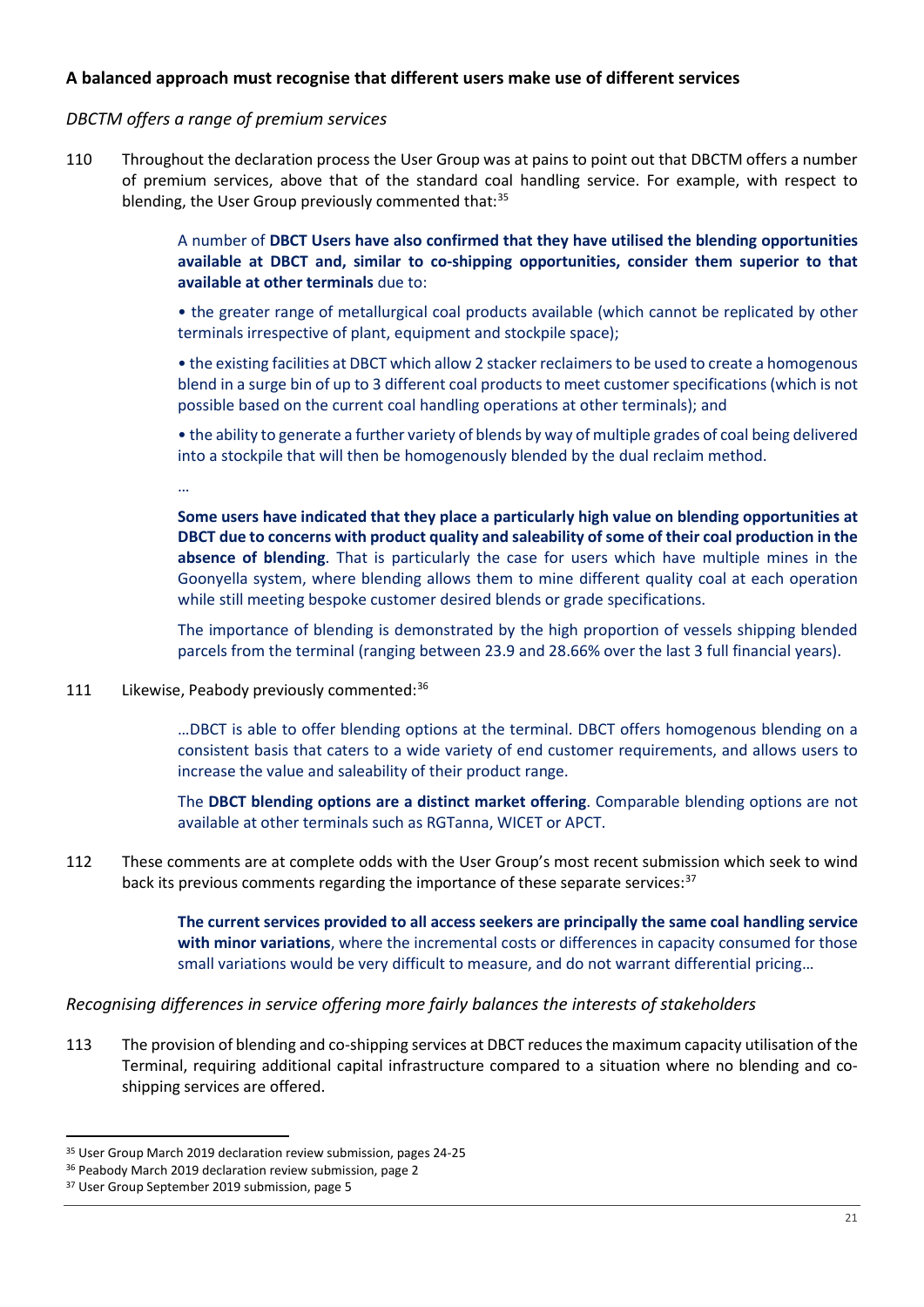- 114 If some users are benefiting from a highly valued, premium service, and not others, it is not a balanced approach to apply a one-size-fits-all reference tariff to all users. Instead, this approach favour users who use premium services (which impact on the terminal's overall efficiency), while disadvantaging those who do not.
- 115 The negotiate/arbitrate model allows for DBCTM to negotiate more balanced, bespoke agreements which recognises the benefits to the user of providing premium services over and above standard coal handling services, and the impact that providing that service has on the efficiency of the terminal.
- 116 This will promote allocative efficiency by incentivising DBCTM to invest, and offerthese services, when they provide additional value to users (and that value offsets any resulting terminal inefficiencies).
- 117 This is consistent with the section 168A pricing principles (which the QCA must take into account in deciding whether to approve an access undertaking) which provide that prices should allow for multi-part pricing and price discrimination where it aids efficiency.

## *Service differentiation is not uncommon at other ports*

118 The User Group notes that no other Australian coal terminal applies differential pricing based on the extent of user's blending or co-shipping services.<sup>[38](#page-21-0)</sup> This assertion is not correct – the WICET access policy provides for surcharges to be applied to reflect the additional costs or efficiency impacts of additional services, including blending requirements: [39](#page-21-1)

> Additional costs incurred by WICET in providing the Services which adversely affect the efficient operation of the Terminal *such as unusual blending requirements*, inefficient train unloading, or other specific services required by a Shipper will be charged to that particular Shipper in addition to the THC

- 119 However, even if other terminals did not charge for blending or co-shipping services, this would not be valid grounds for concluding that differential pricing on this basis is inappropriate. As set out in detail in the User Group's previous submissions, no other coal terminal in Australia offers the superior services that are available at DBCT. It follows that, if this is the case, there would be less reason for other terminals to differentiate pricing for these services.
- 120 Further, while there may be limited examples of blending or co-shipping services being treated on a differentiated basis, there are ample other examples of other services being differentially priced at Australian ports. Differential pricing is commonly applied for services in excess of the standard services for both port and terminal assets. The basis for differential pricing is often linked to how the capacity-usage behaviour of customers affects the port or terminals' ability to make capacity available to other customers and make capital investment and maintenance decisions, as well as the value of the service to the user. Figure 4, below, outlines some examples of differential pricing applied at other Australian ports/terminals.

## **Figure 4: Differential pricing at other Australian ports/terminals**

| Port / terminal                                          | Differential price                                                                                                                                     | Reference                                                      |
|----------------------------------------------------------|--------------------------------------------------------------------------------------------------------------------------------------------------------|----------------------------------------------------------------|
| Port of Port<br>Hedland (via Pilbara<br>Ports Authority) | Cape size vessel surcharge to all vessels with a GRT exceeding 60,000. It<br>is applied to the total GRT of the vessel in addition to the Tonnage fee. | Page 1 of Schedule of Port Charges<br>Effective 1 July 2019.40 |

<span id="page-21-0"></span> <sup>38</sup> User Group September 2019 submission, page 5

<span id="page-21-1"></span><sup>39</sup> [http://www.wicet.com.au/irm/PDF/1514\\_0/wicetaccesspolicy](http://www.wicet.com.au/irm/PDF/1514_0/wicetaccesspolicy) page 26 [emphasis added]

<span id="page-21-2"></span><sup>40</sup> [https://www.pilbaraports.com.au/PilbaraPortsAuthority/media/Documents/PORT%20HEDLAND/Port%20Operations/PORT-OF-PORT-](https://www.pilbaraports.com.au/PilbaraPortsAuthority/media/Documents/PORT%20HEDLAND/Port%20Operations/PORT-OF-PORT-HEDLAND-PRICING-1920.pdf)[HEDLAND-PRICING-1920.pdf](https://www.pilbaraports.com.au/PilbaraPortsAuthority/media/Documents/PORT%20HEDLAND/Port%20Operations/PORT-OF-PORT-HEDLAND-PRICING-1920.pdf)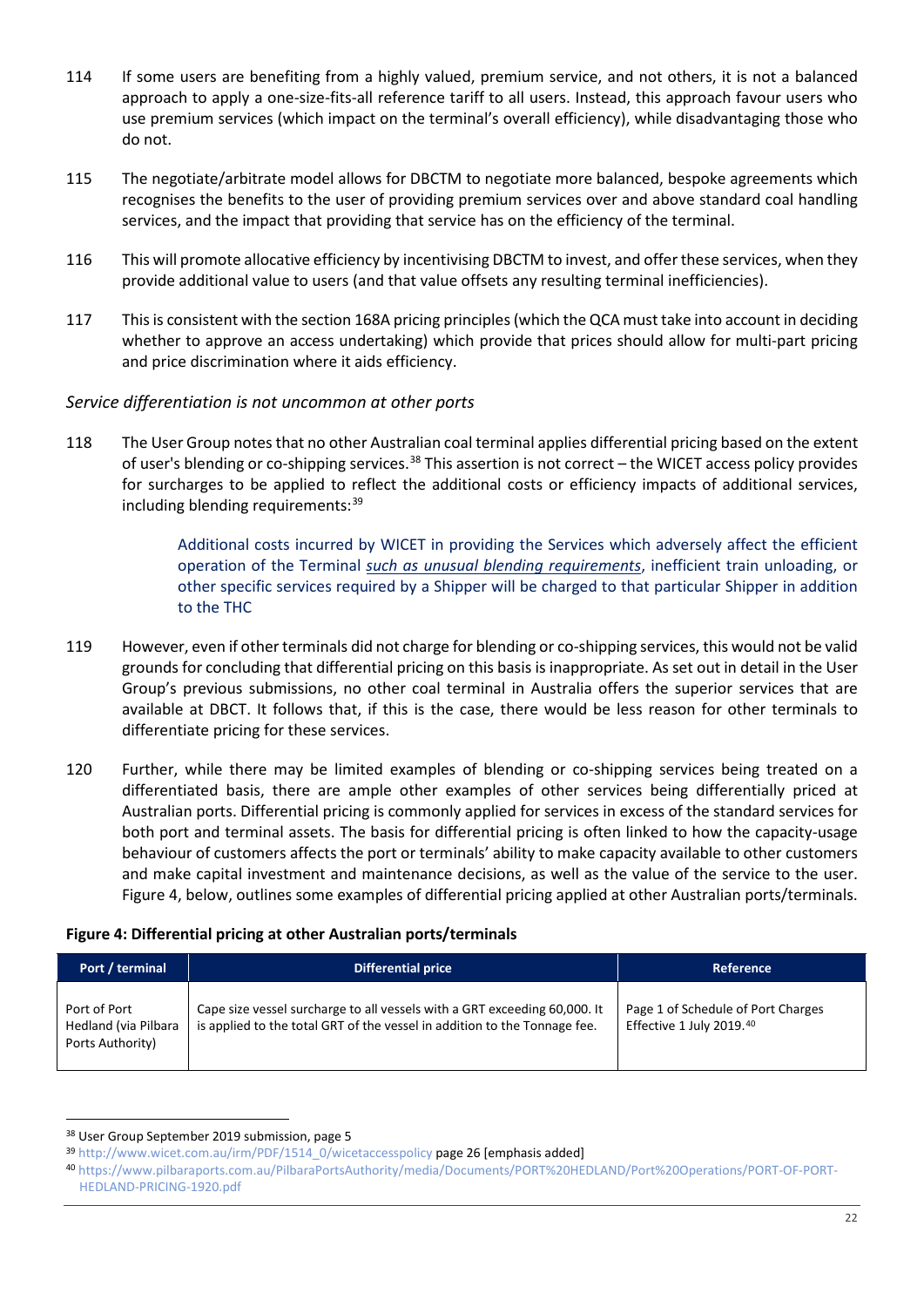| Port / terminal                                          | <b>Differential price</b>                                                                                                                                                               | Reference                                                                                 |
|----------------------------------------------------------|-----------------------------------------------------------------------------------------------------------------------------------------------------------------------------------------|-------------------------------------------------------------------------------------------|
| Port of Port<br>Hedland (via Pilbara<br>Ports Authority) | Applies a differential price for the handling of bulk minerals using the<br>East Side Berths relative to Utah Point.                                                                    | Page 1 of Schedule of Port Charges<br>Effective 1 July 2019.41                            |
| Port of Darwin                                           | Applies a differentiated price for vessels accessing the shipping channels<br>and those accessing the Bladin Channel.                                                                   | Page 2 of Schedule of Port Charges<br>Effective 1 July 2019.42                            |
| Port of Fremantle                                        | Applies a port improvement fee on <b>container vessels only</b> to reflect the<br>additional dredging costs associated with the Inner Harbour.                                          | Page 3 of the 2019 Pricing Schedule. <sup>43</sup>                                        |
| Port of Newcastle                                        | Applies different navigation charges for coal/non-coal vessels of the<br>same size.                                                                                                     | Page 3 of the Schedule of Service<br>Charges, effective 1 July 2019.44                    |
| Port of Melbourne                                        | Applies a dedicated channel fee on vessels using the Dedicated and<br>Geelong channels on the same entry to Port Phillip Bay (subject to some<br>exemptions and special circumstances). | Page 7 of the Port of Melbourne<br>Reference Tariff Schedule, effective<br>1 July 2019.45 |

# **A number of protections for new and existing users based on the 2017 AU**

- 121 Finally, when considering the extent to which the 2019 DAU balances the various interests of stakeholders, it should be recognised that the 2019 DAU is substantively the same as previous access undertakings, except for the removal of a reference tariff.
- 122 This means that access seekers will be entitled to the same access protections that current access holders benefited from, when they first gained access to DBCT, many of which are contractually cemented into access holders' user agreements.
- 123 These protections are discussed in greater detail in the response to question 5.

# <span id="page-22-0"></span>**4.2 DBCTM will work with the QCA and users to ensure that the implementation of the negotiate/arbitrate model in the 2019 DAU is appropriate**

- 124 DBCTM considers that the 2019 DAU is appropriate and already balances the interests of various stakeholders, in an effective manner.
- 125 This being said, DBCTM is happy to work constructively to address any bona fide concerns raised by users or the QCA, to ensure that the 2019 DAU is fit for purpose.
- 126 DBCTM was disappointed by the users' lack of engagement with the QCA's last round of questions, which clearly asked for submissions to identify potential improvements that could be made to ensure an effective

<span id="page-22-1"></span> <sup>41</sup> [https://www.pilbaraports.com.au/PilbaraPortsAuthority/media/Documents/PORT%20HEDLAND/Port%20Operations/PORT-OF-PORT-](https://www.pilbaraports.com.au/PilbaraPortsAuthority/media/Documents/PORT%20HEDLAND/Port%20Operations/PORT-OF-PORT-HEDLAND-PRICING-1920.pdf)[HEDLAND-PRICING-1920.pdf](https://www.pilbaraports.com.au/PilbaraPortsAuthority/media/Documents/PORT%20HEDLAND/Port%20Operations/PORT-OF-PORT-HEDLAND-PRICING-1920.pdf)

<span id="page-22-2"></span><sup>42</sup> [https://www.darwinport.com.au/sites/default/files/uploads/2019/Tariff%20Schedule%20FY19-](https://www.darwinport.com.au/sites/default/files/uploads/2019/Tariff%20Schedule%20FY19-20%20Effective%201%20Jul%202019_.pdf) [20%20Effective%201%20Jul%202019\\_.pdf](https://www.darwinport.com.au/sites/default/files/uploads/2019/Tariff%20Schedule%20FY19-20%20Effective%201%20Jul%202019_.pdf)

<span id="page-22-3"></span><sup>43</sup> [https://www.fremantleports.com.au/docs/default-source/shipping-docs/ship-and-cargo-charges-from-1-july-](https://www.fremantleports.com.au/docs/default-source/shipping-docs/ship-and-cargo-charges-from-1-july-20197b35078c90d94aa698b0830e88b0b320.pdf?sfvrsn=2557b1de_0)[20197b35078c90d94aa698b0830e88b0b320.pdf?sfvrsn=2557b1de\\_0](https://www.fremantleports.com.au/docs/default-source/shipping-docs/ship-and-cargo-charges-from-1-july-20197b35078c90d94aa698b0830e88b0b320.pdf?sfvrsn=2557b1de_0)

<span id="page-22-4"></span><sup>44</sup> <https://www.portofnewcastle.com.au/wp-content/uploads/2019/09/Schedule-of-service-charges-2019.pdf>

<span id="page-22-5"></span><sup>45</sup> <https://www.portofmelbourne.com/wp-content/uploads/RTS-2019-20.pdf>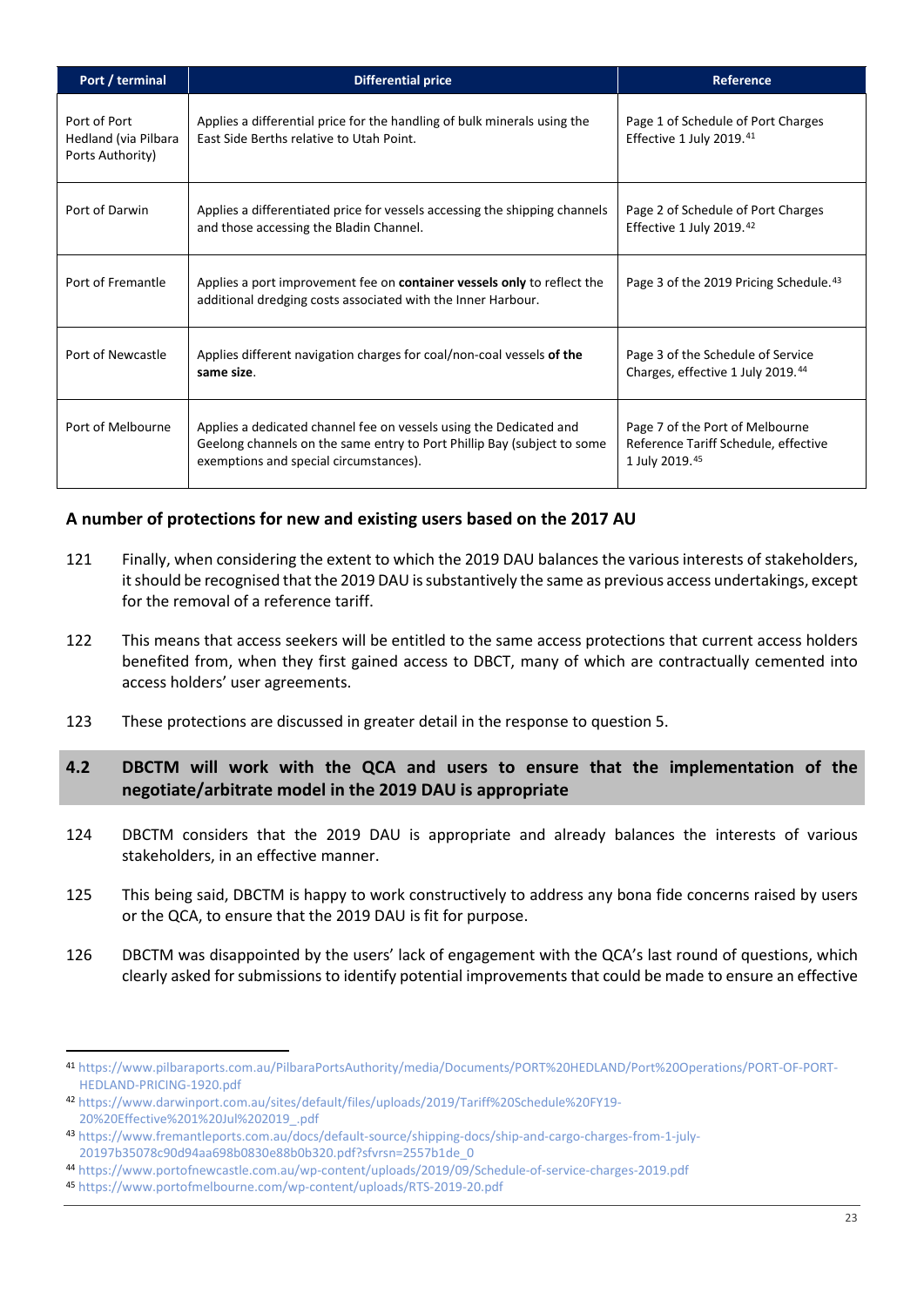process, as well as identifying issues.<sup>[46](#page-23-0)</sup> This represented a missed opportunity for the users to identify genuine concerns and propose solutions that could address these.

- 127 Instead the User Group attacked the premise, without constructively engaging on how the proposed DAU could be made workable.
- 128 As such, DBCTM welcomes the QCA's proposal to make an interim decision on whether a negotiate/arbitrate model is, in principle, appropriate under the QCA Act. This will enable stakeholders to then focus on how to ensure that the model can be implemented successfully, rather than identifying problems without considering solutions.

<span id="page-23-0"></span> <sup>46</sup> QCA *DBCT Management's 2019 DAU—QCA staff questions for stakeholders* (23 August 2019)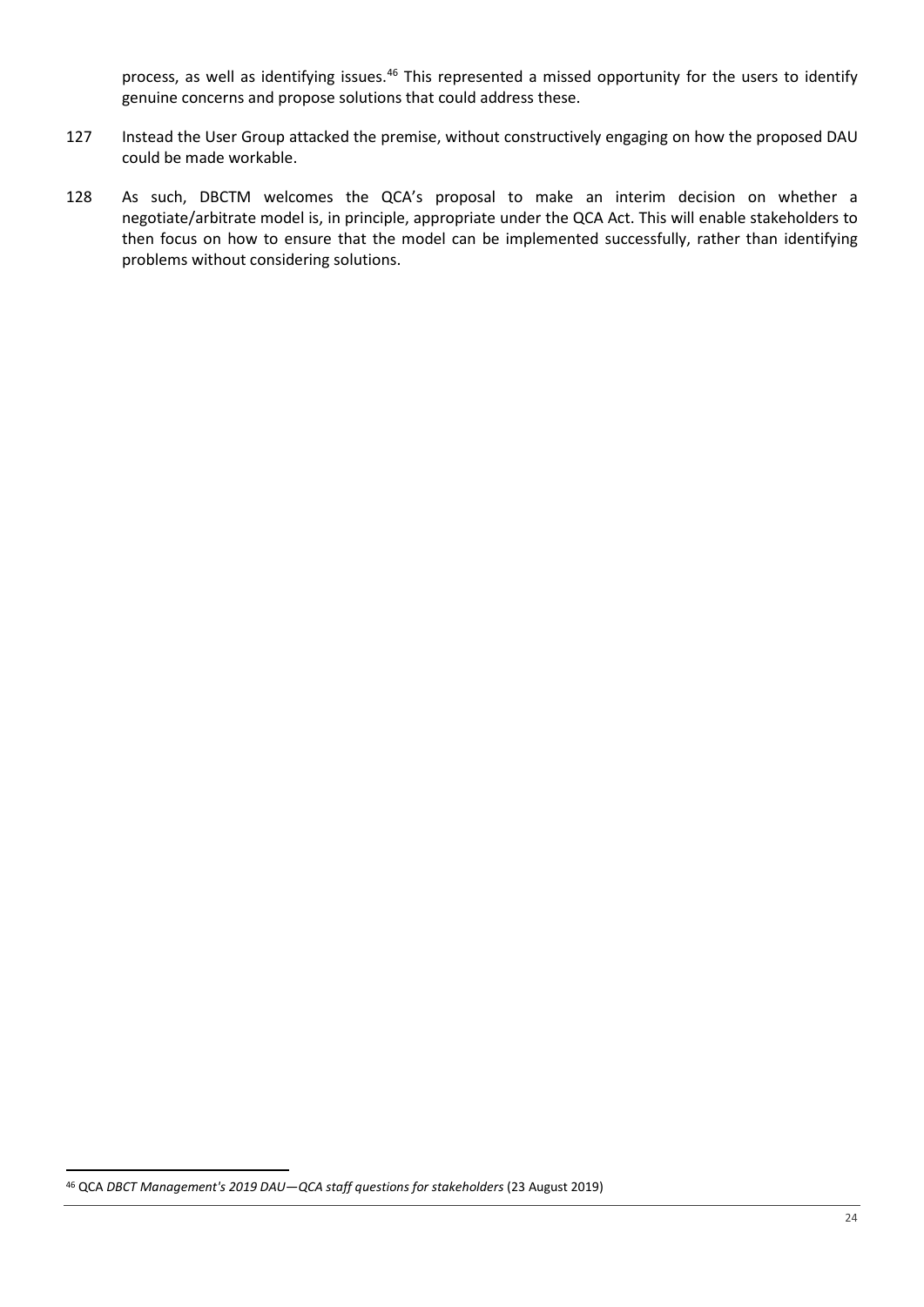<span id="page-24-0"></span>129 The QCA's second question relates to the interaction between the negotiate/arbitrate model and existing user agreements:

> How will the proposed negotiate/arbitrate model interact with existing user agreements? Where the QCA is not setting a TIC as part of a DAU review process, how would a price reset process under an existing user agreement work? To what extent would existing users be protected from a potential exercise of market power by DBCT Management under their existing user agreements?

130 The negotiate/arbitrate model will complement the provisions of the existing user agreements, which already provide for a negotiate/arbitrate process for determining access charges when a review event occurs. This protects existing users from the exercise of any market power by DBCTM in the same way that the 2019 DAU protects new users – by providing recourse to the QCA to determine the terms and conditions of access, in circumstances where a mutually agreeable commercial outcome is not achieved.

#### <span id="page-24-1"></span>**5.1 How will the proposed negotiate/arbitrate model interact with existing user agreements?**

#### **The relevant provisions of the existing user agreements**

- 131 DBCTM laid out, in detail, the relevant provisions of the existing user agreements in its July 2019 DAU submission.<sup>[47](#page-24-2)</sup> In short, the relevant aspects of the existing user agreements are:
	- 131.1 The existing Access Agreements that users have willingly executed already reflect the negotiate/arbitrate model with respect to regular pricing reviews.
	- 131.2 Existing Access Agreements provide for a review of access charges prior to each 'Agreement Revision Date' under which DBCTM and the user must endeavour to agree the basis of and amount of new charges to apply from the 'Agreement Revision Date', with recourse to arbitration where the parties do not reach agreement.
	- 131.3 This process applies for each 5-year period of the evergreen contracts, and effectively from the date of commencement of each access undertaking.
	- 131.4 If the matter is referred to arbitration then the QCA will typically determine the matter, unless it is unwilling or unable to do so, in which case the matter will be determined by an independent arbitrator.
	- 131.5 In undertaking the review, regard must be had to, amongst other things, the current access undertaking as at the Agreement Revision Date.
- 132 So how do the provisions of the existing access agreements interact with the 2019 DAU?
- 133 First and foremost, it is worth noting that the provisions in the existing user agreements are designed in a way that they are standalone – that is, they can operate without an access undertaking in place at all, and even if DBCTM is undeclared (as established throughout the declaration review).
- 134 However, the existing user agreements do expressly provide for the review of access charges to have regard to the access undertaking in place at the time of the Agreement Revision Date. This allows the QCA to apply the same arbitration factors that apply to access seekers under the 2019 DAU, to the determination of any arbitration for existing users under their existing user agreements – ensuring a level playing field.

<span id="page-24-2"></span> <sup>47</sup> See section 4.5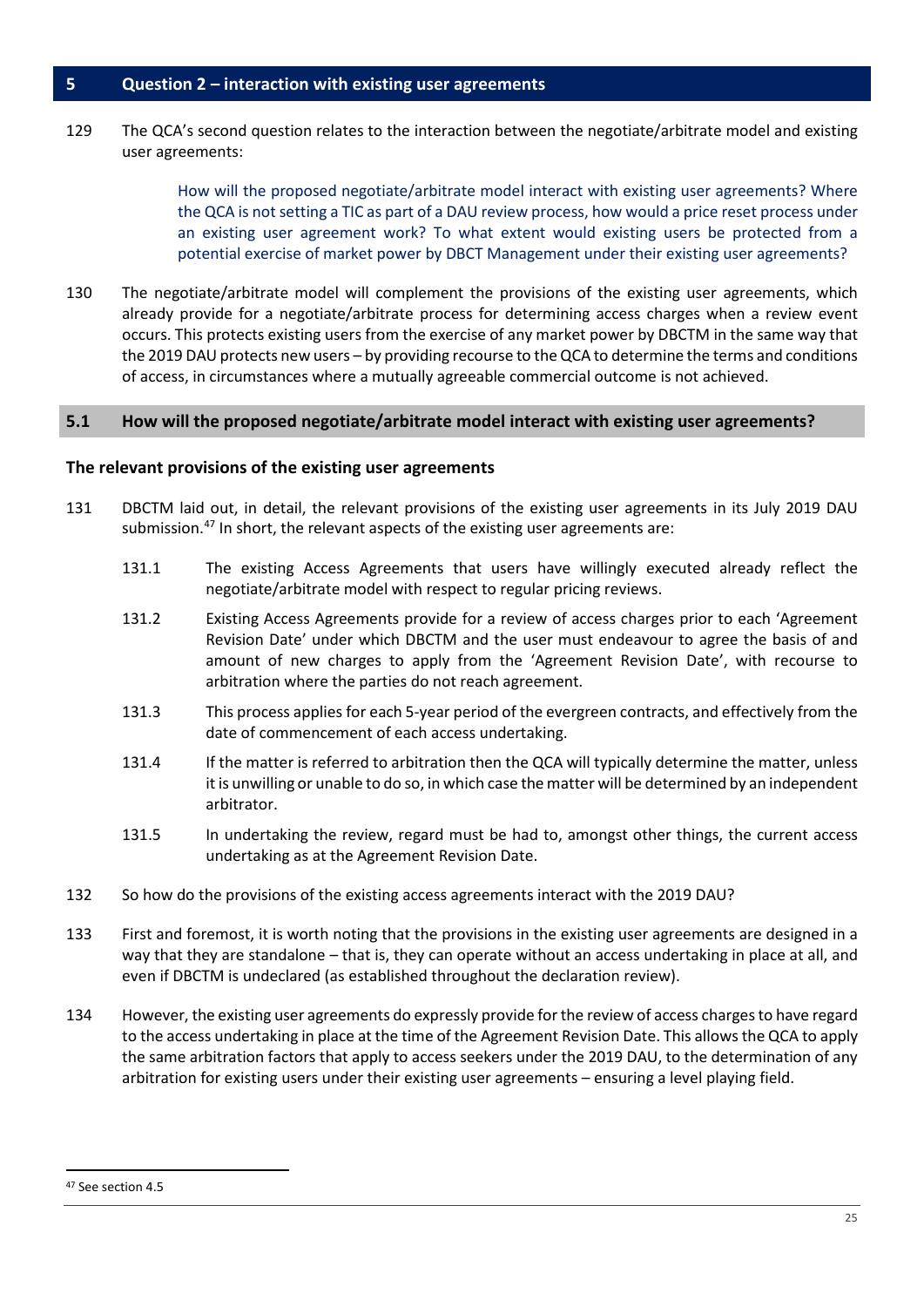135 The Existing User Agreements also allow the review to have regard to a reference tariff set by the QCA, but notably, expressly consider the possibility that there would be no such tariff stating, 'if any'.<sup>[48](#page-25-2)</sup>

#### <span id="page-25-0"></span>**5.2 Where the QCA is not setting a TIC as part of a DAU review process, how would a price reset process under an existing user agreement work?**

- 136 If the QCA does not set a TIC as part of the DAU review process, the price reset process will operate in accordance with the provisions of the existing user agreements. In practice this is likely to involve:
	- 136.1 DBCTM and existing users will commence a review of the access charges no later than 18 months prior to the Agreement Revision Date.<sup>[49](#page-25-3)</sup> This will involve a negotiation process whereby DBCTM and the user attempt to agree to the access charges that will apply for the next pricing period.
	- 136.2 The parties must endeavour to reach an agreement on the access charges to apply for the next period as early as practicable, but no later than the Agreement Revision Date.<sup>[50](#page-25-4)</sup>
	- 136.3 If negotiations are successful, then an agreement will be entered into between the parties which sets out the access charges applicable for the next pricing period.
	- 136.4 In cases where there is no agreement by the date 6 months prior to the agreement revision date, either party may refer the matter to arbitration.<sup>[51](#page-25-5)</sup>
	- 136.5 DBCTM expects that in these cases the QCA will be willing and able to act. In these cases, the QCA may conduct the arbitration in the way that it sees fit, and will determine the access charges applicable for the next pricing period.

## <span id="page-25-1"></span>**5.3 To what extent would existing users be protected from a potential exercise of market power by DBCT Management under their existing user agreements?**

## **Arbitration by the QCA acts as a strong constraint on DBCTM's market power**

- 137 The User Group relies heavily on the QCA's draft recommendation on declaration, to establish that DBCTM would exercise market power, and uses this to assert that a negotiate/arbitrate model is not appropriate. As already pointed out, the QCA's assessment of DBCTM's ability and incentive to exercise market power without declaration is clearly not relevant to assessing whether it would do so in circumstances in which it is declared, and access holders have the ability to refer pricing disputes to the QCA for arbitration.
- 138 As already discussed, this ability provides a strong constraint on DBCTM's ability to exercise market power under the existing user agreements:
	- 138.1 First, it prevents DBCTM from having *an incentive* to exercise market power in the first place, as if it does so the matter will ultimately be determined by the QCA. This gives users significant countervailing power in undertaking negotiations with DBCTM (in addition to their existing countervailing power).
	- 138.2 Secondly, in cases where DBCTM *did* attempt to exercise market power, the QCA would be able to rectify this by arbitrating the matter.

<span id="page-25-2"></span><sup>&</sup>lt;sup>48</sup> Clause 7.2(b)(ii) which states that the review may have regard to 'the relevant Reference Tariff (if any) effective from the relevant Agreement Revision Date' 49 Clause 7.2(c) of the Standard Access Agreement

<span id="page-25-3"></span>

<span id="page-25-4"></span><sup>50</sup> Clause 7.2(c)(i) of the Standard Access Agreement

<span id="page-25-5"></span><sup>51</sup> Clause 7.2(c)(ii) of the Standard Access Agreement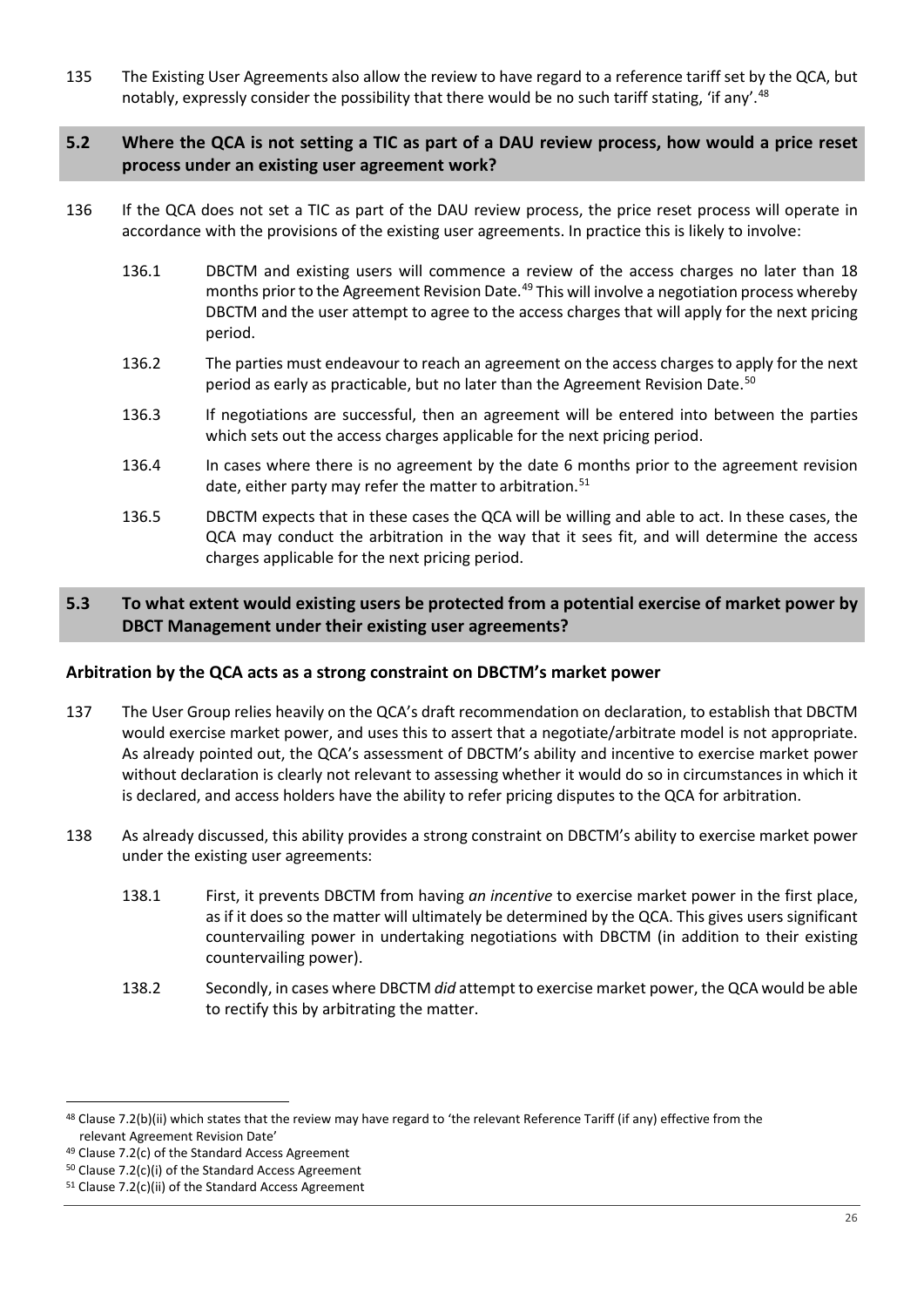## **The users' have already accepted that existing user agreements will protect them**

- 139 As discussed in section 2 above, throughout the declaration review the User Group has strongly advocated that the protections contained under the existing user agreements adequately protect them against DBCTM's market power (to the extent that it would create a material asymmetry between new and existing users). The User Group considered that these protections would function, even in circumstances where a private arbitrator would be required to determine pricing disputes (which the User Group argue is an inferior protection to the QCA determining the dispute).
- 140 For example, in the following passage the user group identifies the significant protections which the existing user agreements provide *without declaration* and goes on to note that these protections would be even greater if declaration remains in place:<sup>[52](#page-26-0)</sup>

Existing DBCT access holders will have the protection of the existing user agreements continuing, which provides certainty of access for as long as the renewal rights are exercised, and some arrangement in relation to future pricing through the contractual price review and arbitration rights (albeit with less protections and certainty than would exist if they owned the terminal or regulation had remained in place…

141 As explained in detail in section 2, the QCA has also previously confirmed that existing users are protected from the exercise of market power, by their existing user agreements. In short:<sup>[53](#page-26-1)</sup>

> existing DBCT users are protected from DBCT Management's exercise of market power in the absence of declaration, due to the evergreen nature of their existing user agreements.

- 142 It follows that if existing users would be protected from DBCTM's exercise of market power by their existing user agreements without declaration, this would be the case, with declaration.
- 143 DBCT's entire existing capacity is contracted on the terms of these existing user agreements, which are evergreen, providing for the option to extend these agreements indefinitely. This means that all the users of the existing capacity of DBCT will be adequately protected, even without the 2019 DAU. It also follows that if access seekers enter into contracts on substantially the same terms as the existing user agreements (such as the 2019 standard access agreement), they too will be adequately protected.

## **Existing users are well-placed to negotiate with DBCTM**

- 144 The majority of existing users of DBCT are largely multi-national corporations with diverse portfolios that extend beyond the coal industry, with just five of these users accounting for nearly 90 per cent of DBCT's existing capacity.<sup>54</sup>
- 145 The users of DBCT are sophisticated decision-makers with the knowledge and resources to negotiate with DBCTM in the first instance. This is distinctly different to the users of other fully regulated facilities, such as water utilities, where customers are small and numerous, with extremely limited market share and bargaining power.

<span id="page-26-1"></span><sup>53</sup> QCA Draft Recommendation, page 37

 $\overline{a}$ 

<span id="page-26-0"></span><sup>52</sup> [https://www.qca.org.au/wp-content/uploads/2019/05/33692\\_3-DBCT-User-Group-Submission-2.pdf,](https://www.qca.org.au/wp-content/uploads/2019/05/33692_3-DBCT-User-Group-Submission-2.pdf) page 4

<span id="page-26-2"></span><sup>54</sup> Customer 1: Mtpa ( %); Customer 2: Mtpa ( %); Customer 3: Mtpa ( %); Customer 4: Mtpa %); Customer 5: Mtpa ( %).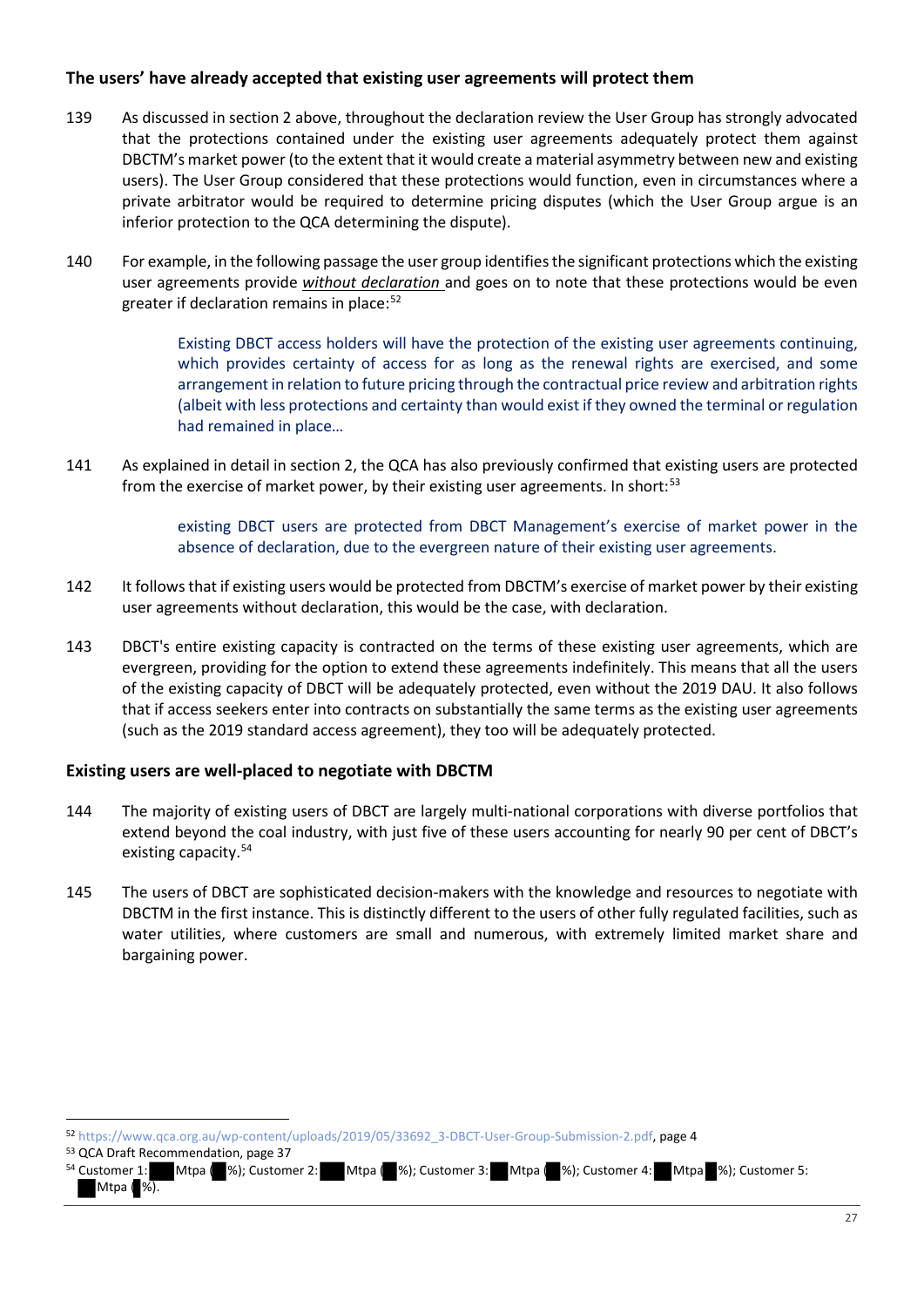#### <span id="page-27-0"></span>**6 Questions 3 and 4 – are users fully protected under their existing user agreements?**

146 Question three asks for further evidence as to whether access holders are protected by their existing user agreements:

> Do stakeholders have any further evidence to support or oppose DBCT Management's claim that existing users are fully protected by existing user agreements, including in the absence of a TIC?

147 Similarly question four asks:

Do stakeholders have any further evidence to support or oppose DBCT User Group's claim that existing users are not fully protected from DBCT Management's exercise of market power?

- 148 Existing users are fully protected from DBCTM's market power under their existing user agreements. This is because:
	- 148.1 The majority of existing users' terms and conditions of access are already locked-in under their existing agreements, which were willingly entered into under previous versions of the access undertaking. The only aspect of access that is not contractually locked down is access charges.
	- 148.2 With respect to the access charges, existing users are fully protected from DBCTM exercising market power to extract monopoly access charges, due to their ability to refer the matter to the QCA for arbitration in circumstances where they cannot reach a mutually agreed outcome.
	- 148.3 This has the flow on effect of ensuring that DBCTM does not have an incentive to exercise market power, due to the threat of arbitration – meaning DBCTM has an incentive to reach a mutually agreeable middle-ground with users.

#### <span id="page-27-1"></span>**6.1 What does fully protected mean?**

- 149 While 'full protection' is not part of the statutory test for approving an access undertaking, it is worth reflecting on what an appropriate level of protection would be.
- 150 DBCTM submits that a user will be 'fully protected' when that user is protected from DBCTM exercising market power, and can gain access to DBCT on reasonable terms and conditions.
- 151 Full protection does not require existing users to be spoon-fed and have absolute certainty in the form of a reference tariff. Rather, existing users will be fully protected where they have the option of arbitration as a backstop to commercial negotiations, enabling them to negotiate with DBCTM on an equal footing.

#### <span id="page-27-2"></span>**6.2 User Group arguments that existing users are not fully protected are unfounded**

152 The User Group argues that the negotiate/arbitrate regime is less favourable to existing users than regulatory reference tariffs as:<sup>[55](#page-27-3)</sup>

> (a) it removes the certainty provided by up-front terminal infrastructure charges being determined by the QCA – which will have a detrimental impact on investment incentives for such coal users;

> (b) it relies on more costly arbitration mechanisms and will result in numerous costly and protracted bi-lateral contractual negotiations – when, by contrast, reference tariffs and standard access agreement terms currently provide for very efficient negotiations and a single multi-lateral regulatory process which resolves matters for all stakeholders at once;

<span id="page-27-3"></span> <sup>55</sup> User Group September 2019 submission, page 12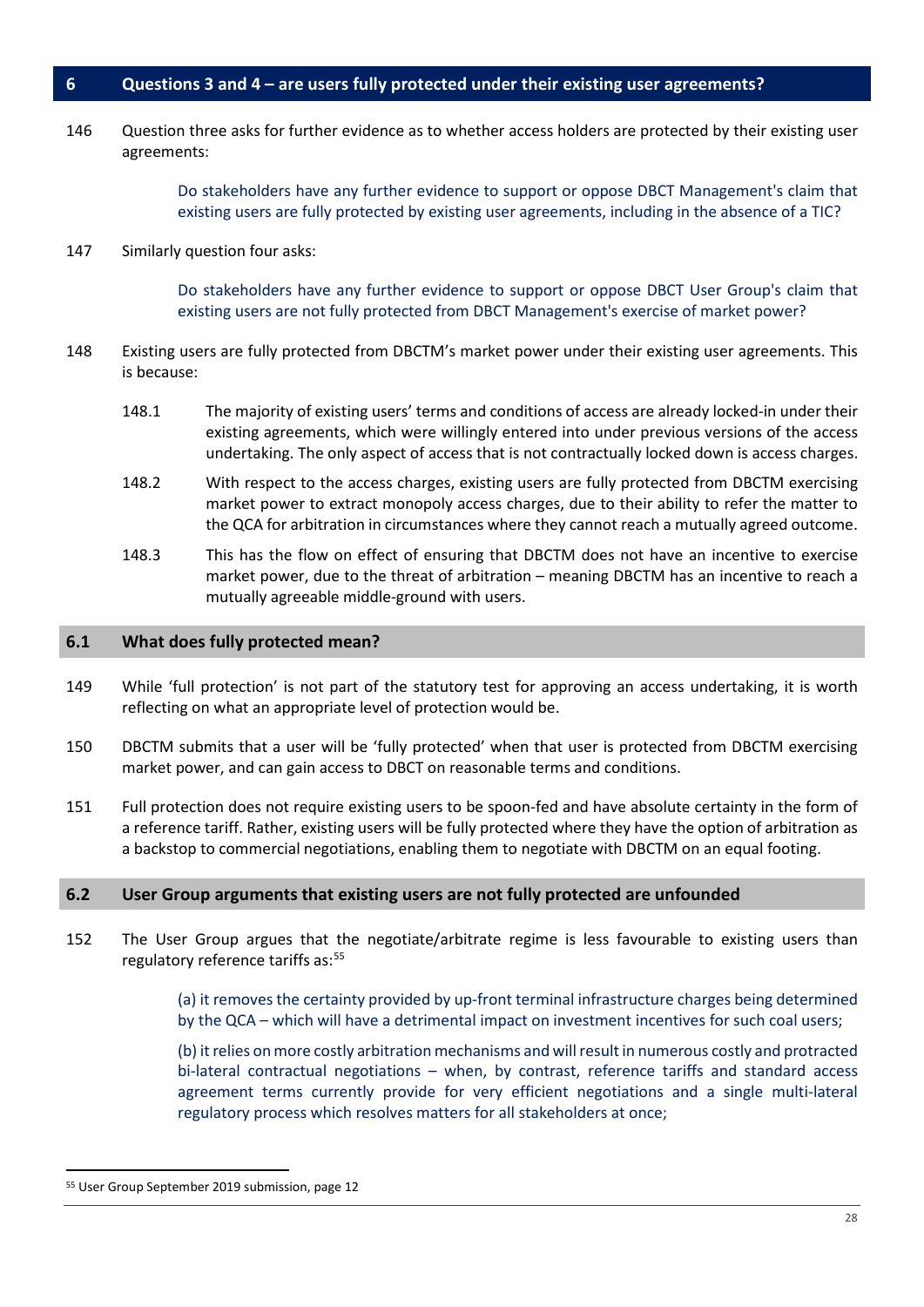(c) the prospects of arbitration being called on appear extremely high given the differences between users and DBCTM's views of an appropriate WACC and efficient costs as evidenced in all previous undertaking processes – as discussed in detail in the PwC Report; and

(d) it is likely to result in inefficient price discrimination for reasons unrelated to cost or risk, as not all access seekers will have the resources to participate in costly arbitrations, and some will settle at pricing that is higher than efficient or appropriate levels due to the negotiating dynamics produced by DBCTM's market power.

153 However, these concerns are misguided, and in any event, do not establish that existing users would be subject to DBCTM exercising market power. We address these points in turn.

# **Upfront certainty**

- 154 Upfront certainty is still available through the agreement or arbitration of access charges. This process results in access charges that will be agreed in advance on a contractual basis for the next 5 years(or longer if agreed), providing certainty for the existing users.
- 155 Even under a reference tariff system, access charges are reset every 5 years, so it is difficult to see how that system would provide greater up-front certainty. The only change under the negotiate/arbitrate model is the process for resetting charges, and even then, the negotiate/arbitrate model still allows for charges to be determined by the QCA if a negotiated solution is not achieved.
- 156 In reality, the negotiate/arbitrate model provides for far greater up-front certainty than existing users face in other aspects of their businesses (such as labour costs, or coal prices). The unfounded assertion that the relatively immaterial access charges at DBCT (historically ranging from ~\$2.50-\$3.20/t), would impact on investment (which in the same period coal prices have fluctuated between by more than \$100/t), is clearly without foundation.

#### **Efficiency of the process**

- 157 The User Group argues that the negotiate/arbitrate regime will result in numerous costly and protracted bi-lateral contractual negotiations, rather than the efficient multiparty process that has occurred in the past.
- 158 The reality is that the process to determine a reference tariff itself has historically been protracted and lengthy, with the added complexity of dealing with multiple different parties, with differing service requirements, at once.
- 159 The negotiate/arbitrate regime provides an opportunity to avoid this process and for existing users to reach a negotiated agreement with DBCTM, without relying on the QCA to do all of the heavy lifting.
- 160 In cases where the dispute is referred to arbitration, bilateral arbitrations will be more efficient than a public refence tariff setting process, as they avoid the need for public consultations, and provide flexibility for the QCA to determine an outcome which meets the specific needs of the parties, rather than finding a one-size-fits-all solution, that will suit all users. The arbitration process also allows the opportunity for the parties to leverage off negotiations and narrow the scope of issues for the QCA to determine, providing for an even more efficient arbitration processes.
- 161 The arbitration provisions of the QCA Act (under which the 2019 DAU arbitration process is undertaken), emphasise the need for arbitrations to be conducted in an expedient and efficient way. This emphasis is backed up by powers to enable the QCA to achieve this. For example:
	- 161.1 Section 196(1) provides that the QCA must act "with as little formality as possible", "is not bound by technicalities, legal forms or rules of evidence", and "must act as speedily as a proper consideration of the dispute allows".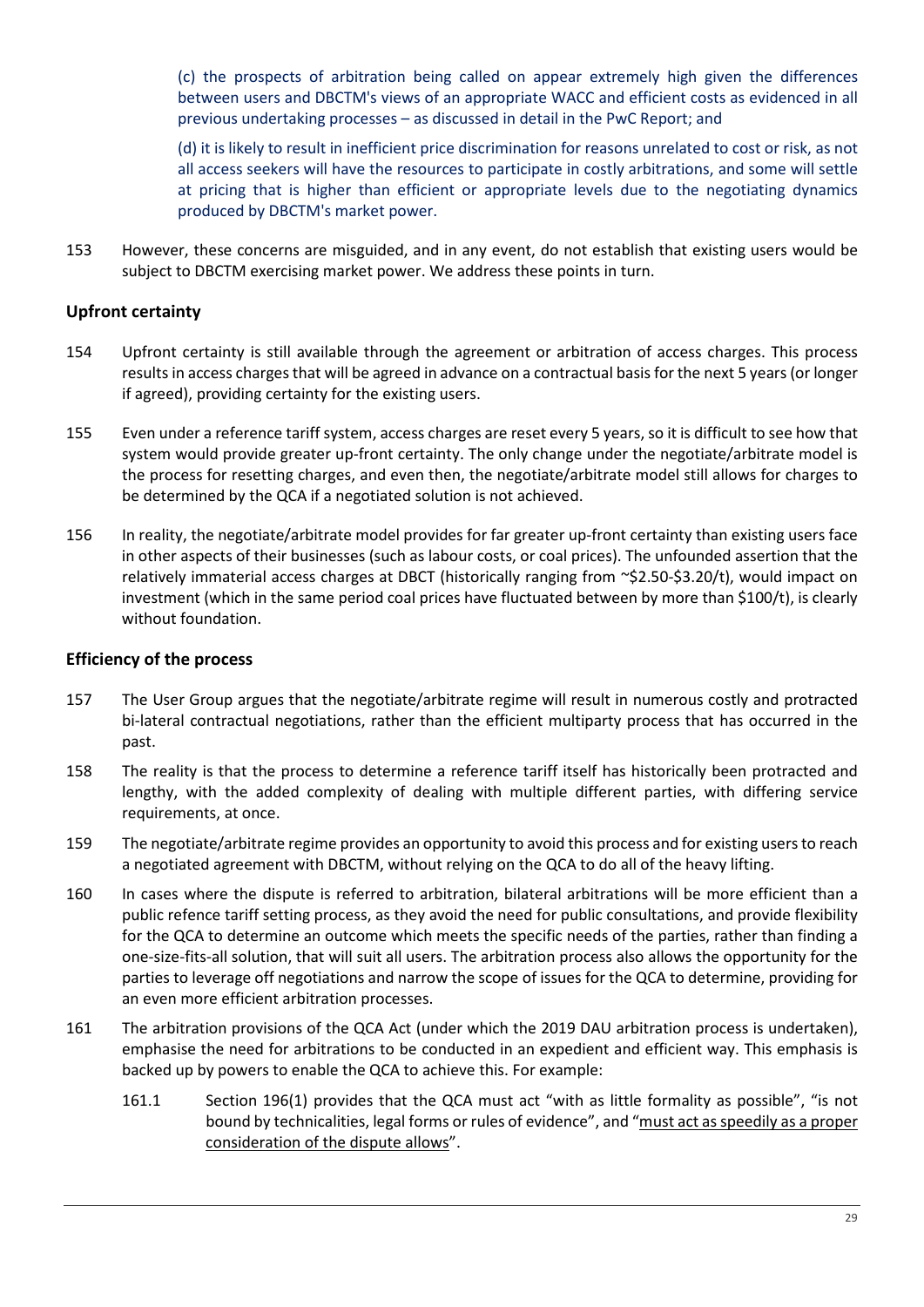- 161.2 Section 196(2) provides that the QCA "must have regard to the need to carefully and quickly inquire into and investigate the dispute and all matters affecting the merits and fair settlement of the dispute".
- 161.3 Section 197(1)(f) provides the QCA the power to "generally give directions, and do things necessary or expedient for the speedy hearing and determination of the dispute.
- 162 The User Group provides no basis for its assertion that the negotiate/arbitrate regime will be costly and protracted. Rather, DBCTM considers that the QCA will be well-placed to facilitate timely and efficient arbitrations in circumstances that negotiations are not successful between the parties.

## **Differing negotiating positions**

- 163 As discussed in more detail above, differing negotiating positions are simply a part of any commercial negotiation process. It does not mean that a negotiated resolution is not viable.
- 164 Further, to the extent that the matters that are disputed by the parties can be narrowed to a small number of discrete issues, arbitrations under the regime will be able to be conducted in an expedient and efficient manner by the QCA.
- 165 The Access Undertaking includes provisions which ensure that the QCA must give effect to any matters already agreed between the parties.<sup>[56](#page-29-0)</sup>

#### **Users settling for inefficient pricing**

- 166 As previously explained, any market power possessed by DBCTM is nullified by the ability of existing users to refer the matter to arbitration by the QCA.
- 167 This provides existing users with significant additional countervailing power in their negotiations meaning they are perfectly capable of representing their interests in negotiations with DBCTM.
- <span id="page-29-0"></span>168 It is implausible that existing users would settle for 'pricing that is higher than efficient or appropriate levels' in circumstances where they could refer the matter to the QCA for arbitration.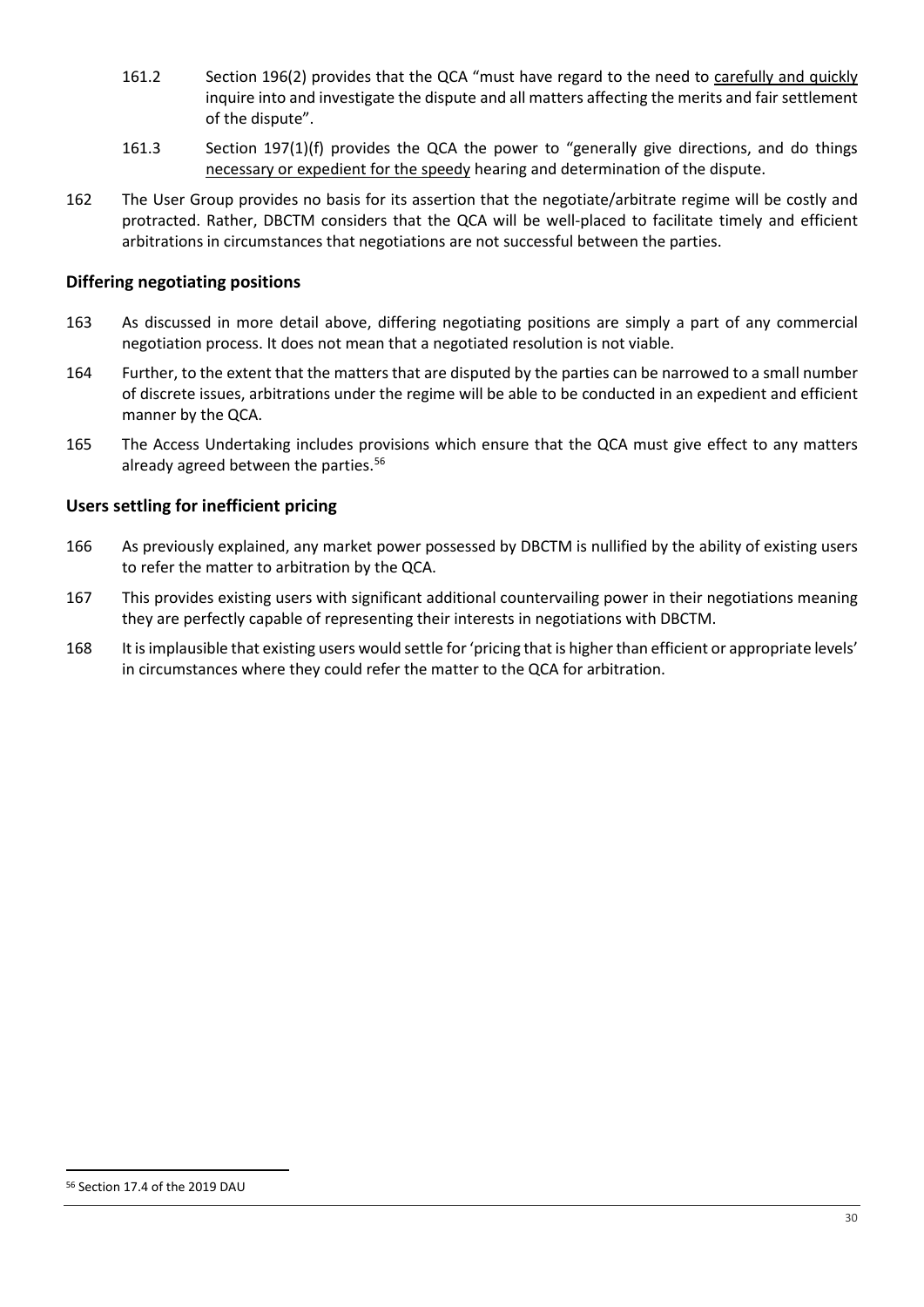## <span id="page-30-0"></span>**7 Question 5 – will new users have the same protections**

169 Question five queries whether new and existing users will have access to the same protections:

Will new users have the same protection as existing users from a potential exercise of market power by DBCT Management? If not, how will the level of protection differ between existing users and new users?

- 170 New users *will* have substantively the same protections as existing users. New users will have:
	- 170.1 The ability to negotiate charges with DBCTM, with a recourse to arbitration by the QCA in circumstances where this is not possible;
	- 170.2 The right to request a significant amount of information to inform commercial negotiations and address any information asymmetries;
	- 170.3 The ability to insist on a standard access agreement on substantively the same terms and conditions as the existing user agreements; and
	- 170.4 The benefit of a wide raft of access provisions in the 2019 DAU which are substantively similar, if not identical, to those which were in place when the existing users entered into their agreements under previous versions of the access undertakings.
- 171 Further, new users are likely to have optionality when it comes to deciding where to ship their coal, providing additional countervailing power against DBCTM.

#### <span id="page-30-1"></span>**7.1 Ability to negotiate with recourse to arbitration**

- 172 New users will have the same ability as existing users to negotiate access charges with DBCTM, with recourse to QCA arbitration where such negotiations are unsuccessful.
- 173 The ultimate recourse to arbitration by the QCA ensures that in any instance where an access dispute occurs, any harm (legitimate or otherwise) identified by access seekers will ultimately be able to be addressed through the arbitration process.

#### <span id="page-30-2"></span>**7.2 The right to request information to inform negotiations**

- 174 The User Group asserts that information asymmetry will 'make it impossible for a negotiate/arbitrate regime to result in efficient and appropriate pricing for all users.<sup>[57](#page-30-3)</sup> However, the 2019 DAU has provisions expressly intended to mitigate the risk of any information asymmetry.
- 175 To ensure that access seekers are provided with an appropriate level of information to enable access seekers to negotiate from an informed position, the 2019 DAU (section 5.2(c)(2)) provides that prior to submitting an access application, an access seeker may request from DBCTM a wide range of information. This includes:<sup>[58](#page-30-4)</sup>
	- 175.1 Information about the price at which the access provider provides the service, including the way which price is calculated;
	- 175.2 Information about the costs of providing the service, including the capital, operation and maintenance costs;

<span id="page-30-4"></span><span id="page-30-3"></span> <sup>57</sup> User Group September 2019 submission, page 44 <sup>58</sup> Via, section 101(2) of the QCA Act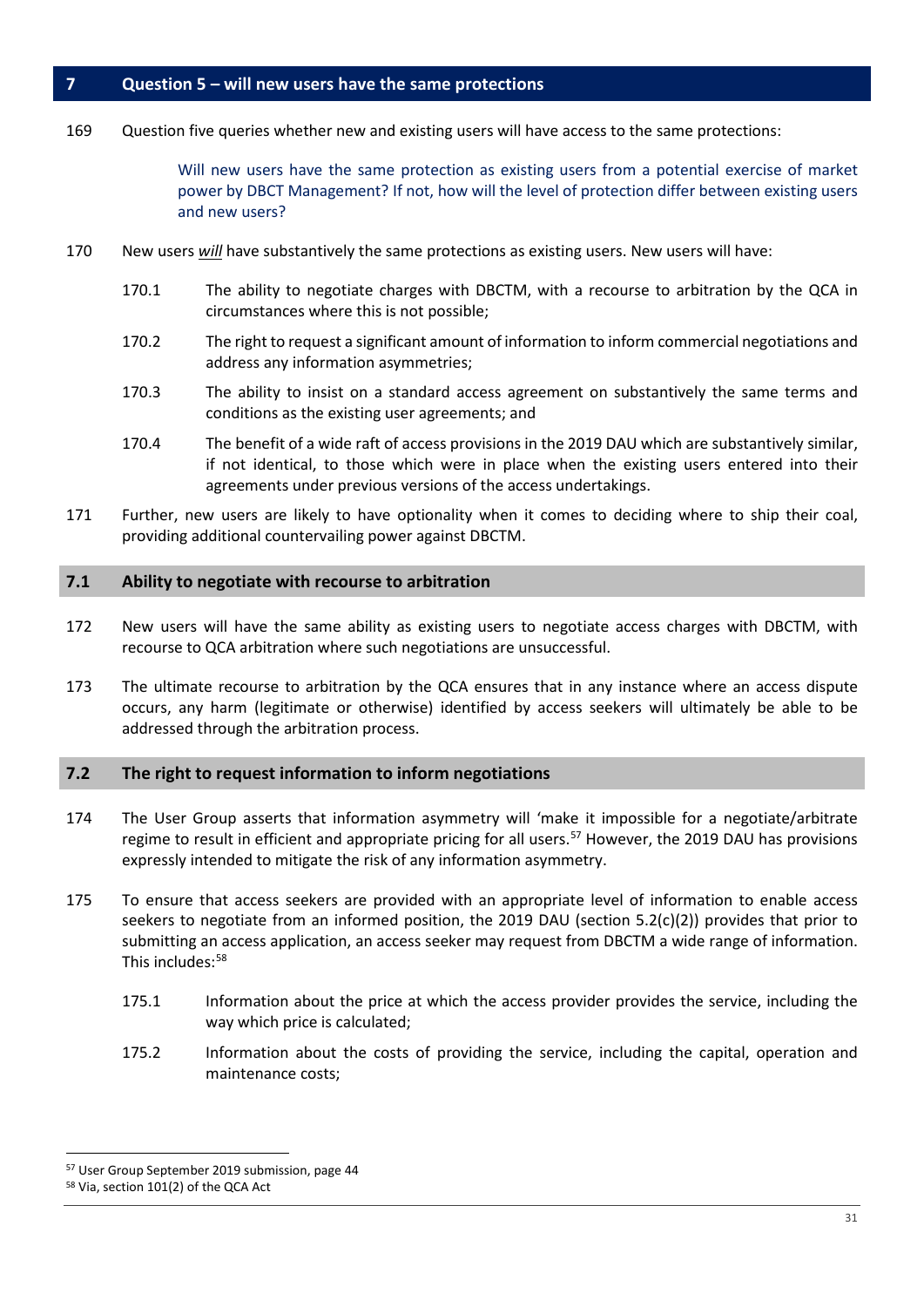- 175.3 Information about the value of the access provider's assets, including the way in which value is calculated;
- 175.4 An estimate of spare capacity;
- 175.5 A diagram or map of the facility used to provide the service;
- 175.6 Information about the operation of the facility;
- 175.7 Information about the safety system for the facility; and
- 175.8 If the QCA makes a determination in an arbitration about access to the service information about the determination.
- 176 These information requirements are also in place under the legislative regime. In recommending to certify the DBCT access regime, the NCC noted the Queensland Government's view that:<sup>[59](#page-31-0)</sup>

…the DBCT Access Regime 'provides for the primacy of commercial negotiation and provides extensive information to access seekers' and that '[t]here is independent and transparent regulation and enforcement' of the regime' (Application, p 41).

- 177 The User Group attempts to downplay the impact of these information entitlements characterising them as 'extremely high level and clearly inadequate for enabling an informed negotiation.'<sup>[60](#page-31-1)</sup>
- 178 To the contrary, the high level nature of the information which access seekers can request operates to cast the net wide in terms of the information which can be requested from DBCTM. Further, access seekers have the added assurance that any dispute as to DBCTM's compliance with its information obligations will be adjudicated by an independent expert in accordance with the dispute resolution provisions of the 2019 DAU. [61](#page-31-2)
- 179 To the extent that the QCA considers that there are genuine issues with asymmetry of information, DBCTM is happy to revisit these provisions following the QCA's interim decision.
- 180 In addition to the information rights that access seekers have under the 2019 DAU, they will also have access to an abundance of information on DBCT which is already in the public domain, including the immense amount of information published by the QCA over the past two decades, through various regulatory processes which DBCTM has been involved in.
- 181 For the purposes of the upcoming regulatory period access seekers will be seeking access to expansion capacity. As part of the expansion process new users will have access to three detailed feasibility studies, a price ruling, and other expansion information, prior to finalising access negotiations, in addition to the existing available information and the right to request further information.

# **Membership of DBCT P/L not necessary to gain access to information needed to effectively negotiate**

- 182 Whitehaven's submission suggests that information asymmetry will be especially pronounced because they will not be shareholders of DBCT Pty/Ltd.
- 183 This concern is clearly misplaced for several reasons.
	- 183.1 First, as set out above, the 2019 DAU already provides ample opportunity for users to gain access to the information needed to inform negotiations with DBCTM.
	- 183.2 Second, it is not clear that the DBCT Pty/Ltd holds *any* information that is relevant to negotiations with DBCTM, that is not readily available to access seekers.
- 184 Whitehaven's submission further submits that "it will not be sufficient to attempt to modify or expand the categories of information an access seeker is entitled to obtained from DBCT Management".<sup>[62](#page-31-3)</sup> These

<span id="page-31-0"></span><sup>59</sup> NCC, Dalrymple Bay Coal Terminal Access Regime, Final Recommendation (10 May 2011), page 19

<span id="page-31-1"></span><sup>60</sup> User Group September 2019 submission, page 45

<span id="page-31-2"></span><sup>61</sup> 2019 DAU, section 17

<span id="page-31-3"></span><sup>62</sup> Whitehaven September 2019 submission, page 3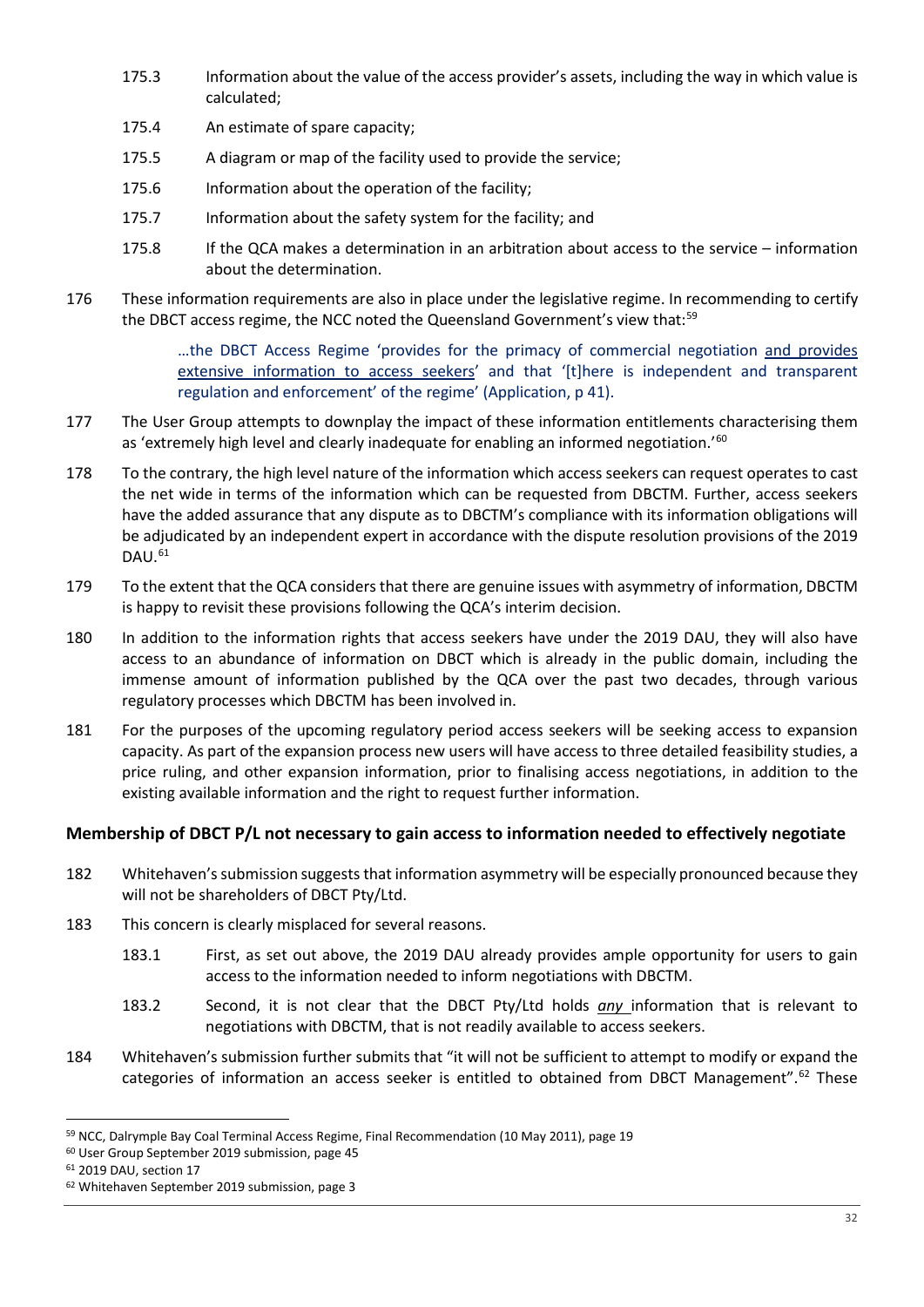comments are disappointing, as they demonstrate the cynical approach of the users to the access undertaking process – proposing problems, without solutions. Whitehaven is essentially arguing that no amount of information provided by DBCTM could possibly cure the information asymmetry faced by users. This is clearly not the case, and to the extent that Whitehaven can identify further information that it genuinely needs for negotiations with DBCTM, but cannot access under the existing provisions, DBCTM is happy to consider amendments to the 2019 DAU.

#### <span id="page-32-0"></span>**7.3 The ability to insist on the standard access agreement**

- 185 New access seekers will also be able to make use of the standard access agreement set out in the 2019 DAU (**2019 SAA**). Section 13.1 of the 2019 DAU provides that if an access seeker so requires the access agreement will, in all material respects be consistent with the 2019 SAA.
- 186 The 2019 SAA is substantively the same as the standard access agreements in former Access Undertakings, which formed the basis for the existing user agreements.
- 187 In this sense, access seekers will have access to near-identical protections to existing users.

#### <span id="page-32-1"></span>**7.4 Access rights and obligations**

- 188 New access seekers at DBCT have access to all the same access protections that were in place under the 2017 AU, though some minor changes have been made to some of these processes (some of which have been accepted as necessary by the User Group).
- 189 These protections include (amongst others):
	- 189.1 An obligation to negotiate in good faith (section 5.1(c));
	- 189.2 A prohibition against unfairly differentiating between access seekers in a way that has a material adverse effect on the ability of 1 or more of the access seekers to compete with other access seekers (section 5.1 (d));
	- 189.3 A fair and transparent queuing process by which users can obtain access to existing and expanded capacity at DBCT (section 5.4);
	- 189.4 Requirements to take all reasonable steps to progress each access application and any negotiations to develop an access agreement with an access seeker in a timely manner (section 5.1 (b)); and
	- 189.5 Reporting requirements under section 10 of the 2019 DAU and information gathering powers for independent experts.

#### <span id="page-32-2"></span>**7.5 The expansion provisions are substantively identical**

- 190 Given that DBCT is now fully contracted, new access seekers will almost certainly be expansion parties. The provisions of the 2019 DAU are substantively the same as those contained in the 2017 AU, with some changes to ensure that the process gives effect to the negotiate/arbitrate model.
- 191 The key challenge in designing an expansion process is balancing:
	- 191.1 the need for certainty as to the access charges which will apply to the expanded terminal, prior to the expansion of the terminal (in order to allow DBCTM to secure funding to invest in the expansion and access seekers to commit to taking capacity post-expansion); with
	- 191.2 the need for access charges to account for the actual costs of constructing the terminal.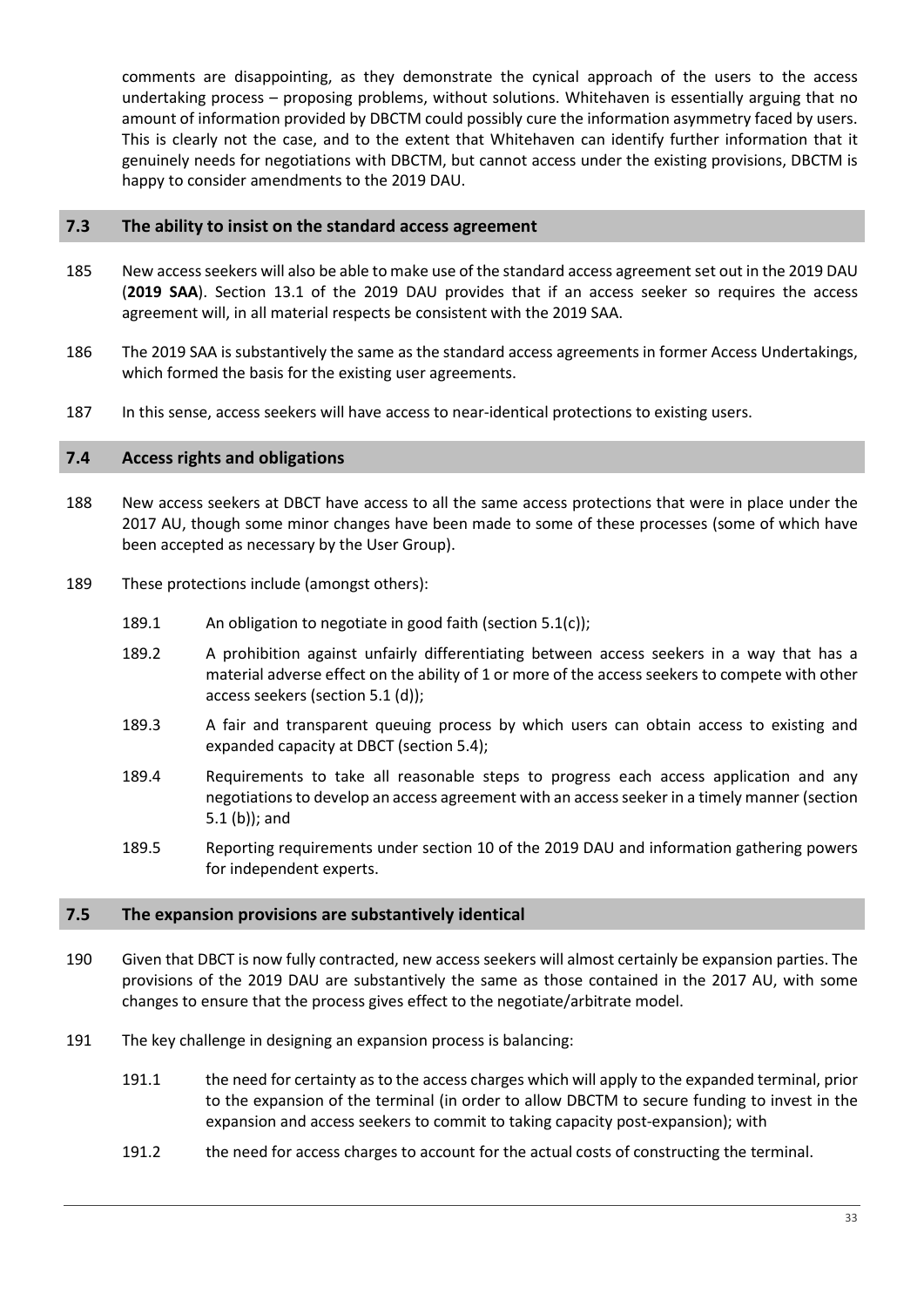- 192 Another key challenge is giving effect to the intent of the queuing provisions in circumstances where access charges may not have yet be determined.
- 193 These challenges exist equally under the former version of the access undertaking, under which a reference tariff would be set by the QCA following the expansion of the terminal, arguably not giving DBCTM the requisite certainty to secure funding for an expansion.
- 194 DBCTM considers that the expansions provisions in the 2019 DAU strike a reasonable balance between these differing considerations, but accepts the provisions are in some respects untested and may require some amendments. However, this was equally the case under the previous undertakings – the negotiate/arbitrate model does not change this.
- 195 Following the QCA's interim draft decision on the form of the next access undertaking, DBCTM looks forward to working with the QCA and User Group to ensure that the expansion provisions are fit-forpurpose (whether that be as part of the 2019 DAU process, or through a draft amending access undertaking process, closer to an actual expansion).

## <span id="page-33-0"></span>**7.6 Other issues raised by the User Group regarding new access seekers**

196 The User Group argues that the 2019 DAU would be substantially worse for existing access seekers as:<sup>[63](#page-33-1)</sup>

(a) the access negotiation will occur under time pressure where the access seeker will be pressured to reach agreement to increase their prospects of obtaining limited available access (through an expansion and notifying access seeker process);

(b) many access seekers are smaller companies with lesser resources or experience with DBCT than existing access holders (and unlikely to have any insight through being shareholders of the independent operator, Dalrymple Bay Coal Terminal Pty Ltd, in the way many existing access holders are); and

(c) access seekers are more likely to be making contracting decisions at the same time as they are making other project investment and contracting decisions as part of a greenfield project – such that uncertain costs of access, and uncertain timing for resolving whether access is able to be obtained are more challenging for them than existing access holders.

- 197 These assertions by the User Group are clearly without basis:
	- 197.1 First, potential access seekers at DBCT know that they will need access to the terminal a number of years before they actually start shipping. This provides ample time to enter into negotiations with DBCTM, and, if unsuccessful, have the matter arbitrated by the QCA. The access queue provides protections to ensure that access seekers are treated on a first-come first-served basis, and (provided an access seeker is genuinely prepared to contract for capacity at DBCT), provides time for negotiation and the arbitration of any disputes, alleviating any pressure for access seekers to accept unreasonable terms to secure access.
	- 197.2 Second, the QCA arbitration process allows the QCA to balance the interests of DBCTM with smaller companies who may not be as well-resourced or informed, tailoring any arbitration process to account for the specific user. As previously submitted by the User Group, the QCA is well-placed to undertake this role.<sup>64</sup> Further, this backstop will provide significant leverage for smaller companies in negotiations with DBCTM.
	- 197.3 Finally, the fact that access seekers may be making contracting decisions for other aspects of a project at the same time as they are contracting with DBCTM is simply the commercial reality of a mining project – it is part of doing business. This is not a good reason to treat one aspect

<span id="page-33-1"></span><sup>&</sup>lt;sup>63</sup> User Group September 2019 submission, page 14

<span id="page-33-2"></span><sup>64</sup> User Group April 2019 declaration review submission, page 92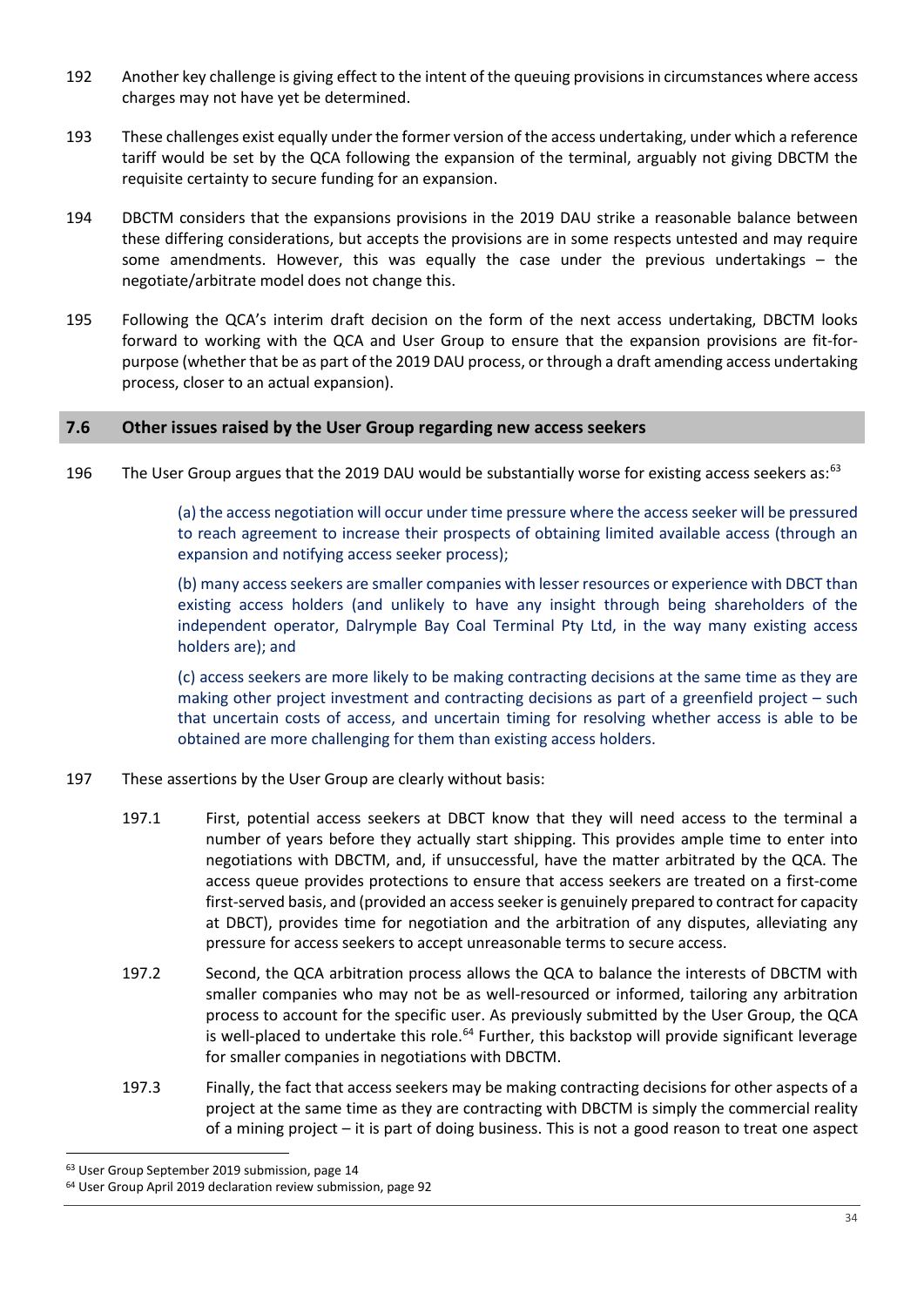of a mining project's delivery differently from the numerous other aspects which must all be negotiated in a commercial environment.

198 DBCTM also notes the analysis, previously provided by HoustonKemp, which clearly shows that the expiration of DBCTM's declaration and the 2017 DAU has had no impact on the participation of miners without existing capacity at DBCT in the coal tenements markets.<sup>[65](#page-34-0)</sup>

<span id="page-34-0"></span><sup>65</sup> See DBCTM April 2019 submission on the declaration review, Appendix 2 - HoustonKemp report on Goonyella System Tenement transaction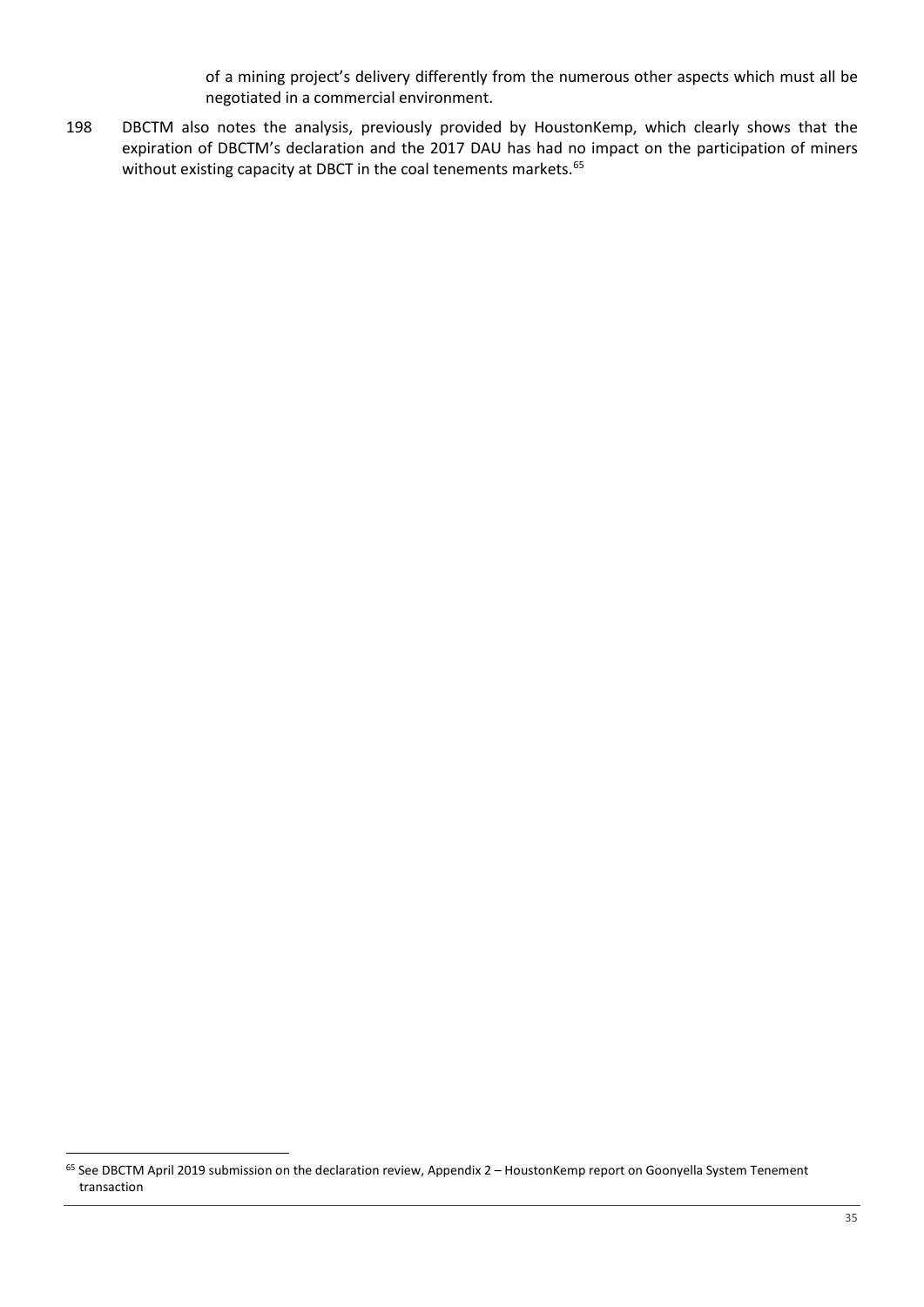#### <span id="page-35-0"></span>**8 Question 6 – application of the 'willing but not anxious' test**

199 Question six asks how the willing but not anxious test will be applied by the QCA:

Under a proposed negotiate/arbitrate model, how would the QCA apply the 'willing but not anxious' standard in an arbitration? What facts would the QCA require to effectively apply this standard?

- 200 The negotiate/arbitrate model in the 2019 DAU is based on the legislative model under the QCA Act, with the addition of the 'willing but not anxious' test to help frame the task for the QCA. As with the legislative model, the QCA does not need to determine the exact approach to assessing the appropriate TIC under the 2019 DAU, prior to the arbitration.
- 201 The process that will be followed by the QCA to determine the TIC in an arbitration (including the application of the 'willing but not anxious' test) will be determined by the QCA as part of the arbitration process. DBCTM expects that the QCA will seek submissions from the parties to an arbitration, which will guide its determination as to the appropriate approach in the given circumstances. This is consistent with the process undertaken in commercial arbitrations.
- 202 In terms of the information required to apply the test, DBCTM expects that information relating to each of the mandatory considerations for the QCA would be an appropriate starting point, though the QCA would have the ability to request further information as necessary.

# <span id="page-35-1"></span>**8.1 Under a proposed negotiate/arbitrate model, how would the QCA apply the 'willing but not anxious' standard in an arbitration?**

- 203 The exact process that will be followed to determine a TIC under the 'willing but not anxious' test, will be at the QCA's discretion. The negotiate/arbitrate model in the 2019 DAU is based on the legislative model under the QCA Act, with the addition of the 'willing but not anxious' test to help frame the QCA's consideration of the appropriate access charges. As accepted by the User Group, the 'willing-but-notanxious' test is commonly applied in commercial contexts in relation to providing a test for independent market valuations. [66](#page-35-2)
- 204 The 'willing but not anxious' test sets the task for the QCA as to determine the hypothetical bargain that would be made by two parties on a level playing field. As explained by the ACCC in its, now final, copyright guidelines, this approach, due to its symmetry, is designed to reduce the effect of any market power that may be held by one party over the other:<sup>[67](#page-35-3)</sup>
- 205 The hypothetical bargain approach refers to a hypothetical bargain between a willing but not anxious licensor and a willing but not anxious licensee. This description is symmetrical and implies that neither party has particular power over the other. In this sense it reduces the effect of any market power held by the collecting society. It does so by assuming symmetry in power between the parties. In determining the hypothetical bargain that would be struck, the QCA would be required to have regard to the considerations set out in section 11.4(d) of the 2019 DAU.
- 206 As is standard practice in commercial arbitrations, DBCTM also expects that the QCA will seek submissions from the parties to an arbitration, on a case-by-case basis, to assist in determining the appropriate methodology of determining the appropriate access charges in the circumstances, in line with the QCA Act and the 2019 DAU (including the application of the 'willing but not anxious' test). In some cases it may be that there is some common ground between the parties to the arbitration as to the method to be used to

<span id="page-35-2"></span> <sup>66</sup> User Group September 2019 submission

<span id="page-35-3"></span><sup>67</sup> ACCC Guidelines – To assist the Copyright Tribunal in the determination of copyright remuneration (April 2019)